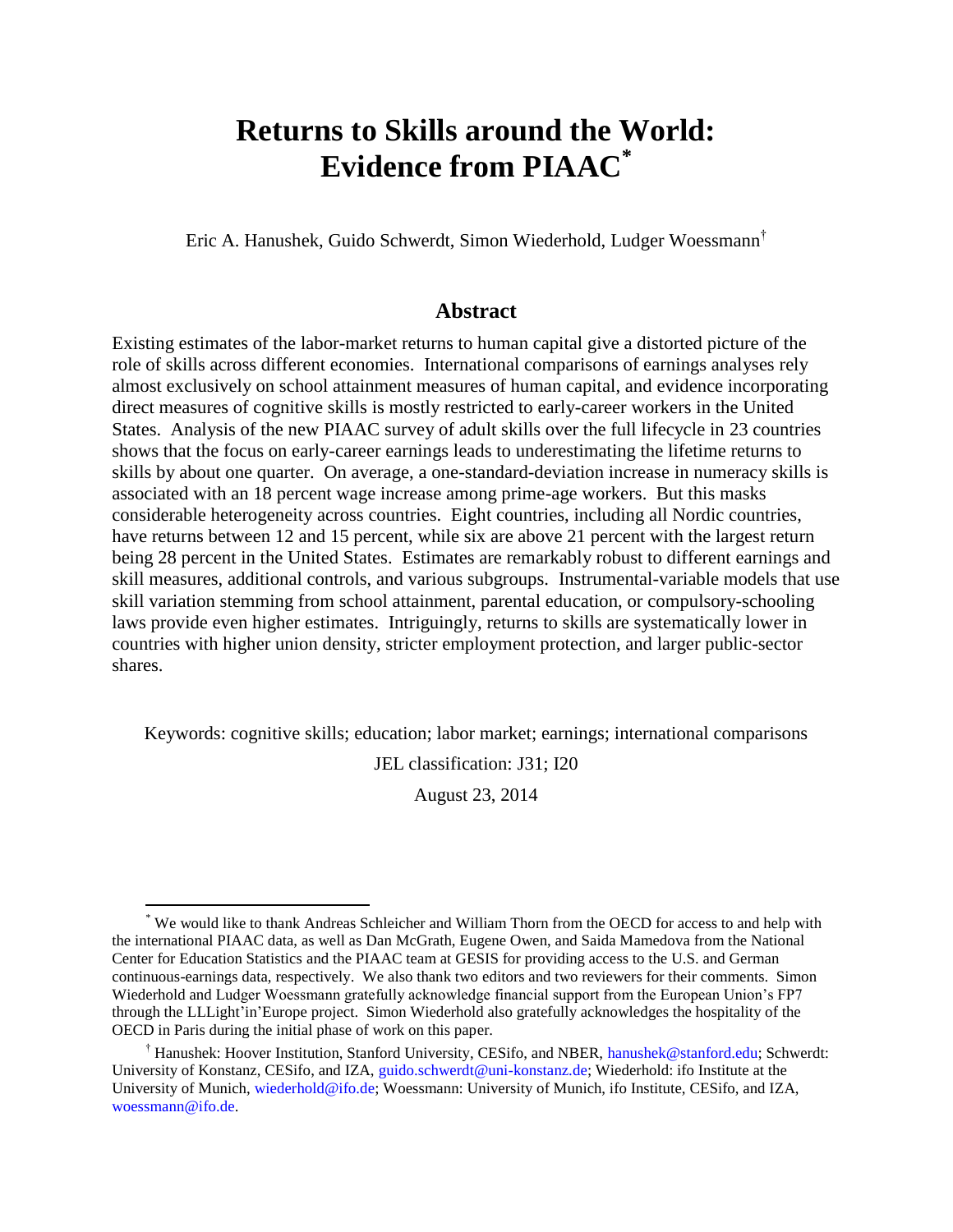# **1. Introduction**

 $\overline{a}$ 

The skills of the population are generally viewed as a key ingredient in modern knowledgebased economies (e.g., [Hanushek and Woessmann \(2008\)](#page-34-0)). However, existing evidence on the returns to skills in the labor market is surprisingly limited, coming almost exclusively from earnings of early-career workers in the United States. As a result, any sense of how rewards to skills evolve over the work life or of how they might differ across economies is absent.<sup>1</sup> New international data from the Programme for the International Assessment of Adult Competencies (PIAAC) dramatically changes the ability to understand how economies value skills. Using these data, this paper provides new insights into the value of skills in different economic settings by developing estimates of the earnings returns to cognitive skills across the entire labor force for 23 countries.

Unlike the case of the returns to school attainment, obtaining estimates of the value of individual cognitive skills has had to rely on a small number of specialized data sets. While assessments of the achievement of students are common, tested students are seldom followed from school into the labor market where the impact of differential skills can be observed. Developing estimates of the returns to skill has most generally relied on U.S. panel data that permit observing the subsequent earnings of youth who can be followed into their initial jobs.<sup>2</sup> However, estimates based on such early-career earnings are likely to suffer from downward lifecycle bias as people with higher lifetime earnings show systematically steeper earnings growth [\(Haider and Solon \(2006\)](#page-34-1)). Furthermore, individual skills may take time to be revealed [\(Altonji and Pierret \(2001\)](#page-33-0)). Importantly, returns to skills may also depend on a country's specific labor-market and social institutions.

The main prior source of international comparisons of returns to cognitive skills has come from analyses of the International Adult Literacy Survey (IALS), collected in the mid-

 $<sup>1</sup>$  There has been extensive estimation of returns to school attainment as found in Mincer earnings functions</sup> with [Psacharopoulos and Patrinos \(2004\)](#page-36-0) providing estimates for some 98 countries. Nonetheless, these estimates provide limited comparative information that can indicate how different economies value skills (see the discussion in [Hanushek and Woessmann \(2012\)](#page-34-2)). Note also that, for expositional simplicity, we simply use common but imprecise language interpreting the earnings impact of additional years of schooling as the return to schooling; see [Heckman, Lochner, and Todd \(2006\)](#page-35-0).

<sup>&</sup>lt;sup>2</sup> See, for example, [Bishop \(1989\)](#page-33-1), [Murnane, Willett, and Levy \(1995\)](#page-36-1), [Neal and Johnson \(1996\)](#page-36-2), Mulligan [\(1999\)](#page-35-1)[, Murnane et al. \(2000\)](#page-36-3), [Lazear \(2003\)](#page-35-2), and [Chetty et al. \(2011\)](#page-33-2). [Bowles, Gintis, and Osborne \(2001\)](#page-33-3) provide an early survey of studies of achievement effects, and [Hanushek and Woessmann \(2008\)](#page-34-0) and [Hanushek and Rivkin](#page-34-3)  [\(2012\)](#page-34-3) survey more recent evidence.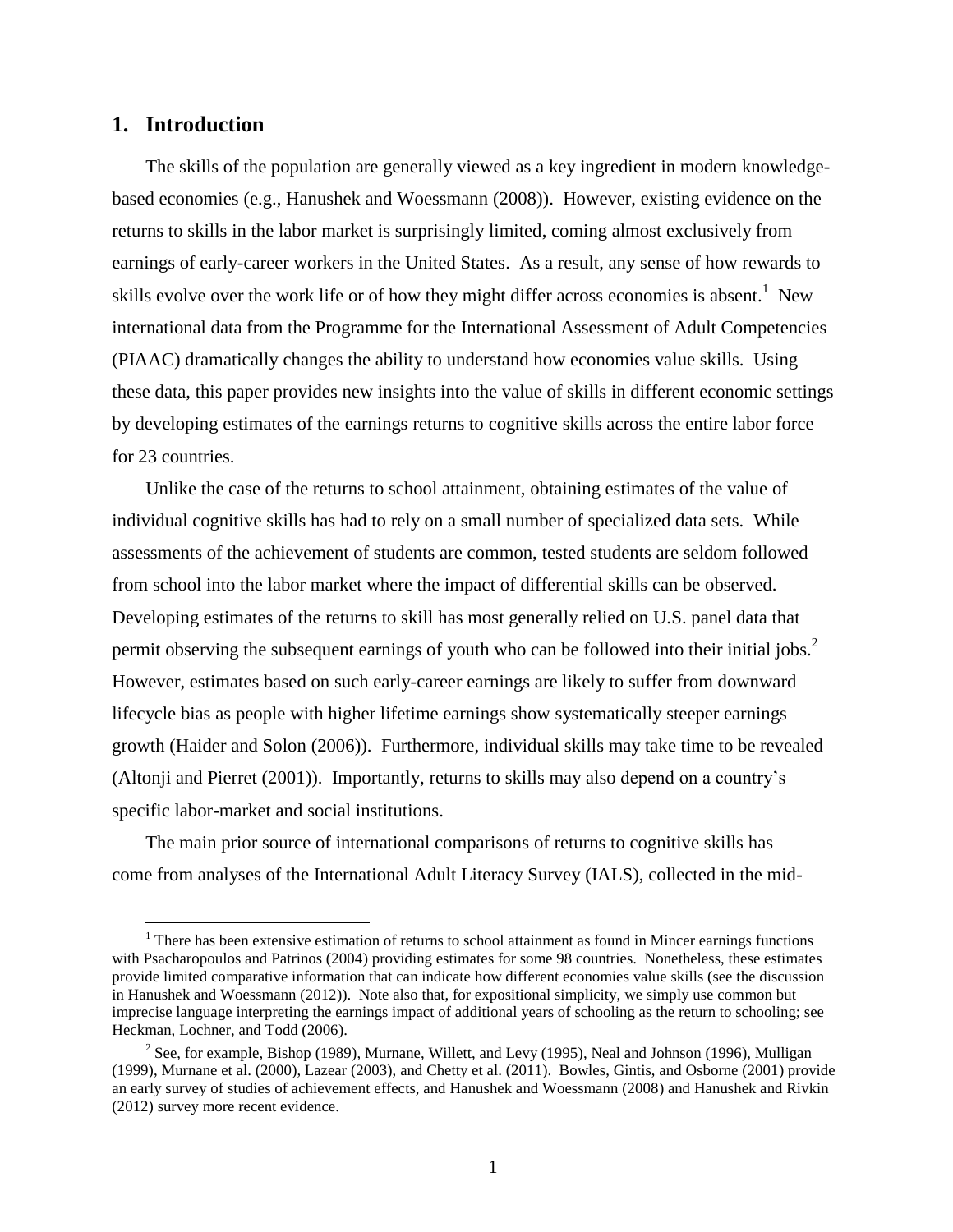1990s. <sup>3</sup> However, the returns from two decades ago may no longer be good indicators of the situation in economies that have undergone substantial technological change [\(Autor, Levy, and](#page-33-4)  [Murnane \(2003\)](#page-33-4); [Goldin and Katz \(2008\)](#page-34-4); [Acemoglu and Autor \(2011\)](#page-33-5)). Moreover, while informative, the IALS analyses suffer from a number of limitations: a restricted number of 15 countries with relevant data, relatively small sample sizes, and skill tests that assess very basic competencies.

The new PIAAC survey, conducted under the auspices of the Organisation for Economic Co-operation and Development (OECD) in 2011-2012 and released in the fall of 2013, provides a number of advantages over existing datasets. First, while again observing people across the entire work life, it covers more countries (currently 23, but ultimately up to 33). Second, it provides substantially larger sample sizes per country (more than twice the effective IALS sample sizes), allowing richer analyses in subgroups.<sup>4</sup> Third, PIAAC substantially extends the depth and range of measured skills including an attempt to assess problem-solving skills in technology-rich environments.

This paper makes five contributions to the literature. First, we place individual earnings in a more general human capital model and then document the pattern of returns to cognitive skills, focusing on variations in overall earnings impacts across 23 countries. Second, we establish a downward bias in the existing literature due to its focus on early-career earnings. Third, we provide evidence on the sensitivity of these returns to varying samples, measures, and specifications. Fourth, we explore issues of estimation bias in a range of instrumental variable models. Fifth, we describe how returns differ according to features of country economies including union density and various labor and product market regulations.

Our results confirm that estimates based on early-career earnings underestimate the lifetime returns to skills, in our analyses by an average of about one quarter. Across the 23 countries, a one-standard-deviation increase in numeracy skills is associated with an average 18 percent wage increase among prime-age workers. Moreover, because of measurement errors in skills, these estimates should be thought of as lower bounds on the return to skill.

 $3$  See [Leuven, Oosterbeek, and Ophem \(2004\)](#page-35-3), [Denny, Harmon, and O'Sullivan \(2004\)](#page-34-5), Hanushek and Zhang [\(2009\)](#page-35-4), an[d Barone and van de Werfhorst \(2011\)](#page-33-6) along with the review i[n Hanushek and Woessmann \(2011\)](#page-34-6). Other country-specific uses of the IALS data are found in [McIntosh and Vignoles \(2001\)](#page-35-5), [Green and Riddell \(2003\)](#page-34-7), and [Green and Riddell \(2013\)](#page-34-8) who also use data from the 2003 follow-on Adult Literacy and Life Skills Survey (ALL).

<sup>&</sup>lt;sup>4</sup> In total, the sample of prime-aged, full-time workers is more than three times as large in PIAAC as in IALS.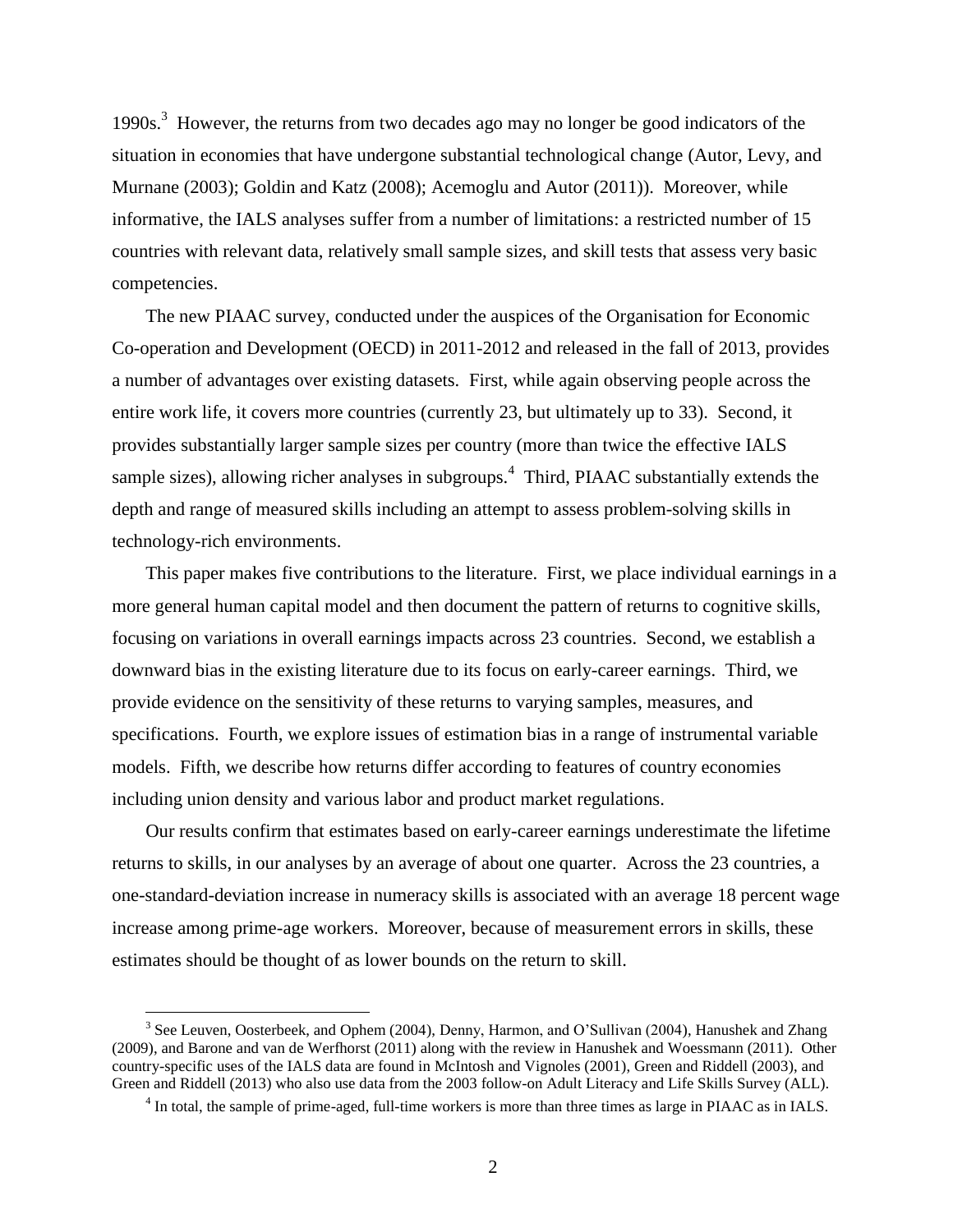But this overall measure of returns to skill also masks considerable cross-country heterogeneity: Returns are below 15 percent in eight countries, including all four participating Nordic countries, and above 21 percent in six countries, with the largest return being 28 percent in the United States.<sup>5</sup> Estimated returns tend to be largest for numeracy and literacy skills and smaller for problem-solving skills, although the relative importance of different skill dimensions varies across countries. Estimates prove highly robust to different earnings measures, additional controls, and various subgroups. Instrumental-variable models that use school attainment, parental education, or changes in compulsory-schooling laws as instruments for measured skills provide larger estimates than OLS models. Finally, exploiting the cross-country dimension of our analysis, we find that returns to skills are systematically lower in countries with higher union density, stricter employment protection, and larger public-sector shares.

In the following, Section 2 provides our conceptual framework and develops our empirical model. Section 3 introduces the PIAAC data. Section 4 presents our empirical results on returns to skills in the different countries, going into the details of model specifications, different skill domains, heterogeneous returns, and robustness checks. Section 5 provides a number of IV models that explore issues of causality. Section 6 presents stylized facts about what accounts for differences in skill returns across countries. Section 7 concludes.

# **2. Conceptual Framework and Empirical Model**

Even though the labor economics literature is replete with analyses of how workers' wages are determined, we believe that it has settled on a stylized model that in the main derives from common measurement and data deficiencies. We begin by broadening the perspective on human capital and wages to include recognition of elements of skill determination. We follow this with details of our empirical approach.

#### *2.1 Conceptual Framework*

 $\overline{a}$ 

Most analyses of individual earnings rest on a very simple underlying model of human capital, which we can write simply as [\(Hanushek and Woessmann \(2008\)](#page-34-0)):

$$
y = \gamma H + \varepsilon \tag{1}
$$

<sup>&</sup>lt;sup>5</sup> Interestingly, however, skills in the Nordic countries have a relatively stronger impact on the position of individuals in their compressed wage distributions. This intriguing difference is discussed below in Section 4.6.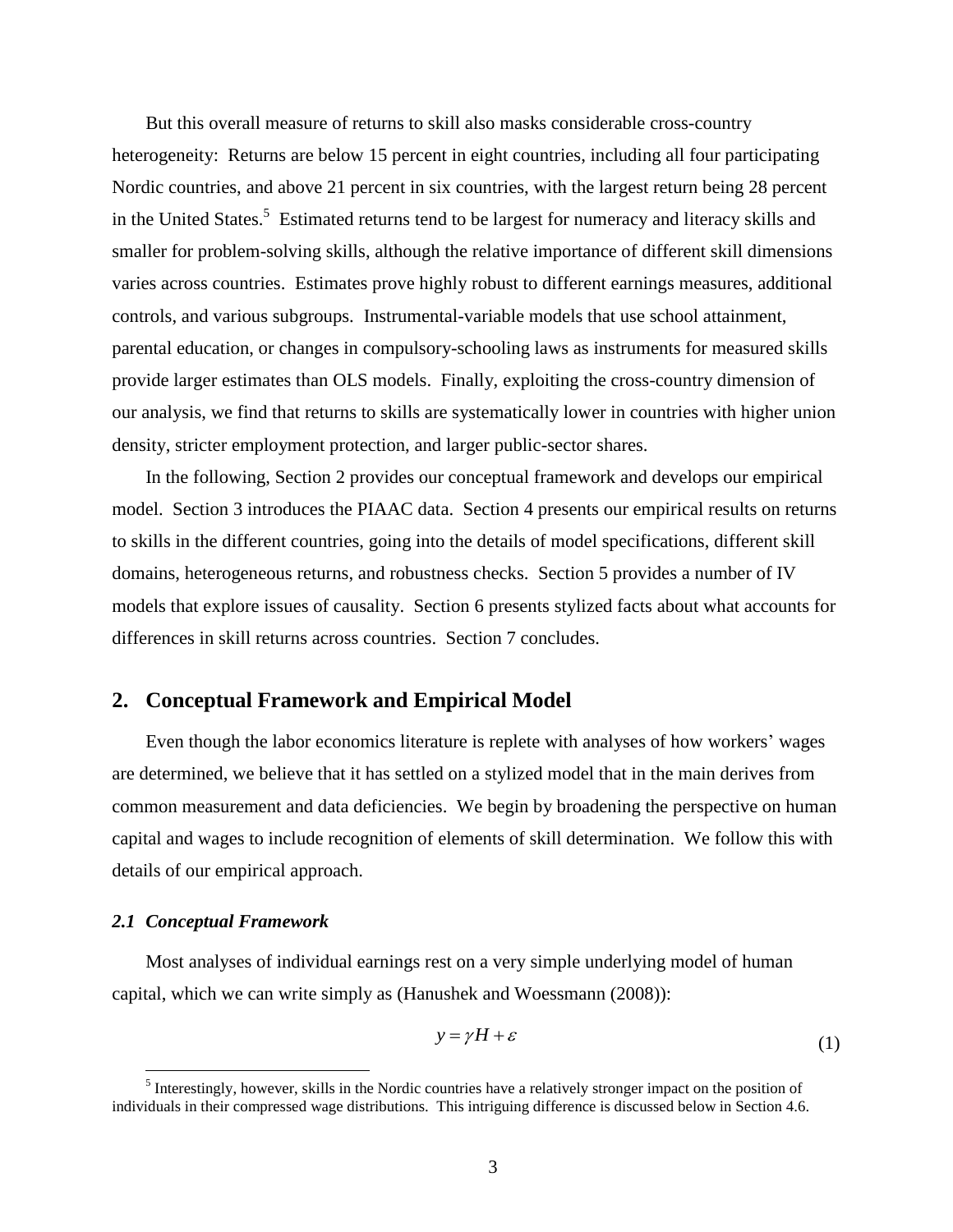where individual earnings (*y*) are a function of the labor-market skills, or human capital, of the individual (*H*). The stochastic term (*ε*) represents idiosyncratic earnings differences, generally presumed in empirical analyses to be orthogonal to *H*.

Human capital is nonetheless a latent variable. A central part of the critique of early human capital ideas was that human capital was inherently an elusive concept that lacked any satisfactory measurement. Early arguments, for example, suggested that differences in earnings were caused by skill or human capital differences and thus that measurement of human capital could come from observed wage differences – an entirely tautological statement. To be useful and verifiable, it is necessary to specify the measurement of *H*.

The contributions of Jacob Mincer were especially important in establishing the course of empirical work. [Mincer \(1970,](#page-35-6) [1974\)](#page-35-7) argued that a primary motivation for schooling was developing the general skills of individuals and, therefore, that it made sense to measure human capital by the amount of schooling completed by individuals. From this, Mincer showed how wage differentials could be significantly explained by school attainment and, in a more nuanced form, by on-the-job training investments. This insight was widely accepted and has dictated the empirical approach of a vast majority of empirical analyses in labor economics through today.

It has obviously been productive to rely on this formulation, because information on school attainment is frequently measured and reported in surveys and censuses that also contain earnings information. Propelled by readily available data on school attainment within and across countries, economists have devoted considerable energy to estimating the returns to additional years of schooling in formulations that are based on substituting years of schooling (*S*) for *H* in equation (1). This work has been summarized and interpreted in a number of different places.<sup>6</sup>

But Mincer's empirical innovation has perhaps been too successful as it has also led researchers to ignore many important and continuing measurement issues. Implicitly, the standard Mincer formulation assumes that schooling is the sole systematic source of skill differences.

In a different branch of research, a vast amount of research has delved into "educational production functions." This work has invariably considered how other factors, in addition to

<sup>&</sup>lt;sup>6</sup> See early discussions in [Mincer \(1970\)](#page-35-6) an[d Griliches \(1977\)](#page-34-9) and more recent reviews i[n Card \(1999\)](#page-33-7) and [Heckman, Lochner, and Todd \(2006\)](#page-35-0). In an international context, see [Harmon, Oosterbeek, and Walker \(2003\)](#page-35-8) and [Psacharopoulos and Patrinos \(2004\)](#page-36-0).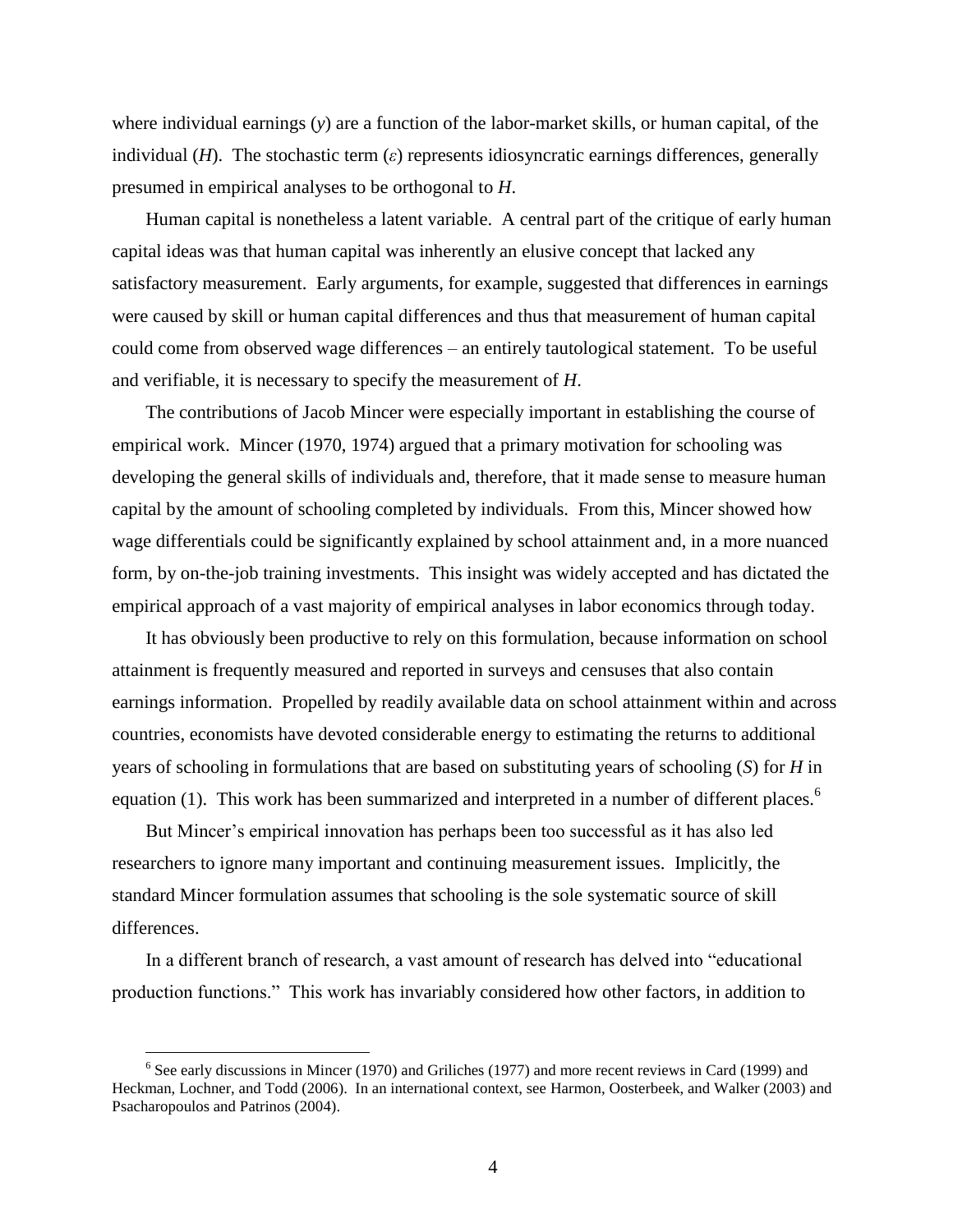schools, enter into the determination of skills.<sup>7</sup> This line of research indicates that skills are affected by a range of factors including family inputs  $(F)$ , the quantity and quality of inputs provided by schools (which we incorporate as the function  $Q(S)$ , where *S* is school attainment), individual ability (*A*), and other relevant factors (*X*) that include labor-market experience, health, and so forth. Along with a stochastic term  $(v)$ , assumed uncorrelated with the other determinants of *H*, we can write a linear version of this general model simply as:

$$
H = \lambda F + \phi Q(S) + \delta A + \alpha X + \nu
$$
 (2)

Some empirical applications of this production function model have simply substituted equation (2) into equation (1) and directly estimated the impact of various inputs into the educational process on income, presumably arising from their impact on relevant labor-market skills. More commonly, however, estimation is restricted just to equation (2) where skills (*H*) are measured by achievement tests. This analysis also matches more closely current educational policy debates that are centered on improving levels of student achievement and reducing the variance in such outcomes across schools and population groups.

This work on the determinants of skills implies that it is inappropriate just to substitute a single input into skills (importantly, such as *S*) into equation (1) to estimate the impact of human capital on earnings. It is highly unlikely that the stochastic term, *ε*, is orthogonal to school attainment once it is recognized that it includes the other determinants of skills.

There is a long line of research into earnings determination that focuses on whether omitting individual ability, *A*, leads to bias in the estimated returns to schooling if more able students tend to attain more schooling. $8$  But the more general issue is that schooling is just one of a series of well-researched factors that affect individual skills. The natural interactions among these various factors and school attainment suggest that the simple estimation of the schooling-earnings relationship is prone to severe biases that are difficult to correct in any satisfactory way.

<sup>&</sup>lt;sup>7</sup> See, for example, the general discussion in [Hanushek \(2002\)](#page-34-10).

 $8$  See [Card \(1999\)](#page-33-7). Indeed, one approach to looking at the returns to schooling is simply to estimate a standard Mincer earnings function with an additive test score that is alternatively interpreted as ability or as school quality. But neither is consistent with the educational production functions of equation (2). Skill tests are to varying degrees subject to the influences depicted in equation (2), and thus are not generally thought of as fixed ability. Alternatively, as a measure of school quality, such measures should modify the impact, or marginal product, of time spent in formal schooling. See also [Hause \(1972\)](#page-35-9) on issues of the functional form of the earnings-ability model.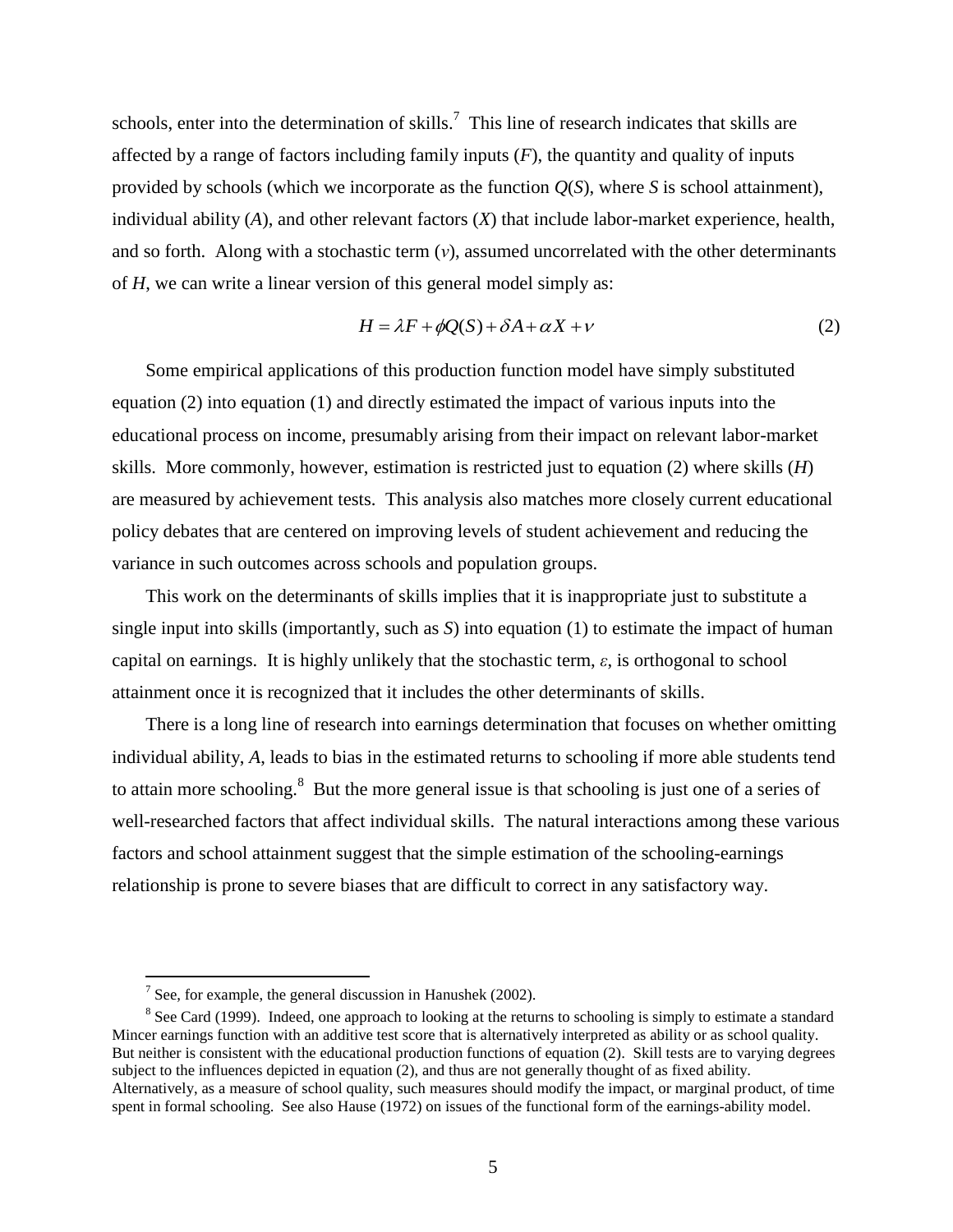Our estimation follows an alternative approach built on direct measures of cognitive skills.<sup>9</sup> Consider test score measures of the relevant human capital skills – that is, standardized assessments of numeracy and literacy achievement. If these measures, denoted *C*, completely captured variations in *H*, the key parameter ( $\gamma$ ) of equation (1) could be directly estimated by using *C* as the measure of *H*.

To fix the general structure of the estimation, however, we consider the econometric implications of alternative approaches to modeling human capital. Returning to the more common schooling model that extends the Mincer model, we could estimate equation (3) that adds school quantity, *S*, to our basic estimation equation based on using *C* as the true measure of human capital:

$$
y = \gamma C + \beta S + \varepsilon \tag{3}
$$

If *S* is just an input into the production of human capital as contained in equation (2), it would have no independent influence (in expectation), because the relevant skills were fully contained in *C* and the OLS estimate of *γ* is unbiased.  $E(\hat{\beta})$  would equal zero, where  $\hat{\beta}$  is the OLS estimator of  $\beta$ .

But few people believe that existing test data are complete measures of *H*. Instead, the achievement test measures, *C*, are best thought of as error-prone measures of *H*:

$$
C = H + \mu \tag{4}
$$

In a general case of errors in measurement of multiple regressors, nothing can be said about the direction or magnitude of any bias. However, in a simple case with classical measurement error in one of the regressors (*C*) but not any others (such as *S* in equation (2)), the estimate of *γ* in equation (3) will always be asymptotically biased toward zero (see [Levi \(1973\)](#page-35-1) or [Greene](#page-34-3)   $(2003)$ ).<sup>10</sup>

Interestingly, if *S* and *C* are positively correlated as would be expected, the coefficient on *S* (assumed to be measured accurately) in the same estimated equation would be biased upward,

 $9$  This view is closely related to the empirical analysis in [Neal and Johnson \(1996\)](#page-36-2) and [Murnane et al. \(2000\)](#page-36-3). <sup>10</sup> The statement depends on standard assumptions about the error terms in equations (3) and (4):

 $E(\varepsilon) = E(\mu) = 0$  and all error terms have constant variance and are independent of each other and of the true measures of *H* and *S.*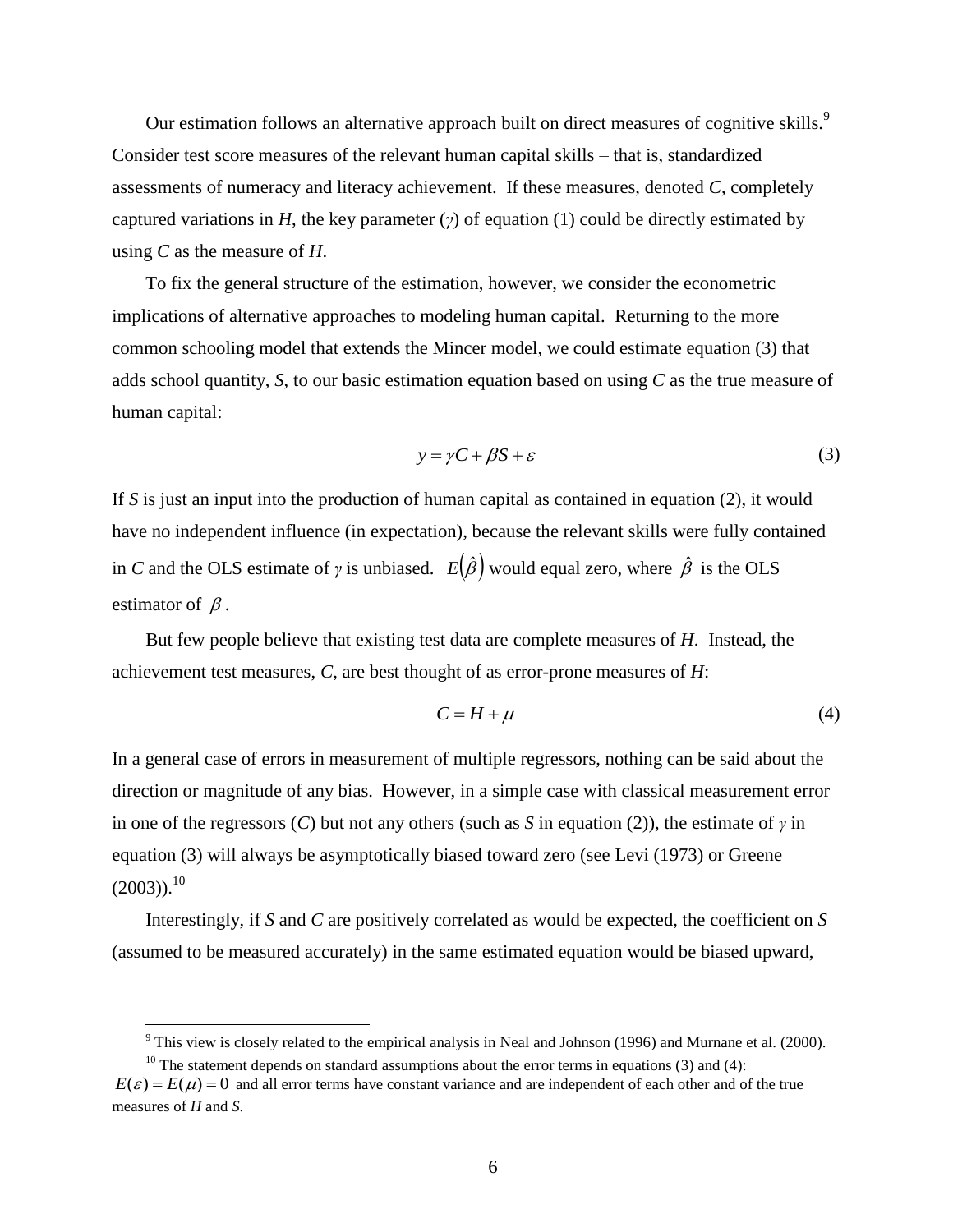even if *S* has no independent effect on earnings over and above its relationship with *C*. In particular, $^{11}$ 

$$
\text{plim}\hat{\beta} = \gamma b_{HS} \left( \frac{\sigma_{\mu}^2}{\sigma_{\mu}^2 + \sigma_{H}^2 (1 - \rho^2)} \right)
$$
 (5)

where the key terms for evaluating the direction of bias are  $\gamma$  and  $b_{HS}$ .  $b_{HS}$  is the coefficient on the auxiliary regression of *S* on *H*;  $\rho^2$  is the squared correlation of *S* and *H*; and  $\sigma^2_\mu$  and  $\sigma^2_H$  are the variances of  $\mu$  and  $H$ , respectively. The term in parentheses is necessarily positive, and the whole expression will be positive since schooling positively affects human capital (equation (2)).

This simple model would imply that the coefficient on *C* would be a lower bound on the impact of human capital on incomes and that OLS estimates including *S* would suggest that *S* has a separate positive effect on earnings.<sup>12</sup>

The discussion is, however, further complicated by the fact that part of the return to cognitive skills undoubtedly comes through continuation in school. There is substantial U.S. evidence that students who do better in school, either through grades or scores on standardized achievement tests, tend to go farther in school.<sup>13</sup> Murnane et al.  $(2000)$  separate the direct returns to measured skill from the indirect returns of more schooling and suggest that perhaps one-third to one-half of the full return to higher achievement comes from further schooling. Similarly, [Rivkin \(1995\)](#page-36-4) finds that test score variation captures a considerable proportion of the systematic variation in high-school completion and in college continuation, to the extent that test score differences can fully explain black-white differences in schooling. Indeed, this relationship between cognitive skill and further investments in formal schooling is implicit in the idea of skill complementarities over the life cycle, as development by James Heckman and co-authors (e.g., [Cunha et al. \(2006\)](#page-33-8); [Cunha and Heckman \(2007\)](#page-33-9)) and summarized by the stylized conclusion that "skill begets skill." Early measures of human capital contained in cognitive skills during the

 $11$  Note that this simple model corresponds directly to the general analysis of proxy variables (i.e., imperfectly measured variables that should be included in the models; see [McCallum \(1972\)](#page-36-2) an[d Wickens \(1972\)](#page-36-5)). The proof is provided in [McCallum \(1972\)](#page-36-2).

<sup>&</sup>lt;sup>12</sup> Normal psychometrics of testing produces estimates of the variance of  $\mu$  through estimates of test reliability. Unfortunately, while information on test reliability would help to bound the potential effects of measurement error, we do not have such information for these tests. Note also that the standard test-retest measures of reliability will themselves understate the amount of error in our measure, because we are interested in using the tests to measure the concept of human capital – which is undoubtedly broader than the test constructs that have been developed.

 $13$  See, for example, the early work by [Dugan \(1976\)](#page-34-11) and [Manski and Wise \(1983\)](#page-35-10).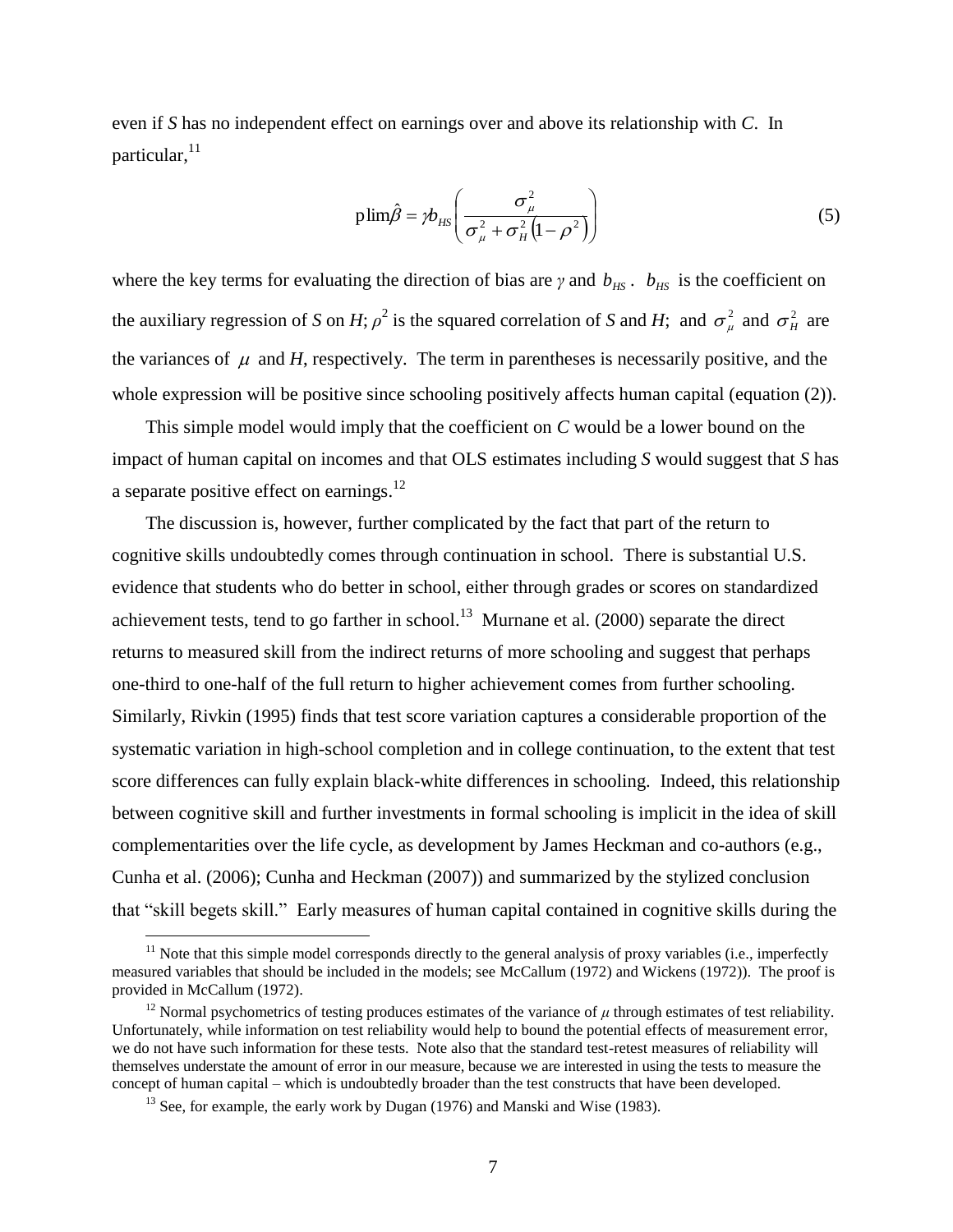schooling process index future additions to human capital, again thought of in terms of the quality of skills. In the more general case of estimation with measurement error, expanding on equation (3), the measures of years of schooling could partially proxy some additional component of human capital that is relevant for earnings – such as non-cognitive aspects of tertiary education that were not measured by *C*. In this case, multiple variables in the earnings equation are measured with error, and there is no general solution for the direction of bias.<sup>14</sup>

#### *2.2 Empirical Model*

 $\overline{a}$ 

Following this conceptualization, our baseline empirical model is simply an analog to a Mincer equation except that it is built on measured cognitive skills (*C*) instead of years of schooling:

$$
\ln y_i = \beta_0 + \gamma C_i + \beta_1 E_i + \beta_2 E_i^2 + \beta_3 G_i + \varepsilon_i
$$
 (6)

where  $y_i$  is the hourly wage of individual *i*, *E* is years of actual labor-market experience,<sup>15</sup> *G* is a gender indicator, and *ε* is a stochastic error. The focus of our attention is *γ*, the earnings gradient associated with measured human capital. (We frequently refer to this simply as the "return to skill." It does not, however, correspond to a rate of return calculation, not only because of the general arguments in [Heckman, Lochner, and Todd \(2006\)](#page-35-0) but also because we have no indication of the cost of achieving any given level of skill). To show the empirical relevance of school attainment, we will also report estimations that add attainment to this model, but, as described previously, it is difficult to assess whether any independent impact of school attainment implies either an impact of schooling through, say, a non-cognitive channel or through the measurement errors in cognitive skills.

More than in other empirical analyses, there is a question about the appropriate functional form of the earnings relationship. In the investment paradigm developed by [Mincer \(1974\)](#page-35-7), a log-linear relationship between earnings and human capital is quite natural. However, as suggested in the introductory motivation for this study, there is reason to suspect that the

 $14$  Again for specialized cases such as just two explanatory variables, there are approximations of the asymptotic bias; see [Maddala \(1992\)](#page-36-3). But they do not generalize to multiple variables with error as we face in the estimation.

<sup>&</sup>lt;sup>15</sup> Although actual work experience might in part be endogenous to skill levels, robustness analyses described below indicate that results hardly change when using potential experience (age minus years of schooling minus six) instead of actual experience.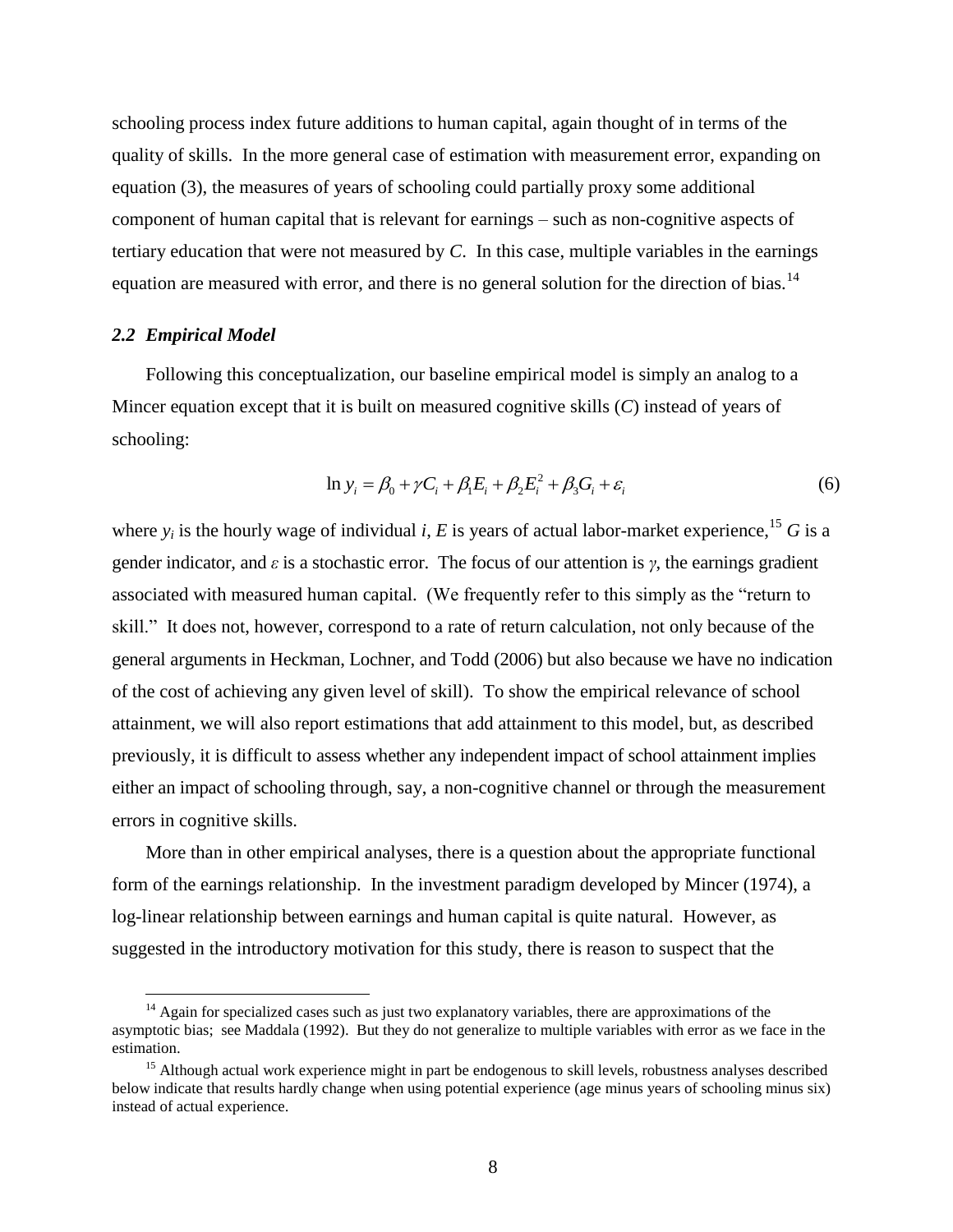earnings gradient for cognitive skills is lower in early career spans and higher later. First, because skills are difficult to observe, it may take time for firms to learn about relevant differences among workers (e.g., [Altonji and Pierret \(2001\)](#page-33-0)). Second, since early careers often involve finding the right match of skills with employers (e.g., [Jovanovic \(1979\)](#page-35-11)), early career observations would tend to understate the full value of skills when observed in imperfect job matches. Third, [Haider and Solon \(2006\)](#page-34-1) and [Böhlmark and Lindquist \(2006\)](#page-33-10) show that current earnings are a good proxy for lifetime earnings only when observed between the mid-30s and late-40s. Earnings observed at earlier ages can give rise to substantial downward lifecycle bias because the measurement error at earlier ages is not of classical type, but mean-reverting: Workers with high lifetime earnings have particularly steep earnings trajectories.<sup>16</sup> All this suggests that any empirical analysis must be sensitive to position in the career. We will therefore restrict our baseline analysis to prime-age workers and test for possible age patterns in the returns to skill.

A caution to our direct estimation approach, however, is that none of the prior studies of the impact of cognitive skills on either earnings or school attainment have provided convincing analysis of the causal impacts of scores. Our main analysis remains in this tradition by not explicitly identifying exogenous variation in skills. In Section 5, however, we explore a series of strategies for dealing with specific concerns about the identification of the impact of cognitive skills on earnings. While none of the separate approaches deals with the entire spectrum of threats to identification, the consistency across different strategies lends support to a causal interpretation of the estimates.

Even in the absence of convincing identification strategies for cognitive skills, we believe that the descriptive estimates provide an indication of the potential earnings impacts of policies that lead to improved skills. To the extent that any bias of the absolute returns to skills is similar across countries, the cross-country pattern of our analysis should still give a correct picture of the relative returns to skills across countries. The consistency of the estimated impacts across different model specifications and different subsamples that we will see below provides further support for the underlying importance of cognitive skills, and we know of no alternative model that would consistently produce our stylized results.

<sup>&</sup>lt;sup>16</sup> Estimates of the intergenerational earnings elasticity have been found to double when sons' earnings are measured in their 30s rather than in their 20s; see [Solon \(1999\)](#page-36-6) and [Black and Devereux \(2011\)](#page-33-11) for reviews. Similar bias might be expected for estimates of the return to skills based on earnings observed early in the career.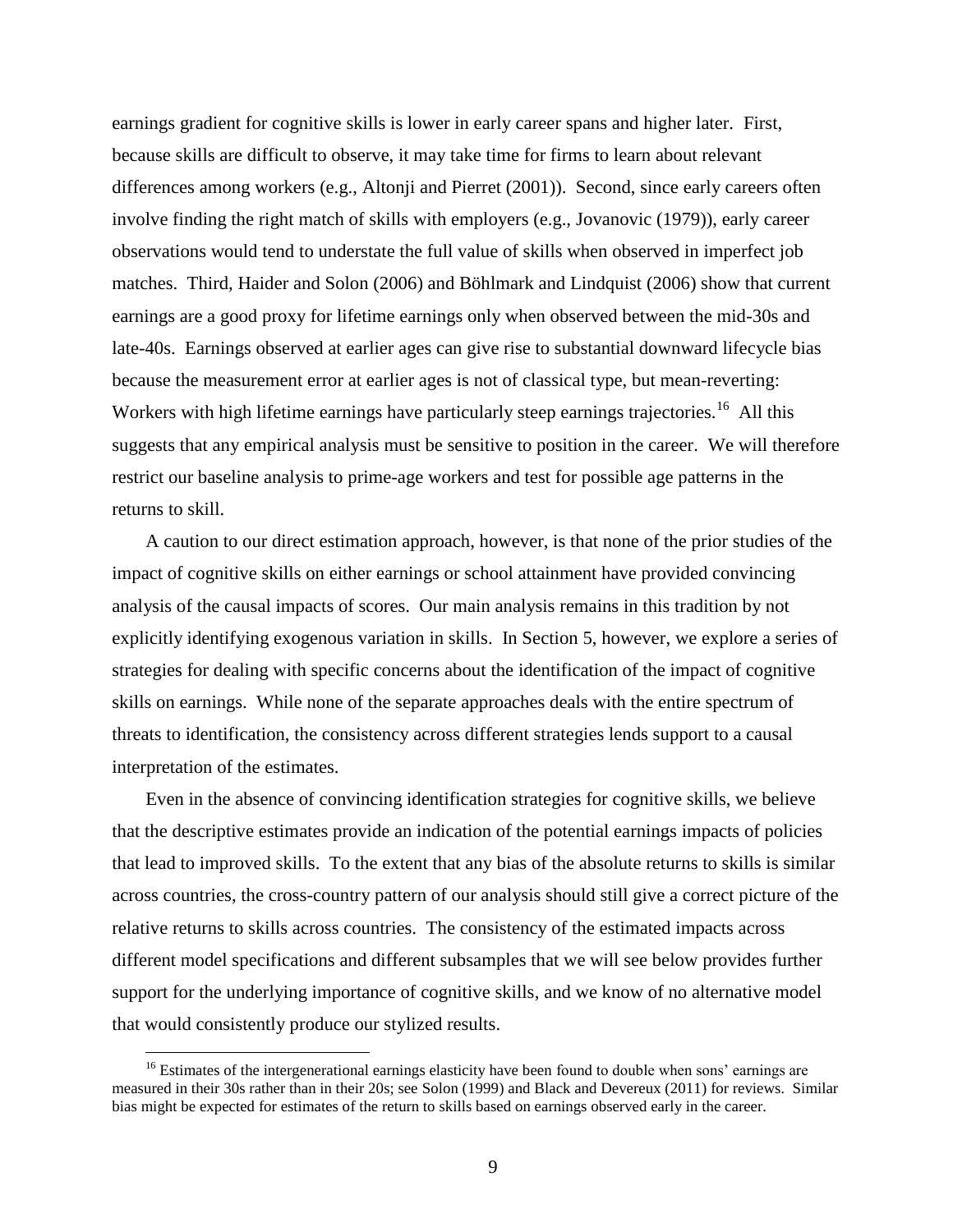# **3. The PIAAC Data**

 $\overline{a}$ 

Our primary data source is the Programme for the International Assessment of Adult Competencies (PIAAC). Developed by the OECD and collected between August 2011 and March 2012,<sup>17</sup> PIAAC provides internationally comparable data about skills of the adult populations in 24 countries, <sup>18</sup> 23 of which can be used in our analysis:<sup>19</sup> Australia, Austria, Belgium (albeit just Flanders), Canada, Cyprus, the Czech Republic, Denmark, Estonia, Finland, France, Germany, Ireland, Italy, Japan, Korea, the Netherlands, Norway, Poland, the Slovak Republic, Spain, Sweden, the United Kingdom (specifically England and Northern Ireland), and the United States.

PIAAC was designed to measure key cognitive and workplace skills needed for individuals to advance in their jobs and participate in society. In each participating country, a representative sample of adults between 16 and 65 years of age was interviewed at home in the language of their country of residence. The standard survey mode was to answer questions on a computer, but for respondents without computer experience there was also the option of a pencil-and-paper interview.<sup>20</sup> The countries used different sampling schemes in drawing their samples, but these were all aligned to known population counts with post-sampling weightings. Our analyses employ sample weights in the estimations throughout.

The survey included an assessment of cognitive skills in three domains: literacy, numeracy, and problem solving in technology-rich environments. $^{21}$  The tasks respondents had to solve were often framed as real-world problems, such as maintaining a driver's logbook (numeracy domain) or reserving a meeting room on a particular date using a reservation system (problemsolving domain). The domains, described more completely in [OECD \(2013\)](#page-36-7), refer to key information-processing competencies and are defined as

 $17$  Exceptions are Canada (November 2011 to June 2012) and France (September to November 2012).

<sup>&</sup>lt;sup>18</sup> Nine additional countries plan to implement PIAAC in 2014: Chile, Greece, Indonesia, Israel, Lithuania, New Zealand, Singapore, Slovenia, and Turkey.

 $19$  We do not use data for the Russian Federation in our analysis. According to the [OECD \(2013\)](#page-36-7), data for the Russian Federation are preliminary, may still be subject to change, and are not representative of the entire Russian population because they do not include the population of the Moscow municipal area. Based on the relatively small sample of 574 available observations, we estimate a return to skills of 6.8 percent in our baseline model on the available data from the Russian Federation, but this may be biased downwards by the neglect of the capital region.

 $^{20}$  On average across countries, 77.5 percent of assessment participants took the computer-based assessment and 22.5 percent took the paper-based assessment. A field test suggested no impact of assessment mode [\(OECD](#page-36-7)  [\(2013\)](#page-36-7)).

 $21$  Participation in the problem-solving domain was optional; Cyprus, France, Italy, and Spain did not participate in this domain.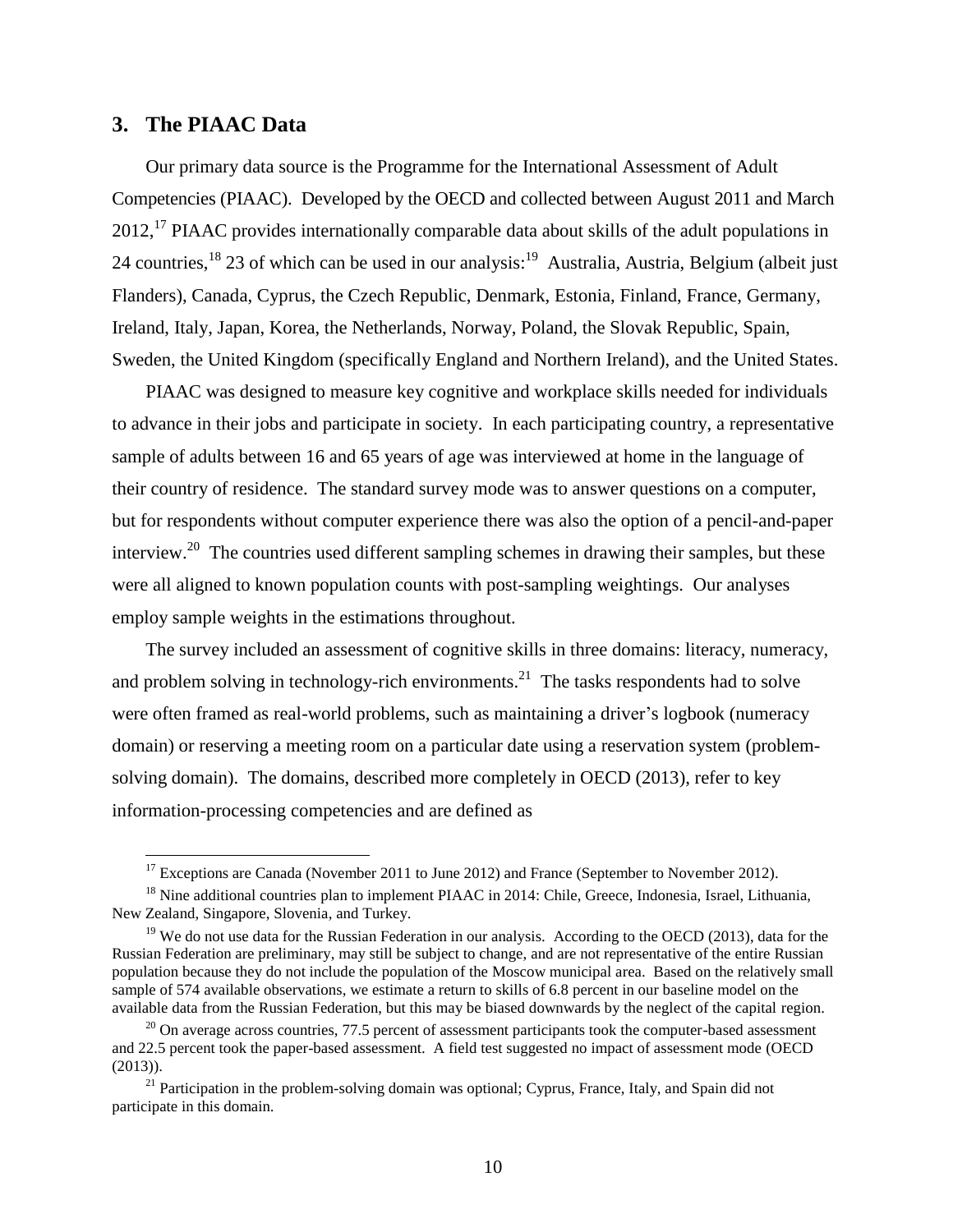*Literacy*: ability to understand, evaluate, use and engage with written texts to participate in society, to achieve one's goals, and to develop one's knowledge and potential; *Numeracy*: ability to access, use, interpret, and communicate mathematical information and ideas in order to engage in and manage the mathematical demands of a range of situations in adult life;

*Problem solving in technology-rich environments*: ability to use digital technology, communication tools and networks to acquire and evaluate information, communicate with others and perform practical tasks.

PIAAC measures each of the three skill domains on a 500-point scale. For analytical purposes, we standardize scores in the subsequent regression analyses to have a within-country mean of zero and a within-country standard deviation of one.<sup>22</sup> All three scales are intended to measure different dimensions of a respondent's skill set. IALS, the predecessor of PIAAC, suffered from pairwise correlations of individual skill domains that exceeded 0.9, making it virtually impossible to distinguish between different skills. The score domains in PIAAC are less strongly correlated with an individual-level correlation between numeracy and literacy (problem-solving) of 0.87 (0.73). In our preferred empirical specification, we focus on numeracy skills, which we deem most comparable across countries, but we show below that our results do not depend on the choice of a particular measure of cognitive skills.

Before the skill assessment, all participants responded to a background questionnaire that gathered information about labor-market status, earnings, education, experience, and demographic characteristics of the respondents. The measure of experience refers to actual work experience and was collected as the number of years where at least six months were spent in paid work.

The wage measure in our baseline model refers to gross hourly earnings of wage and salary workers. In the Public Use File, earnings data for Austria, Canada, Germany, Sweden, and the United States are reported only in deciles. $^{23}$  For Germany, we obtained s Scientific Use File from the national data center that provides continuous wage information. For the United States, we obtained access to continuous wage measures at the national data center. For the other three countries, we obtained information on the median wage of each decile, which allows us to assign the decile median to each survey participant belonging to the respective decile of the country-

 $22$  Throughout, we use the first plausible value of the PIAAC scores in each domain.

<sup>&</sup>lt;sup>23</sup> Data for Australia are not available in the Public Use File. We obtained a Scientific Use Files with the Australian data from the national data center.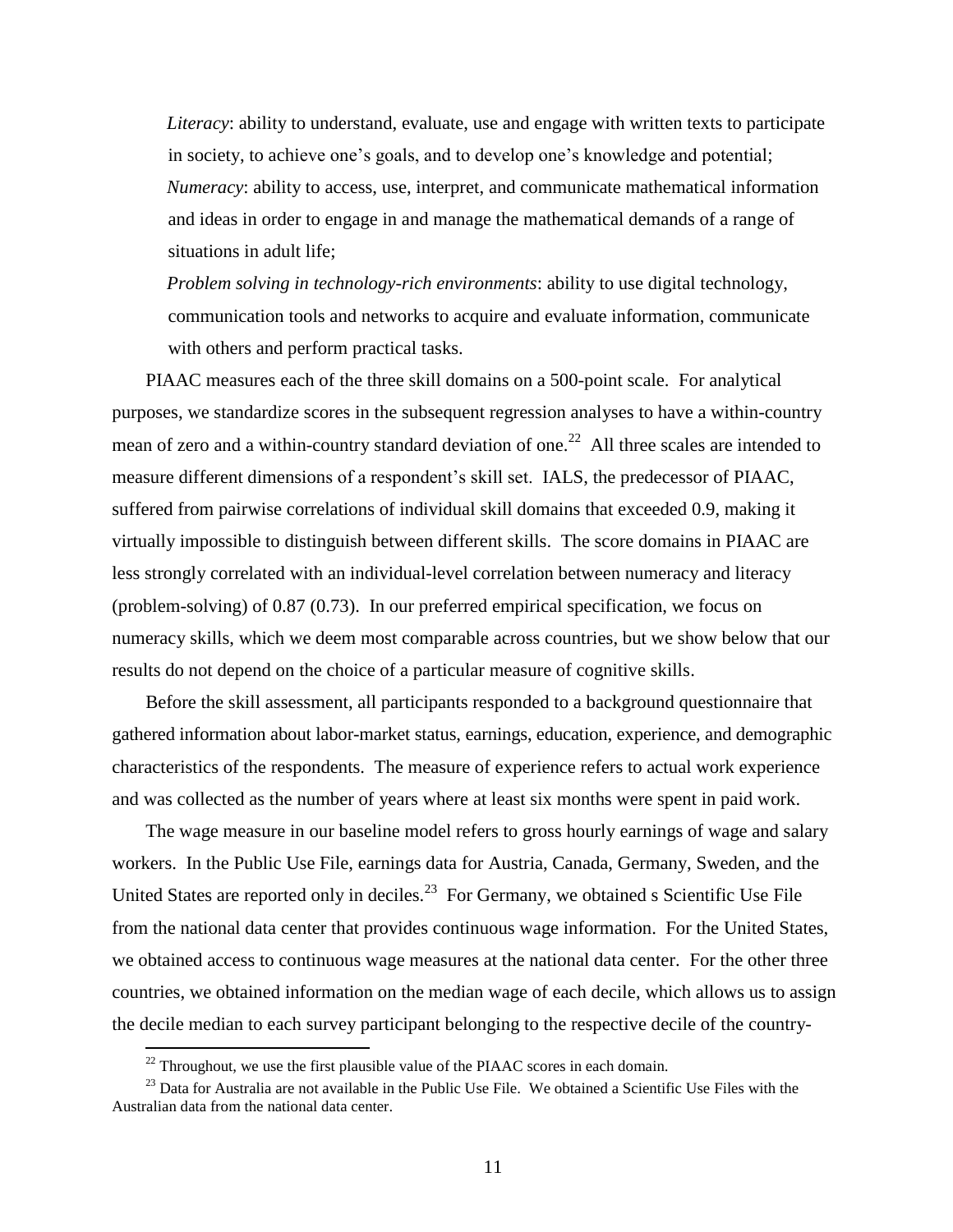specific wage distribution. In robustness specifications based on countries with continuous wage data, we show that using decile medians has no substantive impact on our results. The models that pool all countries have to rely on the Public Use File, so that the U.S. earnings data are also measured in deciles in the pooled regressions. In each country, we trim the bottom and top one percent of the wage distribution to limit the influence of outliers.  $24$ 

To obtain a homogeneous sample of workers with strong labor-force commitment, in our baseline model we limit the estimation sample to survey respondents who work full-time at the time of the survey, where full-time employees are defined as those working at least 30 hours per week.<sup>25</sup> This sample decision implies that we are underestimating the impact of skills on worker earnings to the extent that higher skills also lead to higher employment probabilities.<sup>26</sup> Nonetheless, we wish to isolate the direct labor-market effects of skills and to avoid other influences such as family demands, health limitations, or the like that might affect labor-force attachment. To get the best estimates of long-run returns to skills, we further restrict the baseline sample to prime-age workers, defined as those between 35 and 54 years of age. Self-employed workers are also excluded from the baseline analysis. Robustness analyses show the relevance of these sample restrictions.

Table 1 provides summary statistics for the baseline samples of prime-aged, full-time employees in the 23 countries. Sample sizes range from 816 in Poland to 1,875 in Denmark and 7,178 in Canada (which oversampled to obtain regionally reliable estimates), with a total of 35,854 observations in the pooled sample.<sup>27</sup> Respondents in Japan achieve the highest average numeracy score, and respondents in Italy the lowest, with a difference in average achievement between these two countries amounting to 89 percent of a standard deviation in test scores in the international sample. There is also considerable variation across countries in average years of

<sup>&</sup>lt;sup>24</sup> Preliminary investigation of outliers suggests that these largely represent data entry or coding errors.

<sup>&</sup>lt;sup>25</sup> In Australia and Austria, the full-time working status is based on a question of whether a respondent works full-time. The Canadian sample includes full-time and part-time workers because the available data do not report working hours or work status. Since returns to skills tend to be slightly smaller when including part-time workers (17.0 vs. 17.8 percent on average across countries), this sample difference may lead to slightly conservative estimates for Canada.

<sup>&</sup>lt;sup>26</sup> In Section 4.7 below, we analyze an extended sample that includes the non-employed.

 $27$  Table A-1 in the Appendix reports equivalent summary statistics for the full PIAAC sample (including the full age range 16-65, part-time and self-employed workers, and the non-employed), which leads to a total sample size of 161,105 observations in the pooled international sample. The main reduction to our sample comes from restricting the age range from fifty years to twenty years (age range 35-54, reduction to 66,287), with further reductions from restricting to individuals with positive income (48,294), as well as exclusion of part-time and selfemployed workers and trimming of the bottom and top one percent of the wage distribution.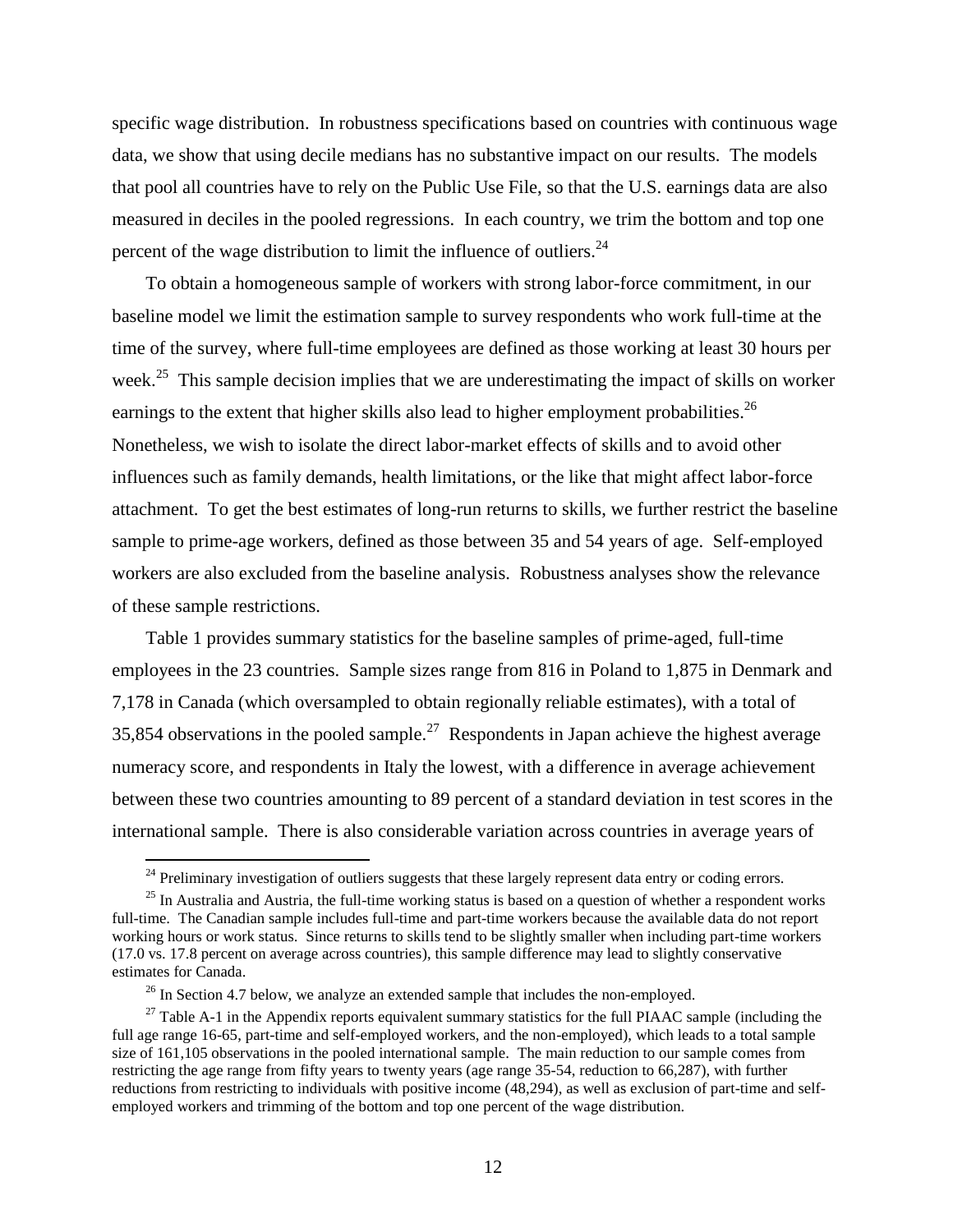schooling, actual work experience, and the share of females in the population of prime-aged, full-time employees.

Wage inequality, measured by the log wage differential between the  $90<sup>th</sup>$  and  $10<sup>th</sup>$  percentile of the wage distribution, is largest in Estonia, Korea, and the United States at around 1.5. In these countries, a worker at the  $90<sup>th</sup>$  percentile of the wage distribution earns 4.5 times as much as a worker at the  $10^{th}$  percentile. In Sweden, which is the other extreme, workers at the  $90^{th}$ percentile earn only twice as much as workers at the  $10<sup>th</sup>$  percentile.

# **4. Returns to Skills around the World**

Other things equal, how do earnings vary with different skills? In addressing this question, we begin with a set of baseline estimates and then investigate how these results change with modifications of the model specification or sample. Our starting point is equation (6) which expresses log hourly wages as a function of numeracy skills, gender, and a quadratic polynomial in actual work experience for the sample of full-time employees aged 35-54. Since our skill measure is standardized to  $(0,1)$ , the parameter of interest,  $\gamma$ , can be interpreted as the percentage increase in income associated with a one-standard-deviation increase in measured skills.

### *4.1 Baseline Results*

Our baseline estimates consistently indicate that better skills are significantly related to higher labor-market earnings, as seen in Table 2. The coefficient on numeracy in the pooled estimation suggests that a one-standard-deviation increase in numeracy skills is associated with an average increase in hourly wages of 17.8 percent across the 23 countries.

But perhaps the clearest finding from our baseline estimation across countries, shown also in Figure 1, is that the wage impact of skills varies significantly by country. Six of the countries indicate returns to skills that exceed 21 percent: the United States with almost 28 percent, Ireland and Germany with 24 percent, as well as Spain, the United Kingdom, and Korea. These high returns differ noticeably from those in another set of eight countries with returns to skills falling below 15 percent: Belgium, Cyprus, Czech Republic, Italy, and all the participating Nordic countries – Denmark, Finland, Norway, and Sweden. While a number of these countries do have significant income redistribution programs, it is important to remember that pre-tax and pre-transfer wages are being analyzed.

13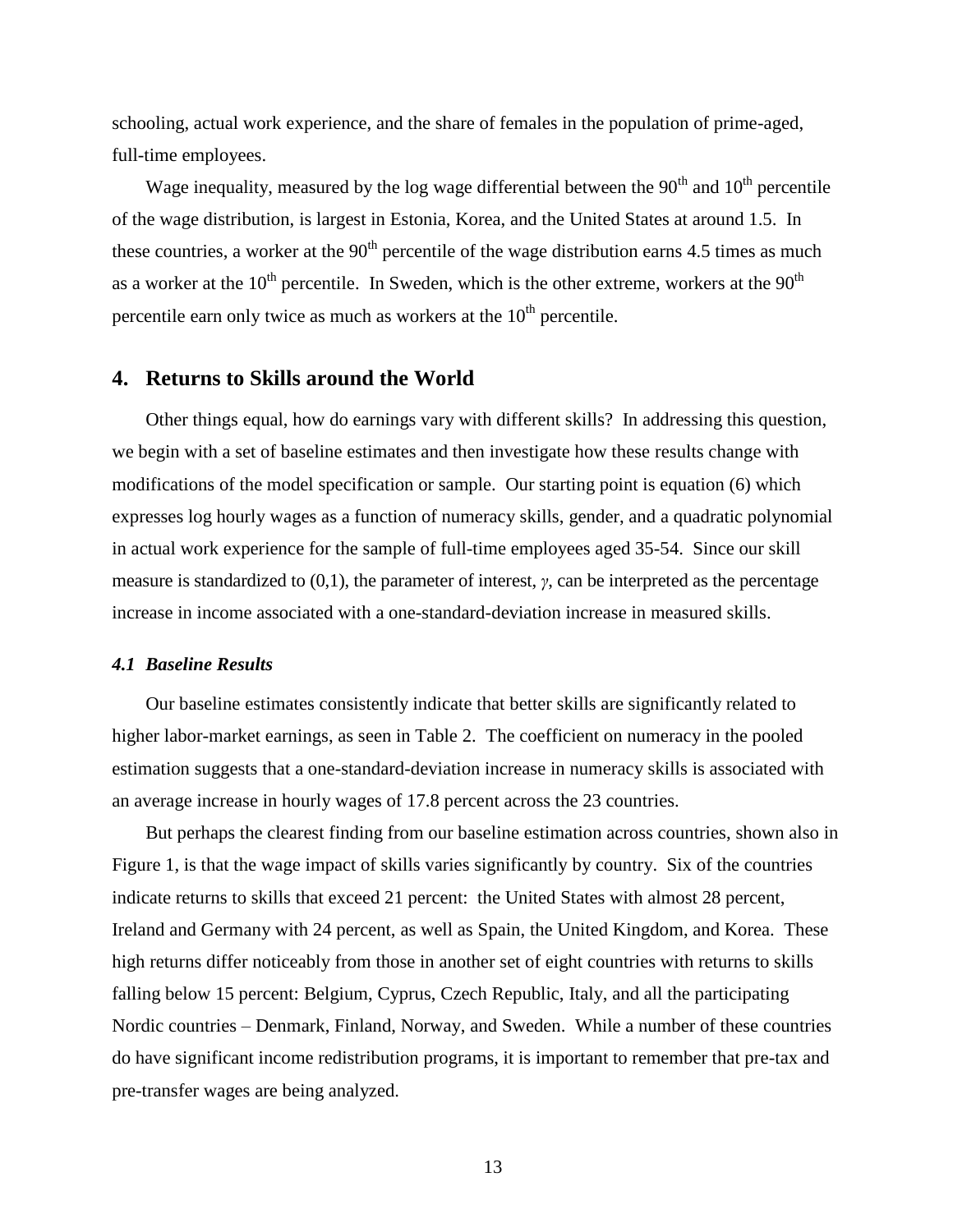On average, the experience terms suggest a concave earnings-experience relationship and the gender term a male-female earnings gap in these samples of prime-aged, full-time employees. But again, there are substantial differences across countries, with no significant gender difference in earnings in four countries (Belgium, Ireland, the Netherlands, and Spain) and an earnings disadvantage of women of 20 percent and more in six countries (Cyprus, the Czech Republic, Estonia, Japan, Korea, and the Slovak Republic).

#### *4.2 Age Varying Returns to Skills*

 $\overline{a}$ 

As discussed, a prime motivation for this study is that most prior evidence on the return to skills has come from samples of workers that are likely to give misleading and biased estimates for the range of world economies – i.e., relying on just U.S. samples of young workers. Figure 1 shows clearly that returns to skills in the U.S. labor market might not adequately characterize the labor-market situation in other countries. But additionally, there are multiple reasons to believe that these estimates understate the true impact of skills across the life cycle.

To test for age varying returns to skills, Table 3 uses the extended sample of employees aged 25-65 and allows the returns to skills to differ between entry-age (25-34), prime-age (35-54), and exit-age (55-65) workers. Results suggest that there are indeed significant age differences in returns to skills: Across all countries, returns to numeracy are only 14 percent in the baseline category of workers aged 25-34 and are 4 percentage points (some 30 percent) higher among workers aged 35-54 or 55-65. In the aggregate, there are no significant differences between prime-age and exit-age workers. In fact, estimates of returns to skills increase steadily with age until age 35 and are reasonably flat from there on, getting only slightly smaller beyond age 55 (Figure 2).<sup>28</sup> Thus, the focus on early-career earnings in the existing literature is likely to downward bias estimated returns to skills. As earnings of prime-age workers tend to be good proxies for lifetime earnings [\(Haider and Solon \(2006\)](#page-34-1)), returns estimated in the prime-age category will more likely capture lifetime returns to skills.

Looking at individual countries, returns to skills are significantly higher for prime-age workers than for entry-age workers in 16 out of the 23 countries. In all but one country (the Slovak Republic), the interaction between skills and the dummy variable indicating prime-age

 $2<sup>28</sup>$  The aggregate picture in Figure 2 might suggest including older workers in our estimates. However, past age 50, variations in retirement and labor-force participation across countries come into play (as seen by variations in returns to exit-age workers in Table 3). Thus, we focus just on the prime-age worker population.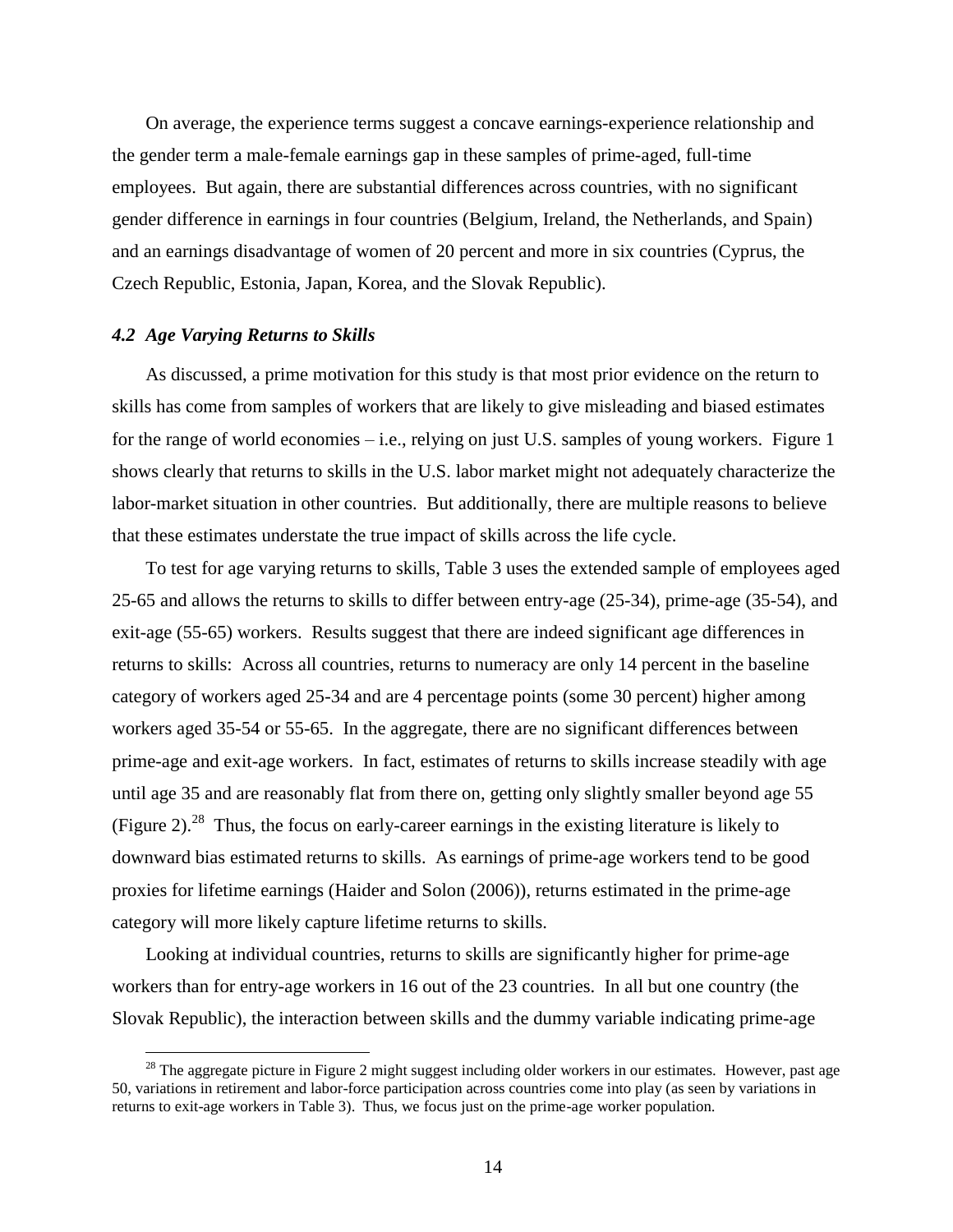workers is positive. Insignificant age interactions are observed primarily in the transition economies in Eastern Europe (the Czech Republic, Estonia, Poland, and the Slovak Republic), where transition dynamics are likely to be important in explaining earnings across workers of different ages. These transition economies experienced a radical change in their labor markets after the fall of the Iron Curtain. In the process of restructuring after privatization (e.g., [Frydman](#page-34-12)  [et al. \(1999\)](#page-34-12); [Mertaugh and Hanushek \(2005\)](#page-35-12)), workers who are in their prime age or exit age today may have lost much of their specific human capital during the early 1990s and may face a job-skill mismatch, whereas workers in their entry age today may have acquired skills more relevant for the current labor market. Without the four Eastern European transition countries, returns to skills of prime-age and exit-age workers are even 5.1 percentage points (or 38 percent) higher than among entry-age workers (13.4 percent) in the pooled sample.

#### *4.3 Returns to Skills and Interaction with Years of Schooling*

 $\overline{a}$ 

As discussed, our focus on measured skills differs from the standard Mincer approach of using years of schooling as the sole measure of human capital. When adding years of schooling to our baseline model, as shown in Table 4, both numeracy skills and years of schooling enter significantly in the wage equation. The point estimate on numeracy skills goes down by 43 percent (from 17.8 percent to 10.2 percent in the pooled sample), indicating that a large part of the skills-earnings relation is related to the fact that people with higher skills are more likely to advance further in the formal education system.<sup>29</sup> In our estimation sample, the correlation between numeracy skills and years of schooling is 0.44. Across countries, the reduction in the point estimate on numeracy skills from the inclusion of years of schooling is particularly strong (over one half) in Cyprus, Korea, Poland, the Slovak Republic, Spain, and the United States, which are the countries where the point estimates on years of schooling are particularly large.

Years of schooling enters significantly in each country, with point estimates ranging from 2.6 percent in Sweden to 9.0 percent in Poland. On average, one additional year of schooling is associated with 5.9 percent higher earnings, conditional on numeracy skills. As discussed, the independent impact of years of schooling implies either an impact of schooling through channels other than cognitive skills or through measurement errors in cognitive skills. While it is difficult

 $29$  Results are very similar when we drop the assumption of linearity in years of schooling and instead include separate indicator variables for six levels of school attainment (see bottom row of Table A-5 in the Appendix).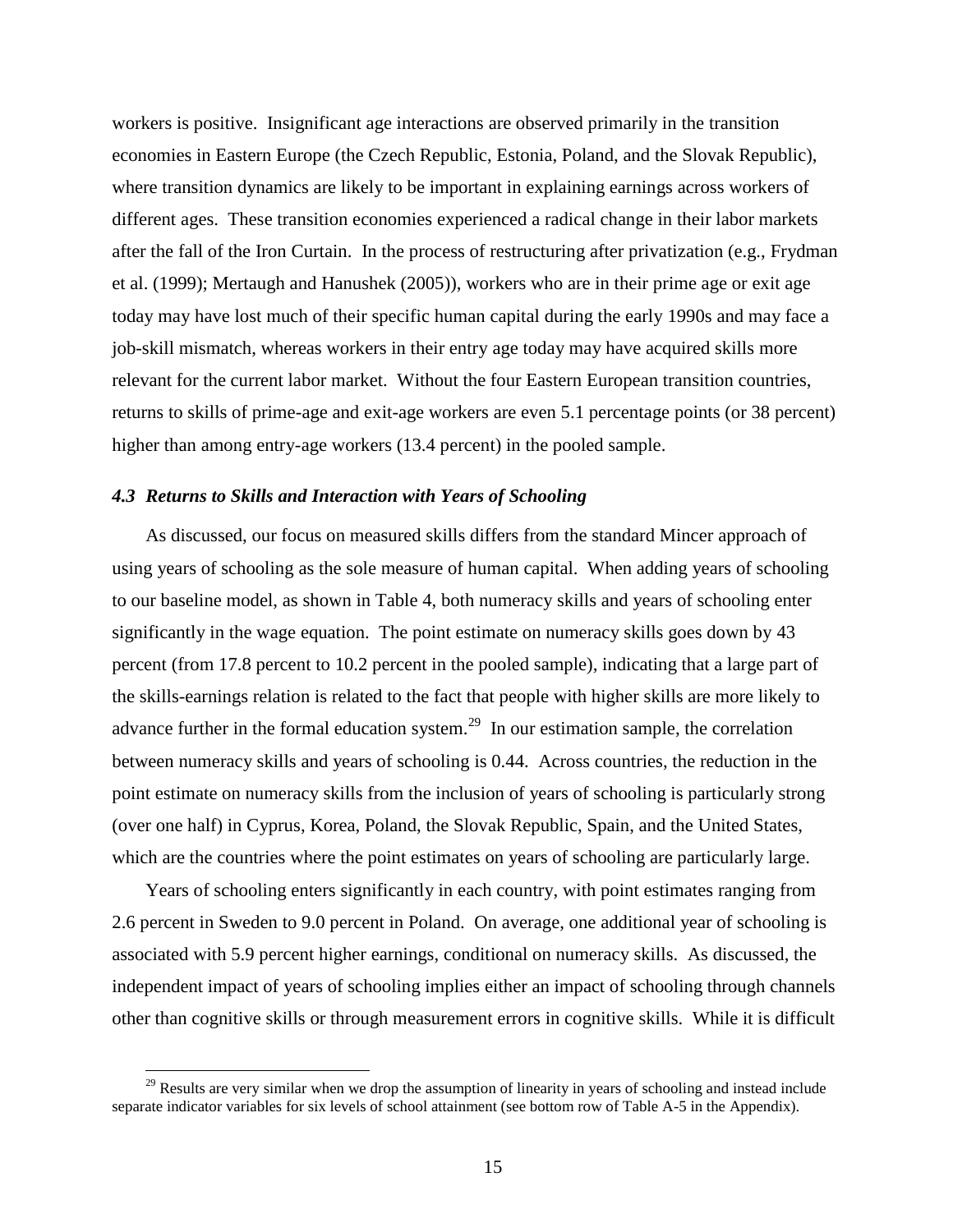to assess these possibilities, these results show the empirical importance of school attainment. Note that, compared to a standard Mincer equation without the skill measure (shown in Table A-2 in the Appendix), conditioning on numeracy skills lowers by some 20 percent the estimated returns to years of schooling from its unconditional average of 7.5 percent. Again, the drop varies considerably across countries, with the largest reduction in returns to years of schooling due to the inclusion of numeracy scores being almost one-third in Germany.

While it is difficult to compare the coefficient magnitude of our PIAAC results to estimates of returns to skill from the IALS test in the mid-1990s because previous studies have used different specifications and samples, the studies by [Leuven, Oosterbeek, and Ophem \(2004\)](#page-35-3) and [Hanushek and Zhang \(2009\)](#page-35-4) report somewhat similar specifications that also include both skill measures and years of schooling in one model. For the ten countries that are both in our PIAAC analysis and in their IALS analyses, the average estimated return to skills is somewhat larger in PIAAC than in IALS (9.1 percent here, 6.2 percent in [Leuven, Oosterbeek, and Ophem \(2004\)](#page-35-3), and 8.1 percent in Hanushek and Zhang  $(2009)$ .<sup>30</sup> A few particular differences to the IALS results stand out. On the one hand, our PIAAC estimates are substantially larger in Germany and in Poland (where IALS did not show any significant return to skills). On the other hand, our PIAAC estimates are smaller in the United States and (depending on the comparison study) in the Netherlands, the two countries that had the largest estimates in IALS. Closer investigation of the extent to which these comparisons are affected by differences in model specifications and samples warrants additional future research.

#### *4.4 Returns to Different Dimensions of Skills*

 $\overline{a}$ 

A particular innovation of the PIAAC survey is a richer measurement of various skills, both in the sense that a wider range of competencies is assessed within each skill domain and that a new skill domain was added. As noted, in contrast to the previous IALS assessments, the correlation between numeracy and literacy skills in PIAAC is somewhat lower at 0.87, potentially allowing for an identification of the associations of each skill domain with earnings separately. Furthermore, PIAAC for the first time tested the new skill domain of problem

 $30$  These comparisons refer to Table 3 i[n Leuven, Oosterbeek, and Ophem \(2004\)](#page-35-3), together with information on the standard deviation in skills from their Table A2, and to Model 4 of Table 5 in [Hanushek and Zhang \(2009\)](#page-35-4).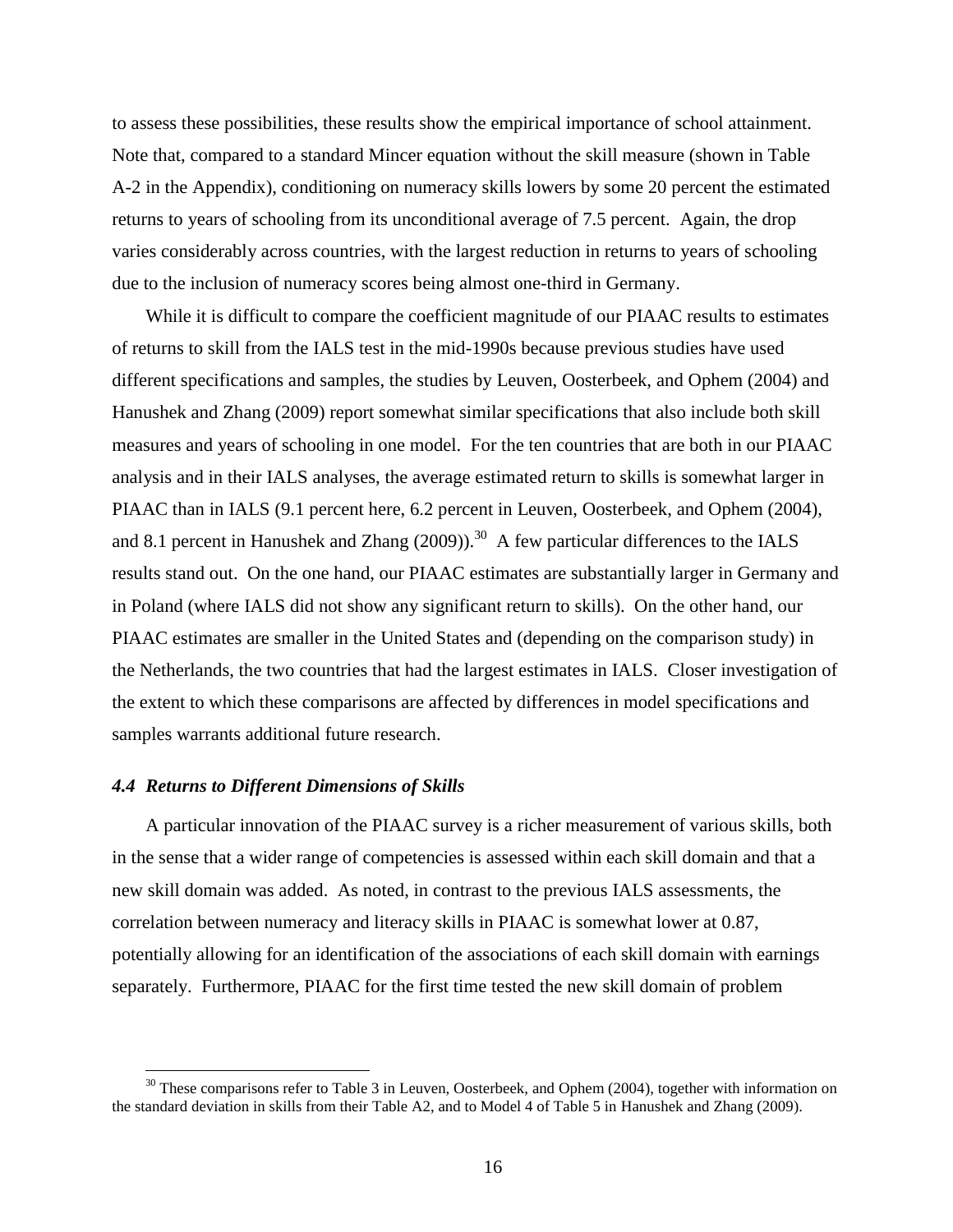solving in technology-rich environments ("problem solving" for short). The correlations of problem-solving skills with numeracy and literacy skills are 0.73 and 0.79, respectively.

Table 5 reports estimates of returns to the alternative skill measures for the pooled sample, first included separately and then jointly in the model.<sup>31</sup> By themselves, average estimated returns to literacy skills are very similar to those for numeracy skills (17.1 compared to 17.8 percent). By contrast, estimated returns to problem-solving skills are systematically smaller, at 14.3 percent on average.<sup>32</sup> This pattern tends to be similar within most countries (see Table A-3 in the Appendix). The only partial exception to the pattern is found in Estonia, where the problemsolving estimate is larger than the literacy estimate (but not than the numeracy estimate).

Our general focus on numeracy skills comes from the joint consideration of the separate skill domains. When numeracy and literacy skills are entered together in column (4), both enter significantly, but the numeracy estimates tends to dominate the literacy estimate at 12.0 percent compared to 6.8 percent on average. However, there is also some variation in this pattern across countries. In all countries except Austria, the Netherlands, and Poland, the point estimate on numeracy is larger than on literacy. While the coefficient on numeracy is statistically significant in all countries, the coefficient on literacy becomes statistically insignificant in five countries (Estonia, France, Ireland, Norway, and the Slovak Republic) and even turns negative in Japan. Of course, models that contain several skill measures at once have to be interpreted cautiously, as they are identified only from the limited part of the skill variation that is independent of variation in the other skill.

The assessment of problem solving is an innovative attempt in PIAAC to measure skills needed to succeed in an information-based economy where information and communication skills are required.<sup>33</sup> Interestingly, these skills, at least as assessed by PIAAC, are systematically less strongly associated with individual earnings than more traditional cognitive skills. In conjunction with numeracy skills, problem solving has half the estimated return: 6.1 percent on average versus 12.2 percent for numeracy. This aggregate result holds across all countries

 $31$  All pooled models include country fixed effects so that all estimates rely just on within-country variation.

 $32$  The number of observations in the specifications that include the problem-solving skill domain is smaller than in the baseline model because Cyprus, France, Italy, and Spain did not participate in the test of problem-solving skills and because individual respondents were allowed to opt out of the problem-solving test.

<sup>&</sup>lt;sup>33</sup> See, for example, the description at:<http://nces.ed.gov/surveys/piaac/problem-solving.asp>.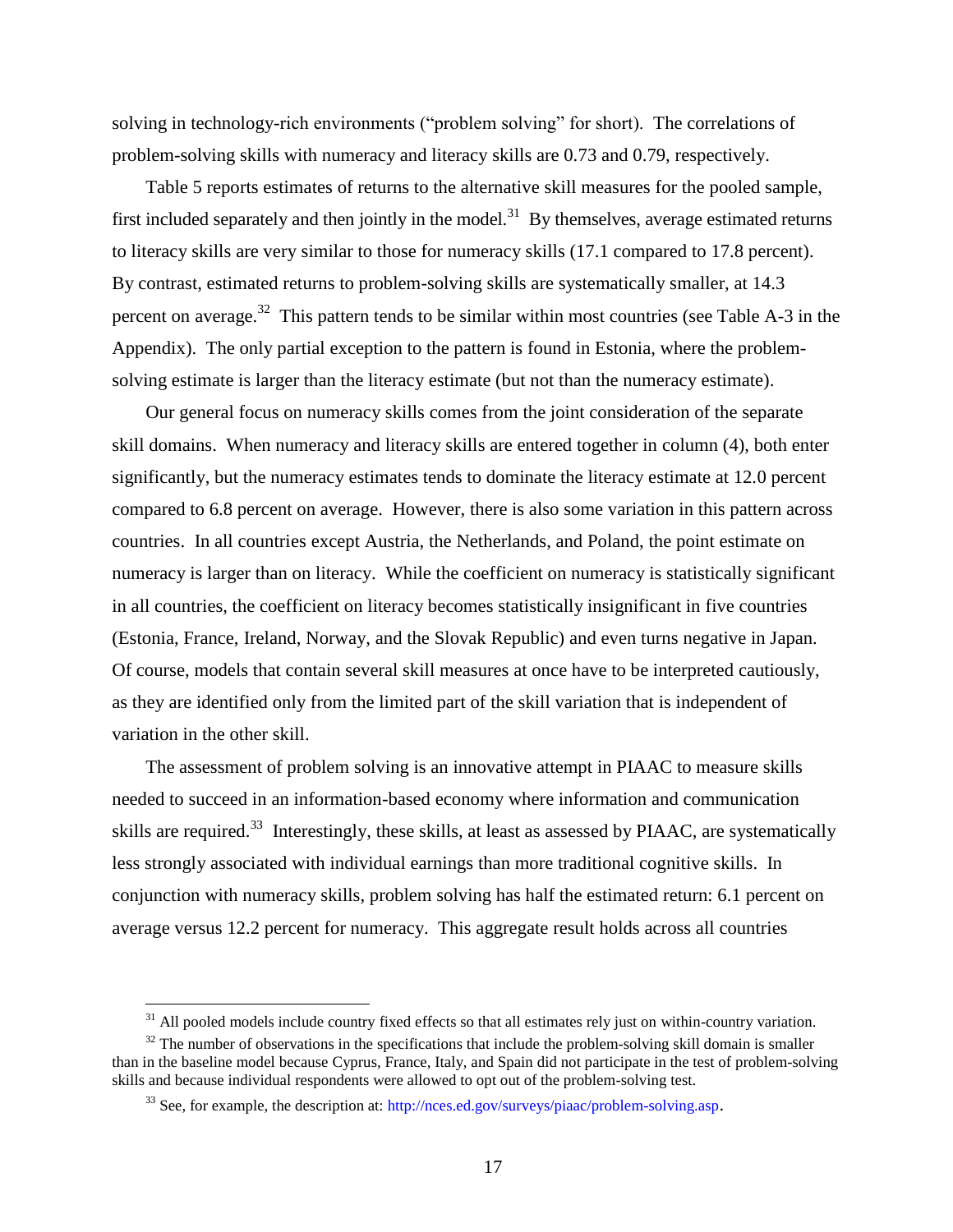except the Czech and Slovak Republics. Further, the point estimate on problem solving is insignificant in Australia, Japan, Korea, and Poland.

With all three skill domains together, each enters statistically significantly in the pooled model, but the point estimates on numeracy and literacy of 7.9 and 7.6 percent, respectively, are twice as large as the point estimate on problem-solving skills of 3.7 percent. Identification of separate effects is challenging in this model, particularly in the smaller within-country samples, so we do not want to over-interpret the country results. Nonetheless, while the coefficient on problem-solving skills gets small and statistically insignificant in ten of the nineteen countries, it actually dominates the numeracy estimate in three countries (the Czech and Slovak Republics and the United Kingdom) and the literacy estimate in six countries (Denmark, Estonia, Norway, the Slovak Republic, Sweden, and the United States).

The final column of Table 5 standardizes the numeracy skill measure to have mean zero and standard deviation one for the entire international sample, rather than within each country separately. This normalizes the numeracy scores to have comparable absolute returns across countries. Overall, the estimated average return to skills is slightly larger with the international standardization (18.3 percent compared to 17.8 percent). In fact, in most countries this makes little difference (Table A-3), simply because within-country standard deviations in test scores are similar in many countries. But in Japan and Korea, two countries with relatively narrow withincountry skill distributions, return estimates are 3.8 and 3.1 percentage points larger, respectively, reflecting the fact that any given movement on the international distributions represents a wider within-country change. The opposite holds in the United States, the country with the widest within-country skill distribution, where return estimates are 1.7 percentage points smaller.

#### *4.5 Heterogeneous Returns in Different Subgroups*

In discussions of wage determination, a variety of subgroups such as females, public-sector workers, or immigrants are frequently singled out as facing different labor-market challenges. Thus, it is useful to trace through the returns to skills in such identifiable groups. To address this heterogeneity in wage determination, we added interaction terms of important subgroup indicators with the skill measure (and with all control variables) to our baseline model. Figure 3 depicts the results for the pooled estimation, with country details given in Table A-4 in the Appendix.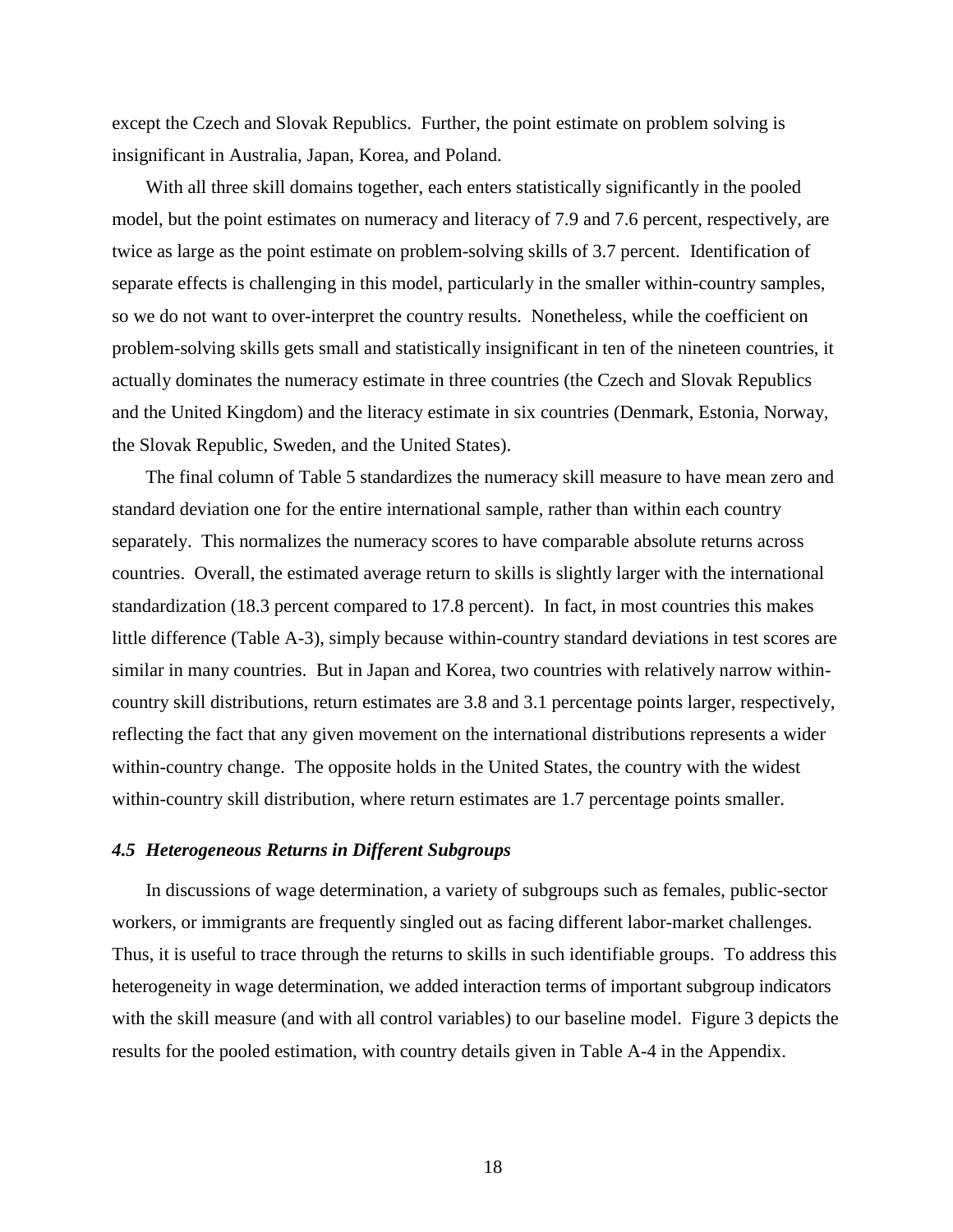There are some significant differences in estimated returns to skills in the overall international sample, but the quantitative magnitude of the differences tends to be relatively modest. First, estimated returns to numeracy are nearly identical for men and women in the sample of prime-age, full-time employees. Second, estimated returns tend to slightly increase with the education level of the workers' parents (measured in three categories), but the difference ranges only from 14.9 percent for workers with low-educated parents to 18.1 percent for workers with high-educated parents. Third, estimated returns are significantly higher in the private sector (at 18.4 percent) than in the public sector, but even in the latter, returns are at 14.6 percent. Fourth, estimated returns are slightly higher in the native population (18.0 percent) than among immigrants (16.4 percent).<sup>34</sup> The small difference suggests that the fact that interviews were performed in the country's language does not affect the overall results. Fifth, while the baseline model refers to full-time employees only, part-time employees also have a considerable return to skills, albeit significantly smaller at 12.0 percent. In the sample of full-time and part-time employees together (not shown), the estimated return to skills is 17.0 percent.

There are some differences for individual countries (see Table A-4). For example, returns for women exceed returns for men by more than 4 percentage points in Austria and the Czech Republic, while the opposite is true in Korea. While the advantage of private-sector returns over public-sector returns is most pronounced in Australia, Germany, Ireland, Italy, Korea, and the United Kingdom, returns are in fact slightly (albeit not significantly) higher in the public sector in Cyprus, the Czech and Slovak Republics, and Finland. Exceptions to the general rule that part-time workers have lower returns to skills than full-time workers are Belgium, Finland, and Italy. In the Czech and Slovak Republics, Denmark, Poland, and Sweden, skill returns for parttime workers are in fact very small and statistically insignificant.

Given the absence of differences in the returns to skills between men and women, we can assess the role of cognitive skills in explaining the gender wage gap by comparing the gender wage gap with and without conditioning on skills. As is evident from Table 2, the gender wage gap is 14.9 percent when conditioning on numeracy. In the same model without the numeracy control (not shown), the gender gap is 18.6 percent.<sup>35</sup> Thus, around a fifth of the gender wage gap in the pooled sample is attributable to gender skill differences (which are 19.6 percent of a

<sup>&</sup>lt;sup>34</sup> On average across countries, there are roughly 11 percent first-generation migrants in the sample of fulltime, prime-age employees.

 $35$  Gender wage gaps without numeracy controls are available from the authors.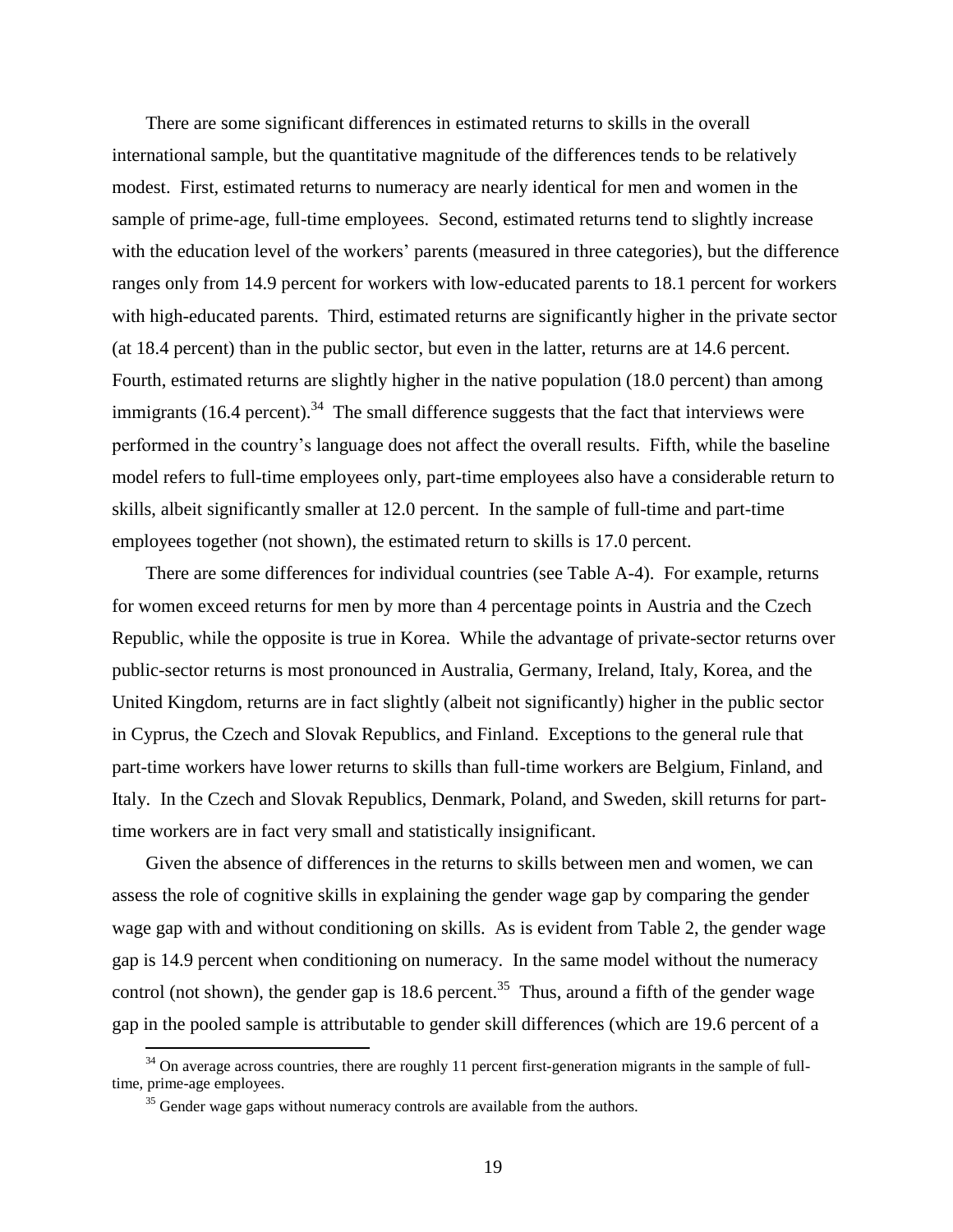standard deviation in numeracy skills in this sample).<sup>36</sup> Again, there are country differences (not shown). Interestingly, Italy and Poland are the only two countries without a gender difference in numeracy in this sample, and the estimated gender wage gap is unaffected by conditioning on skills there. Despite considerable gender skill differences, conditioning on skills also basically does not change the gender wage gap in Estonia, Ireland, the Netherlands, and the Slovak Republic. By contrast, two thirds of the gender wage gap in Belgium and Spain and more than one third in Germany and the United Kingdom can be attributed to gender skill differences.

#### *4.6 Robustness to Additional Controls and Alternative Earnings Measures*

Another way to assess the robustness of our baseline results is to include additional control variables in the model and to look at alternative measures of economic performance. As is evident from Table A-5 in the Appendix, which reports returns to skills with alternative sets of control variables, controlling for parental education reduces the estimated returns to skills only from 17.8 to 16.1 percent on average. This suggests that any direct influences of families on earnings are unlikely to be a major driver of our baseline result, easing this omitted-variable concern (see next section for additional detail). Similarly, adding a migrant indicator to the baseline model hardly affects the average estimated return to skills.<sup>37</sup>

Our baseline model controls for a quadratic polynomial in actual work experience. It might be argued, though, that actual experience is endogenous to skill levels, thereby capturing a channel of the effect of skills on earnings. However, also shown in Table A-5, results hardly differ when we control for potential experience (age minus years of schooling minus six) instead of actual experience. Although estimates tend to be slightly smaller, the cross-country pattern is very similar to that obtained with actual experience.

To investigate possible channels of the effect of skills on earnings, the next model adds controls for 10 one-digit occupation (ISCO) categories. The reduction in the coefficient on skills indicates that part of the aggregate return to skills materializes through selection into higherpaying occupations. Still, even within occupations and ignoring any cross-occupation variation,

<sup>&</sup>lt;sup>36</sup> Gender skill differences are lower in literacy and problem solving at 1.5 and 10.8 percent of a standard deviation, respectively.

 $37$  In an extended model shown in Table A-6 in the Appendix, the additional control variables are simultaneously included in the sample including part-time employees. Estimated returns to skills are smaller in all countries, but the aggregate magnitude remains large: 15.1 compared to 17.8 percent on average. The table also shows that the associations of some of the control variables with earnings differ markedly across countries.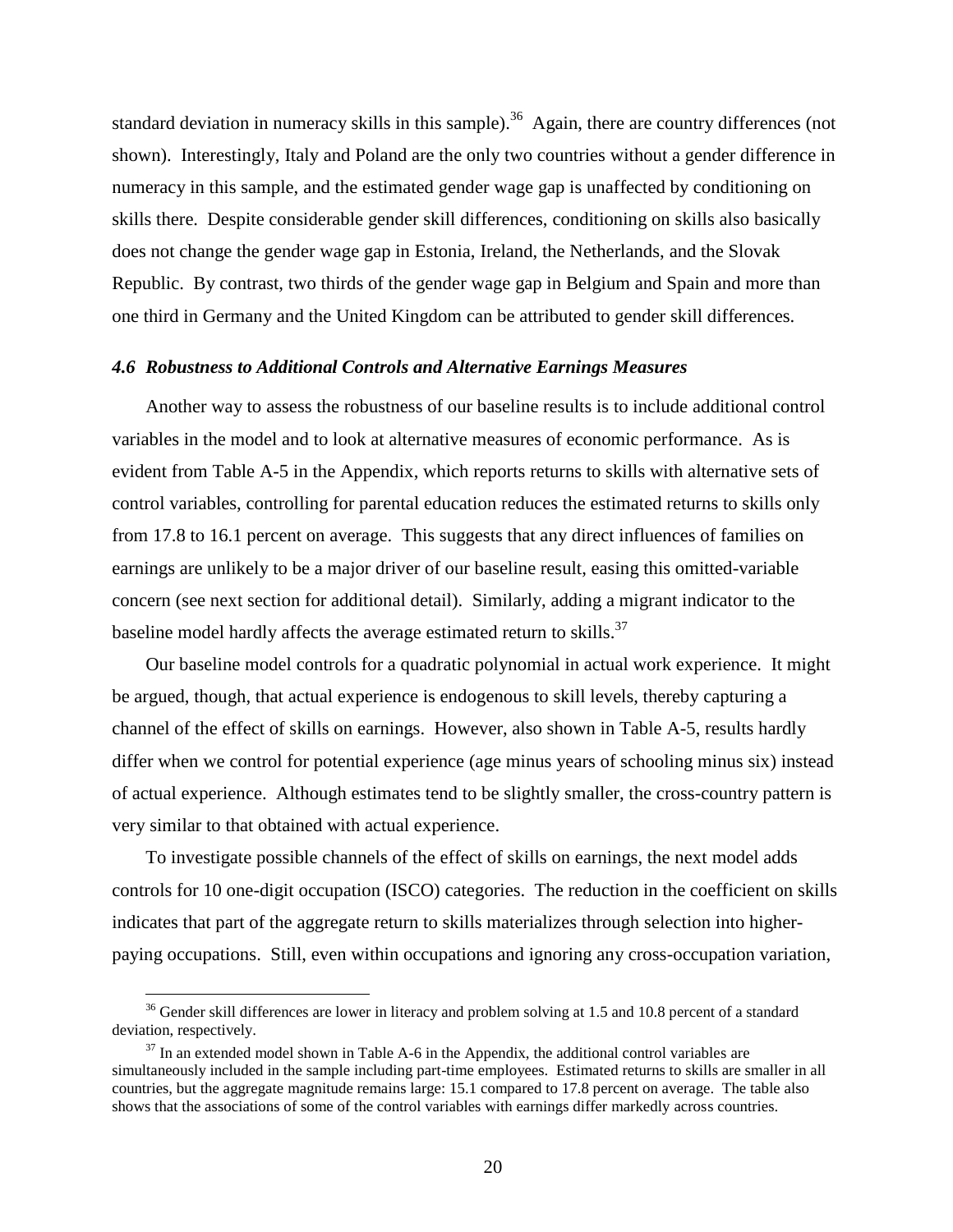a one-standard-deviation increase in numeracy skills is associated with a 9.7 percent wage increase on average. Controlling for 21 one-digit industry (ISIC) categories also lowers the coefficient on skills, but much less so than controlling for occupations. Even within industries, the return to skills is 15.0 percent on average, leading to the important conclusion that selection into occupations or industries explains only part of the returns to skills. Looking just within such "micro labor markets," those workers with higher skills systematically have higher wages.

Finally, the results prove highly robust in models with alternative earnings measures instead of the baseline specification with log gross hourly wages (Table A-7). First, in Austria, Canada, and Sweden, we do not have continuous wage information, but only the median wage of the country-specific wage decile for each participant. When we use decile medians instead of continuous wages in the other countries, estimated returns to skills are hardly different. In the pooled sample, the point estimate is 17.1 percent instead of 17.6 percent.<sup>38</sup> Also within individual countries, results do not differ significantly. Only in the Czech Republic, Ireland, and the United States are the decile-median estimates smaller than the continuous estimates to a noteworthy extent (between 2.1 and 2.7 percentage points), whereas in several other countries, the decile-median estimates are in fact larger than the continuous estimates. The overall pattern suggests that estimates based on decile medians are reasonable proxies for the true estimates.

Second, while our baseline wage measure does not include bonuses, models where bonuses are included in the hourly wage yield very similar estimates of skill returns that are slightly larger (18.2 instead of 17.6 percent on average). Third, considering monthly rather than hourly wages, so that hours worked come into play, hardly changes the picture (either with or without bonuses), although there is some variation for individual countries. Fourth, extending the sample to the self-employed – 10 percent of the labor force on average in our estimation sample – also has little effect on the estimated returns across countries.

A final alternative way to measure earnings is to use a person's position in the withincountry wage distribution as dependent variable. This takes out any effects of cross-country differences in overall wage dispersions and just considers relative ranks within a country. As seen in the bottom row of Table A-7, each standard deviation in skills is related to a 10.3 percentile shift in the wage distribution in the pooled sample. Countries with the highest returns

<sup>&</sup>lt;sup>38</sup> All pooled models in the table exclude Austria, Canada, Sweden, and the United States, where continuous earnings data are not available in the Public or Scientific Use Files.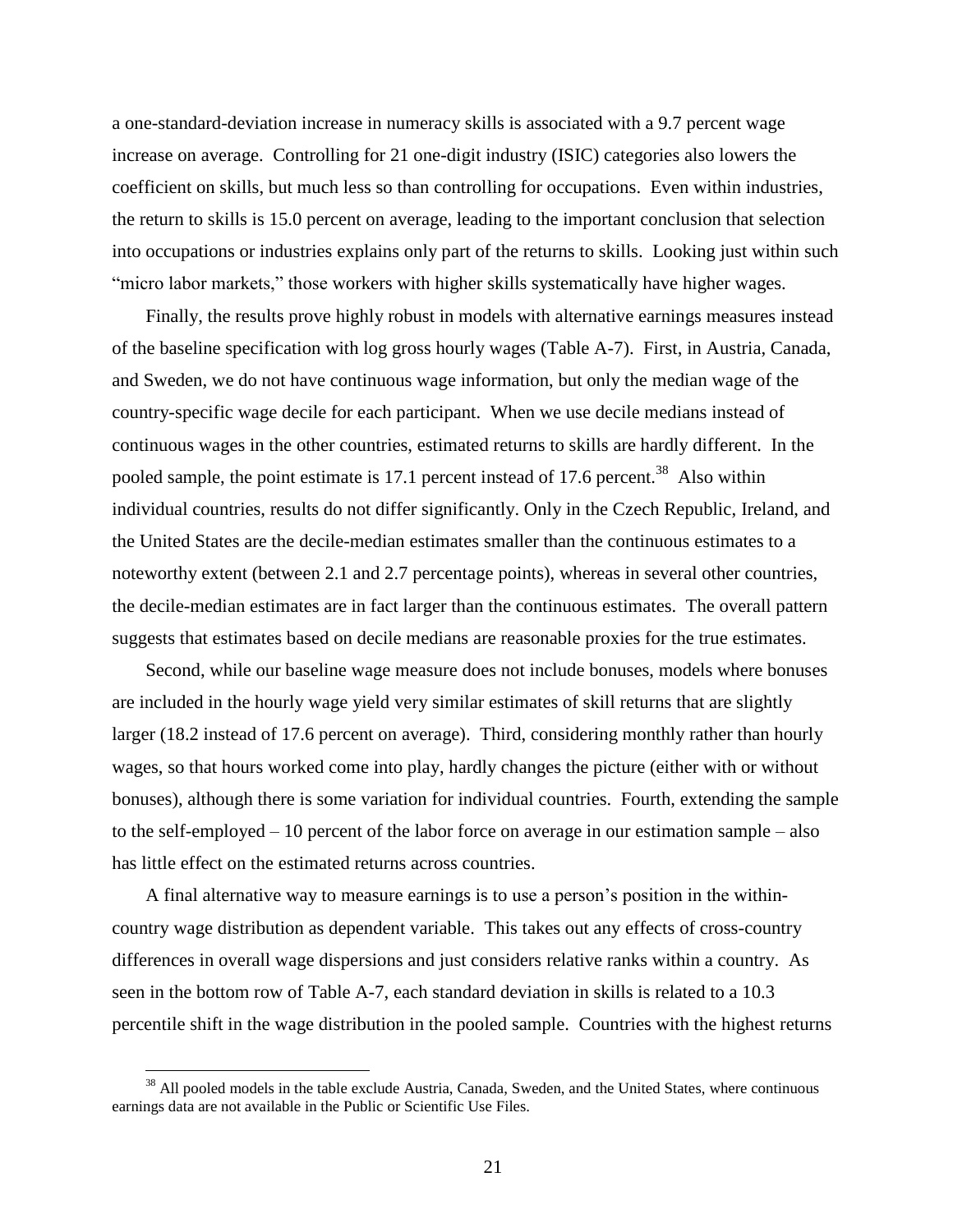in terms of these rank shifts in the country-specific wage distribution are France, the United Kingdom, Australia, the United States, Belgium, Germany, Ireland, and the Netherlands. Intriguingly, though, the Nordic countries (Norway, Denmark, and Finland) – which had relatively low absolute skill returns – all have above-average skill returns in this specification. The low returns to skills in the Nordic countries are thus attributable to limited wage dispersion in these countries and not to the extent to which skills move a person up in the respective wage distribution. The same is not true, though, in other countries with low returns such as the Czech Republic, Cyprus, and Italy.

#### *4.7 Extended Sample Including Non-Employed*

 $\overline{a}$ 

Skills may not only affect wages but also the probability to be employed in the first place. One reason would be that individuals with higher earnings potential are more likely to choose to participate in the labor market. Another reason would be that low-skilled people are less likely to find a job on labor markets with effective minimum wages.

The first row of Table 6 reports the impact of numeracy on employment in a linear probability model. Consistently across countries, better skills are indeed significantly related to higher employment probabilities.

A first way to take the employment effects of skills into account in our wage equations is to include the non-employed in the sample and assign them a very low log wage value (we use one percent of the median observed wage in a country). In such a model, estimated returns to skills increase from our baseline estimate of 0.178 to 0.318 (second row of Table 6).<sup>39</sup>

Another way to take the participation decision into account in order to prevent bias in the wage equations is to estimate sample selection models. We estimate two kinds of Heckman twostep models. The first one is identified just from the standard distributional assumptions of the Heckman selection model about the residuals. The second one additionally uses information on whether the person has an employed partner to identify the participation equation. As results in the final two rows of Table 6 indicate, both ways of modeling the selection model yield estimates of returns to skills of 0.216, or 21 percent higher than in the previous baseline model that ignored

 $39$  Results are quite similar when using 1, 10, or 25 percent of the minimum observed wage in the country (estimated return in the pooled sample of .318, .308, and .292, respectively).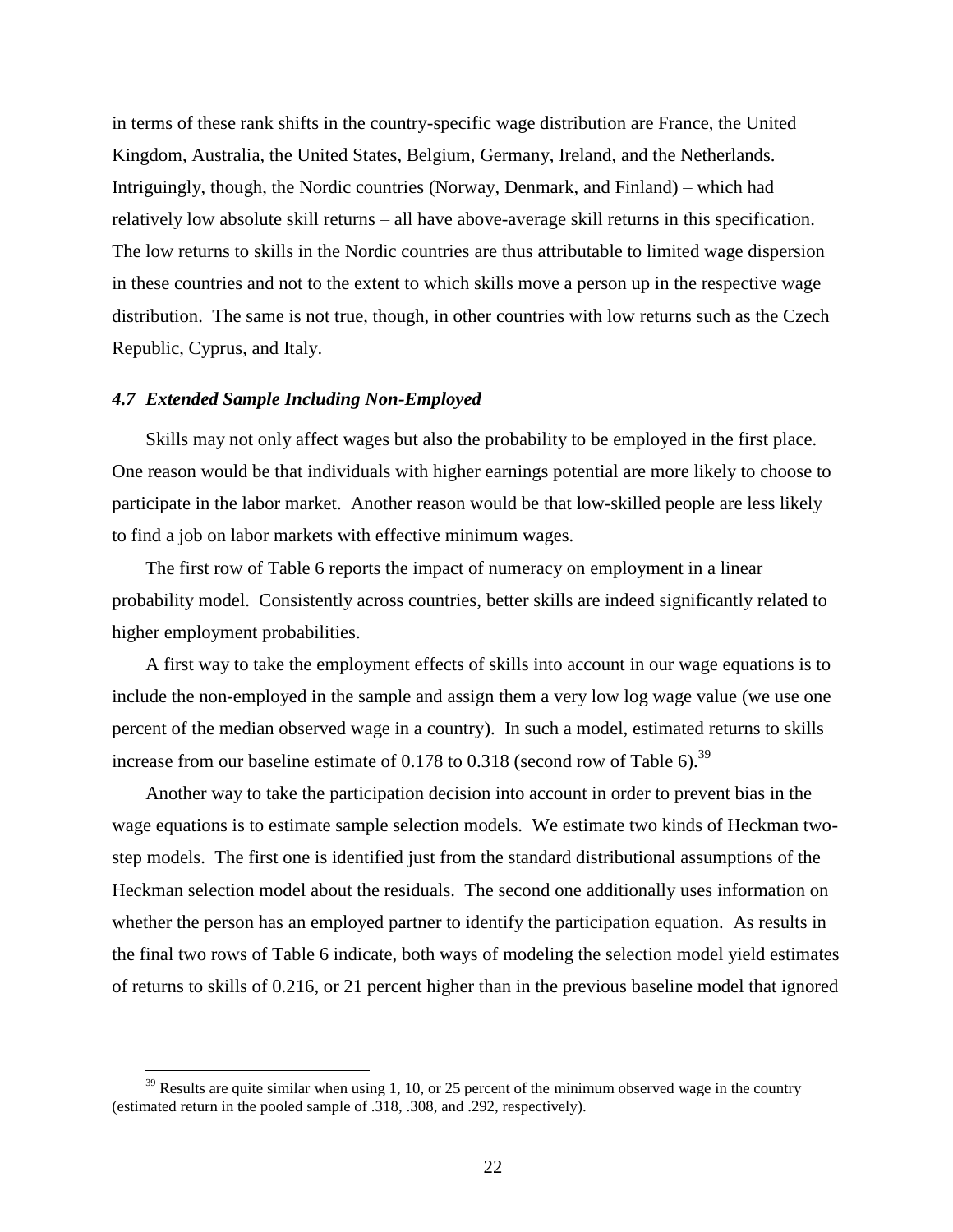selective employment. In the Heckman selection models, Germany has the highest estimated returns to skills at 0.395 and 0.329, respectively.

Together, these estimates suggest that by ignoring employment effects, our baseline model is likely to underestimate the full returns to skills in the total population.

## **5. Explorations into Causality**

Unlike the efforts to identify the rate of return to school attainment through a variety of means (e.g., [Card \(1999\)](#page-33-7)), the literature on returns to measured achievement stops short of providing convincing evidence that the observed variation in cognitive skills is truly exogenous. This extension to our estimation looks deeper into the main issues of identification and pursues several approaches designed to deal with major potential problems. These approaches not only bound the range of plausible causal impacts of cognitive skills but also begin to map a future research agenda that is parallel to but distinct from the longstanding line of inquiry into the returns to school attainment.

The relationship that we are interested in identifying is as follows: If the cognitive skills of a worker are increased by a given amount, by how much do earnings increase? We especially wish to guard against over-estimating the true impact of skills on earnings, so that any policies of skill development are not pursuing overly optimistic outcomes.

There are three main potential threats to causal identification of this relationship, and each opens up questions about our estimation in the prior sections. First, as discussed in Section 2 above, measurement error in the skills variable could give rise to classical attenuation bias, implying that our prior estimates are underestimates of the true impact of skills. Second, different employment patterns could directly affect tests scores over the life-cycle, implying problems of reverse causation. For example, better jobs might use and reinforce skills whereas worse jobs or employment breaks might lead to skill depreciation (see [Edin and Gustavsson](#page-34-13)  [\(2008\)](#page-34-13)). Third, various omitted variables could bias the estimates. For example, families, health, or personality traits could directly influence earnings; if also related to skills, these could lead to standard omitted variable bias in the analysis of skills.

Our exploration of causality considers each of these three main types of possible bias. From the outset, however, it is important to note that the omitted variable concern is *not* about the standard "ability bias" that the extensive literature on causal estimates of the earnings returns to

23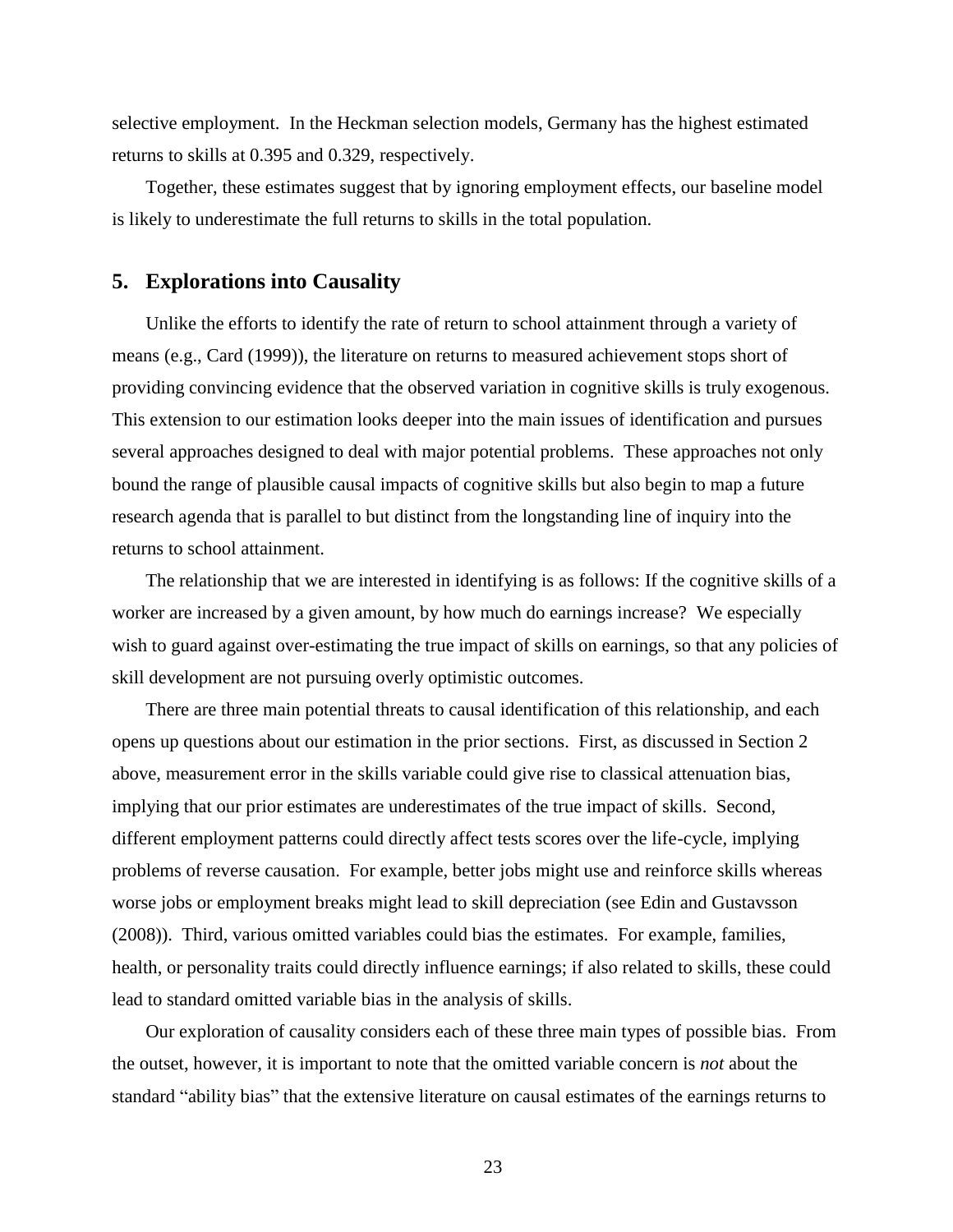school attainment aims to address. For our estimates of the returns to skills, it does not matter if part of these skills emerge from either innate abilities or other factors such as families and not from schooling per se. Thus, the most extensively discussed bias in the returns to schooling literature is not a bias of returns to skills. $40$ 

*Measurement error.* As is well-known, tests differ in how reliably they measure underlying domains of cognitive skills, and the implicit errors can bias our estimates of the returns to skills. Perhaps the most straightforward way to address possible attenuation bias arising from errors in the measurement of skills is to use two measures of the same concept in an instrumental variable approach. In the PIAAC setting with multiple tests, we can use literacy skills as an instrument for numeracy skills. This approach essentially takes the variation that is common to both skill measures as the relevant cognitive dimension.

Pursuing this IV strategy, the first column of Table 7 indicates quite unsurprisingly that literacy is a very strong instrument for numeracy, with a point estimate of 0.85 in the first stage of the pooled estimation. In the second stage, the estimate on numeracy skills increases from 0.178 in the OLS model (Table 3) to 0.201. That is, just by taking away domain-specific measurement error in the PIAAC test, the estimate of skill returns increases by 13 percent in the IV model, suggesting that downward bias from measurement error may indeed be an important issue in the analysis of returns to skills.

Such an approach does not solve all possible measurement error issues. Errors common to both skill domains, ranging from the tested person having a bad testing day or the fact that the test measures may not be an encompassing measure of the underlying concept of human capital are not eliminated (see Section 2). It also ignores any earnings effects of domain-specific skills by considering only the returns to the skill component that is common to both measures. But it does address common concerns about test quality such as specific items on the numeracy test being a bad measure of skills relevant on the labor market.

*Reverse causation.* The second threat to causal identification is that people may have better skills *because* they have a better job. For example, better jobs may tend to sustain skill levels by regularly practicing skills or by providing the money to invest in professional development and adult education and training. Such issues of reverse causation can be addressed by instrumental

<sup>&</sup>lt;sup>40</sup> As we discuss below, this observation does not eliminate all identification and estimation concerns. Better families, for example, could give rise to better skills and to access to better jobs, leading OLS estimates to suffer from omitted variable bias.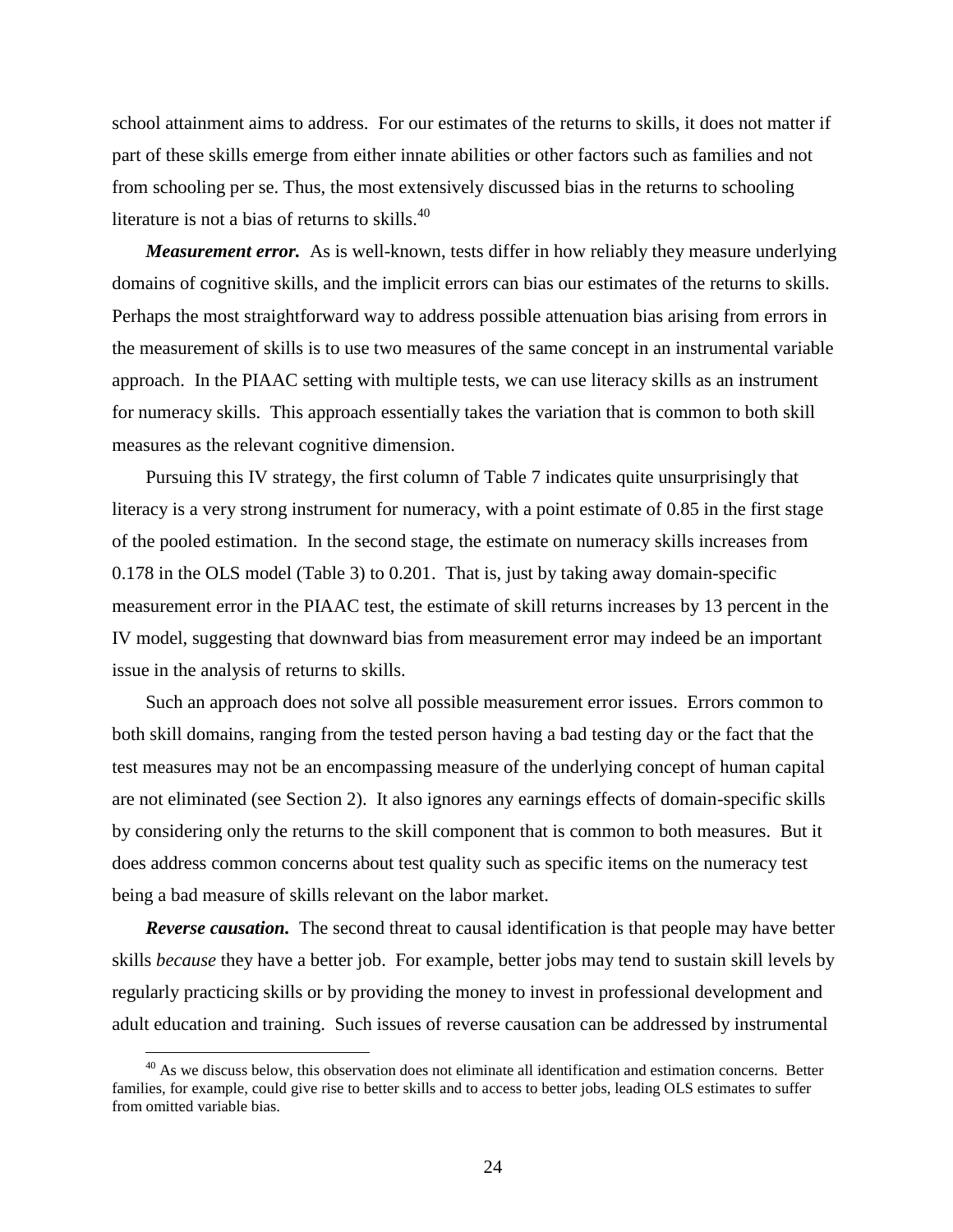variables that are related to an individual's skills but observed before the start of the labormarket career. In line with equation (2) above, school attainment could in fact serve as an instrument for skills, having been determined before entering the labor market. Similarly, family background potentially provides another instrument for skills that influences skill development but is predetermined with respect to labor-market experience. Indeed, in the literature on returns to school attainment, parental education has been used as an instrument for years of schooling (e.g., [Ichino and Winter-Ebmer \(1999\)](#page-35-2)).

Columns (2) and (3) of Table 7 use years of schooling and parental education, respectively, as instruments for numeracy skills. Both are strongly related to numeracy skills in the first stage, and in both cases the second-stage estimate on skills more than doubles compared to the OLS estimate. We shy away from interpreting these IV estimates as causal effects for the reasons discussed in the returns-to-schooling literature – schooling is a choice variable, family background may exert direct effects on earnings, and ability may show intergenerational persistence [\(Card \(1999\)](#page-33-7)). Nonetheless, these estimates suggest that reverse causation (addressed by these IV estimates) may not give rise to a first-order upward bias in OLS estimates of returns to skills.

*Omitted variables.* The third – and presumably most daunting – source of bias in estimating skill returns is omitted variables that are related to skills and to earnings. For example, if family background is related to skill development and family ties help people find a better job, the association between skills and earnings would not reflect just the causal effect of skills. In this sense, family background should be a control, rather than an instrument, in the earnings equation. As shown in column (4) of Table 7, controlling for parental education reduces the OLS estimate on numeracy skills only slightly, from 0.178 to 0.162. Similarly, a person's health may positively affect both skill acquisition and earnings. Controlling for the measure of self-assessed health status available in PIAAC, though, barely changes the skills estimate (column (5)). Of course, the available measures are obviously limited measures of the set of possible omitted traits. But gauging from these crude analyses, the empirical relevance of concerns from omitting family-background and health measures may be limited.

Nonetheless, firmly establishing causality would come better from identifying credibly exogenous variation in skills. One such source of variation could be skill variation induced by changes in compulsory schooling laws. Previous research has exploited the fact that different

25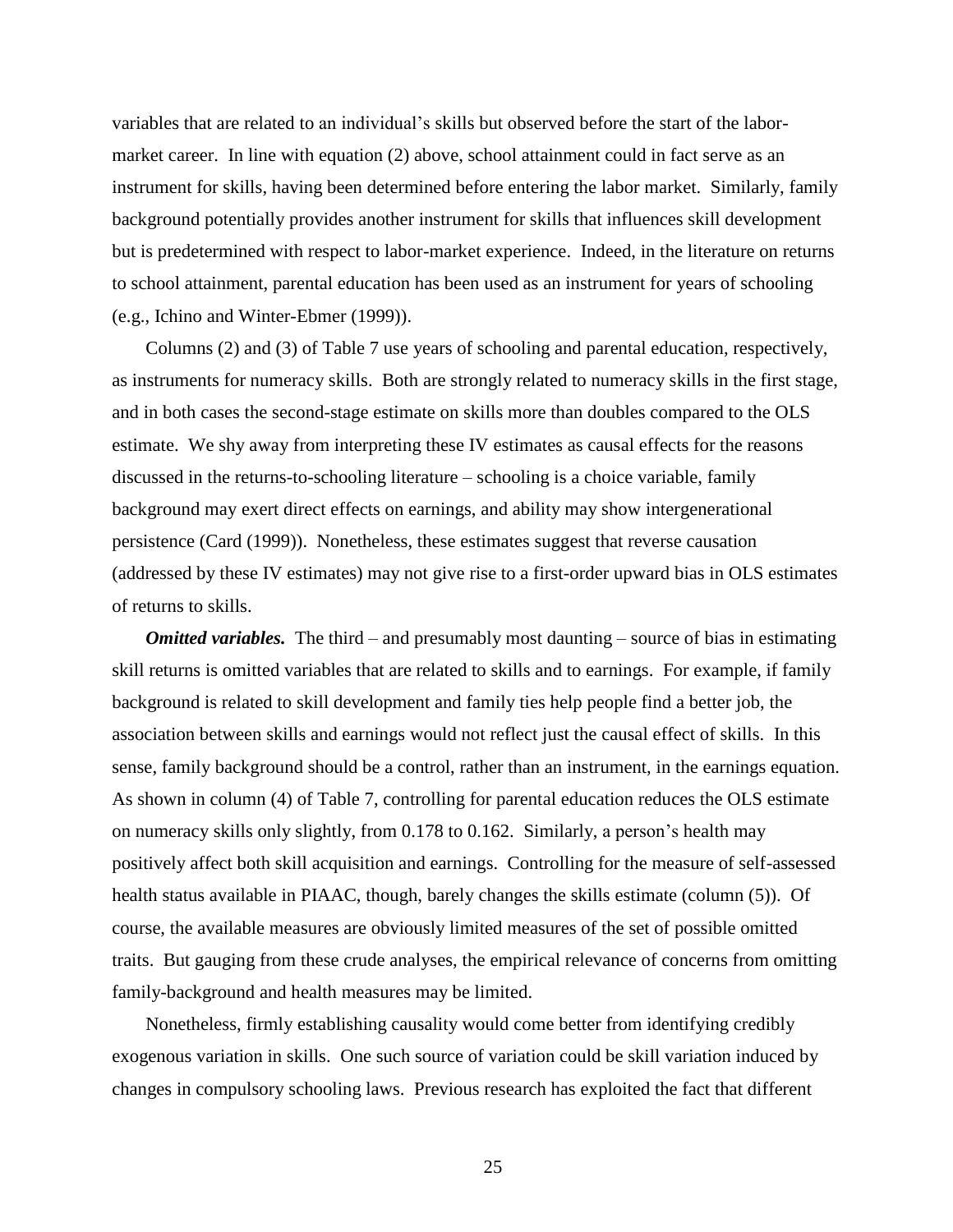U.S. states have changed their compulsory schooling requirements at different times in order to use minimum school-leaving ages as instruments for years of schooling (see, for example, [Acemoglu and Angrist \(2000\)](#page-33-5) and [Oreopoulos \(2006\)](#page-36-5), among others). In a similar spirit, these law changes can be used as a source of exogenous variation in skills.

While pursuing such an analysis is impossible for the full range of countries, we can investigate this approach with the U.S. sample. We use data on compulsory-schooling laws in U.S. states from [Oreopoulos \(2006\)](#page-36-5) and, for years after 1978, from the Digest of Education Statistics. Using the restricted access PIAAC data for the U.S., we assign each individual a minimum school-leaving age according to the state of residence and birth cohort (see [Clark and](#page-33-8)  Royer  $(2013)$ .<sup>41</sup>

In the first column of Table 8, we start with a model that includes state fixed effects and a quartic in age. Despite our relatively small sample compared to previous research incorporating compulsory schooling, the minimum school-leaving age turns out to be a strong instrument for numeracy skills (*F*-statistic of the instrument in the first stage of 25.9). In the first stage, each additional year of compulsory schooling is associated with 2.7 percent of a standard deviation higher skills. In the second stage, the part of the skill variation that is induced by changes in state compulsory schooling laws is significantly related to higher wages. The IV point estimate of 0.661 is substantially larger than the OLS point estimate, although the relatively large standard errors do not allow distinguishing the coefficients at conventional levels of significance. The substantial increase in the IV estimate is in line with the similar findings of the literature on returns to school attainment [\(Oreopoulos \(2006\)](#page-36-5)) and likely reflects that returns are higher for the population of compliers who are induced to get additional schooling because of the law changes.

Column (2) replaces the quartic in age by a set of birth year fixed effects. The first stage estimates of the instrument remain strong (*F*-statistic of 15.1), and the second-stage coefficient is even slightly higher. Columns (3) and (4) show this model separately for the samples of individuals with at most a high school degree and with more than a high school degree, respectively. Reassuringly, the instrument of changes in compulsory schooling requirements

 $41$  During our period of observation, a few states had no compulsory-schooling laws in place. As Oreopoulos [\(2006\)](#page-36-5), we assign all students facing mandatory school-leaving ages below 14 years a leaving age of 13 years. All others faced dropout ages of 14 to 18. Notice that not all changes in compulsory-schooling laws extended schooling; in some instances the minimum school-leaving age went down.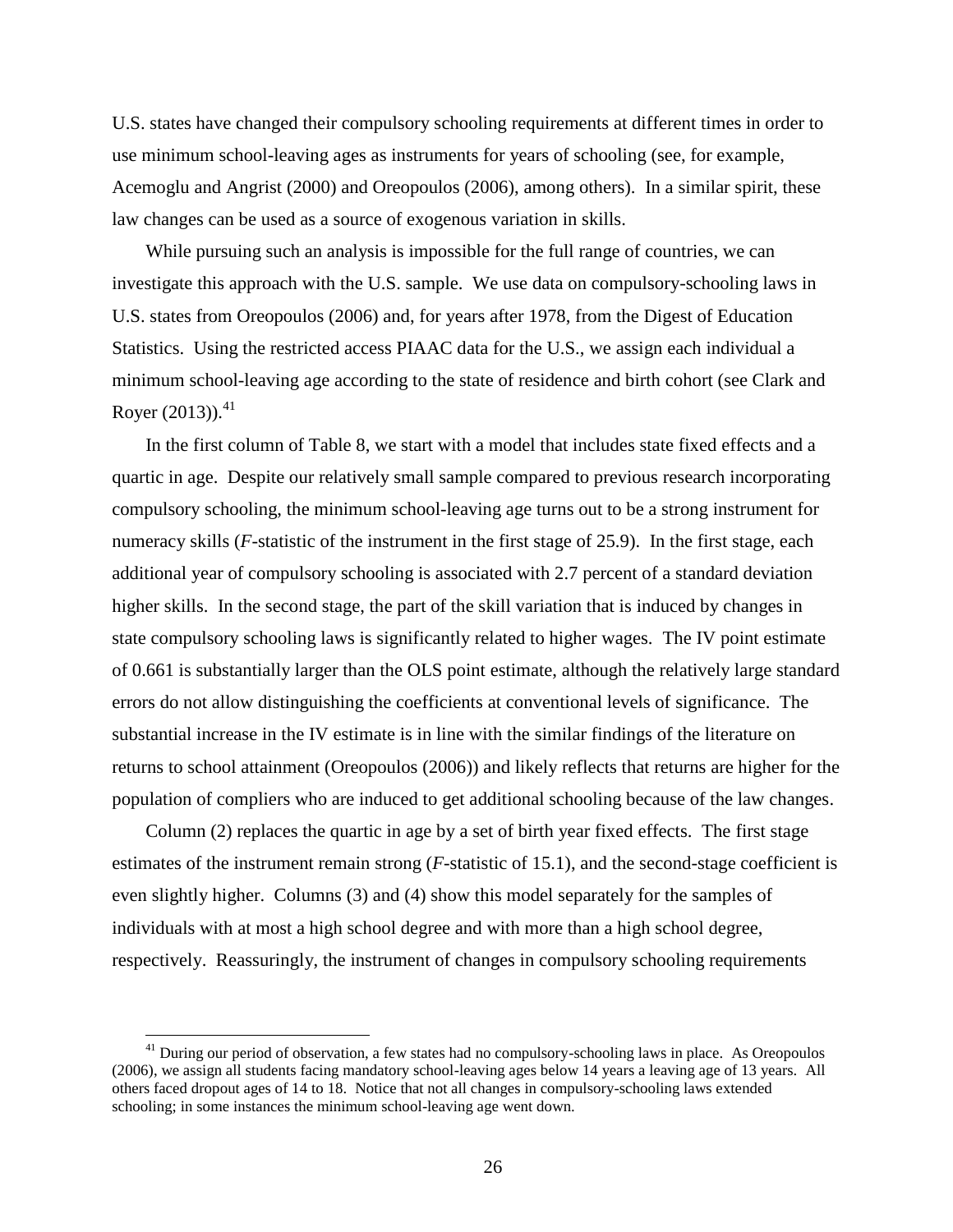affects only those with lower education levels and is not related to the skills of individuals with higher education, who should be unaffected by these laws.

Recently, [Stephens and Yang \(2014\)](#page-36-8) have shown that identification from the timing of the law changes across states over time can be very sensitive to the identifying assumption that there are no systematic state changes related to the variables of interest at the same time. They show that many results in the literature are not robust to the inclusion of state-specific trends. However, as shown in the final column of Table 8, even though the instrument becomes somewhat weaker, our results prove robust to the inclusion of state-specific trends.<sup>42</sup>

None of the different explorations in this section fully settles the issue of causality, and each analysis is open to further concerns. Still, results for the range of instruments employed are encouraging in that they suggest the OLS estimates in our main analysis may well be a lower bound for the true causal effect of skills on wages. In our various strategies for dealing with possible biases from measurement error, reverse causation, and omitted variables, there is no indication that the OLS estimates are strongly biased upwards. To the contrary, most of the IV models indicate that returns to skills may possibly be even larger than first estimated.

### **6. Accounting for Cross-Country Differences in Returns to Skills**

In our assessment of wage determination, we have found that returns to skills differ markedly across the 23 countries in our sample. This raises the question whether there are features of country economies such as labor and product market regulations that are systematically related to differences in skill returns. Thus, in this final section, we turn to establishing a set of stylized facts about country characteristics that are systematically related to differences in the returns to skills across countries.

Over the past two decades, there have been significant changes in employment protection policies, unionism, and other policies across Europe. These changes have been largely motivated by a desire to improve the functioning of the economies and, by implication, the economic wellbeing of individuals. Here we investigate whether these commonly identified aspects of different countries interact with the returns to skills. The main economic rationale underlying

 $42$  In the trend estimation, we extend the sample to all workers aged 35-65 so as to have enough variation over time. Unsurprisingly, the first stage gets less precise in a specification that adds state-specific time trends on a sample of only prime-aged workers.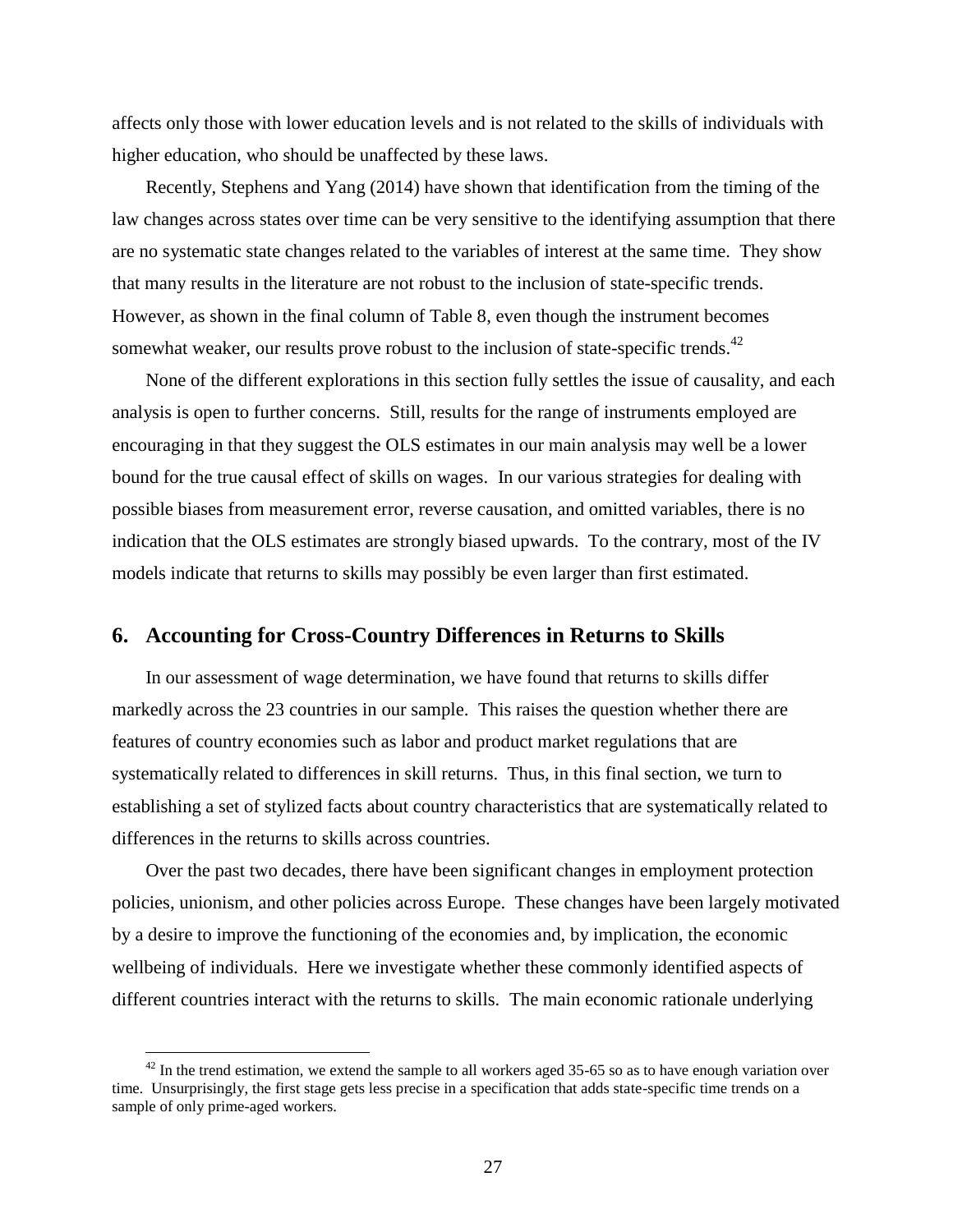the analysis is that institutional structures that operate to reduce wage dispersion are likely to restrict the extent to which skills can be rewarded on the labor market. For example, in his classic study of unionism and wage dispersion, [Freeman \(1980\)](#page-34-5) emphasized that union policy of standardizing rates reduced wage dispersion. Relatedly, in a model of union electoral competition, [Frandsen \(2012\)](#page-33-8) derives an optimal union wage schedule that reduces the return to skill. Similarly, tighter employment protection legislation, higher minimum wages, reduced product-market competition, and larger public-sector shares may give rise to compressed pay schedules that put an upper bound on skill returns.

We begin with a baseline skill-earnings model (equation (2)) pooled across all countries and including country fixed effects  $\mu_n$  for  $n=1, \ldots, 23$  countries. We then include interaction terms between the individual skill measure *C* and various measures of country characteristics *N*:<br>  $\ln y_{in} = \mu_n + \gamma_1 C_{in} + \gamma_2 (C_{in} N_n) + \beta_1 E_{in} + \beta_2 E_{in}^2 + \beta_3 G_{in} + \varepsilon_n$ 

$$
\ln y_{in} = \mu_n + \gamma_1 C_{in} + \gamma_2 (C_{in} N_n) + \beta_1 E_{in} + \beta_2 E_{in}^2 + \beta_3 G_{in} + \varepsilon_{in}
$$
 (7)

Note that the main effects of the country-level features are absorbed in the country fixed effects  $\mu_n$ . The coefficient of interest is  $\gamma_2$ , which shows how returns to skills vary with different country characteristics. As the latter vary only at the country level, standard errors in this model are clustered at the country level. While degrees of freedom are limited in such a cross-country analysis, the extended PIAAC sample provides substantially more analytical potential for understanding the influence of these structural institutions than previous studies. Note that any bias in estimated returns to skills that is the same across countries would not affect this analysis, which is identified from the relative returns across countries. To facilitate interpretation, all variables in the interacted model are de-meaned.

For this analysis, we incorporate aggregate data about differences in the structure of the international economies.<sup>43</sup> Union density measures the share of wage and salary earners who are trade union members. Employment protection legislation indicates the strictness of employment protection against individual and collective dismissal of employees on regular contracts.

<sup>&</sup>lt;sup>43</sup> Data are provided by the OECD and refer to 2011 unless otherwise noted. Union density refers to 2009 in the Czech Republic and to 2010 in Denmark, Estonia, Poland, and Spain. The employment-protection indicator is the weighted sum of sub-indicators concerning the regulations for individual dismissals (weight of 5/7) and additional provisions for collective dismissals (2/7), incorporating 13 data items (see [Venn \(2009\)](#page-36-9) for details). The product-market regulation indicator refers to 2008 and covers formal regulations in state control of business enterprises, legal and administrative barriers to entrepreneurship, and barriers to international trade and investment (see [Wölfl et al. \(2009\)](#page-36-5) for details). Results are similar when using other measures of employment protection legislation or sub-indices of product-market regulation. The public-sector share is calculated from the PIAAC data.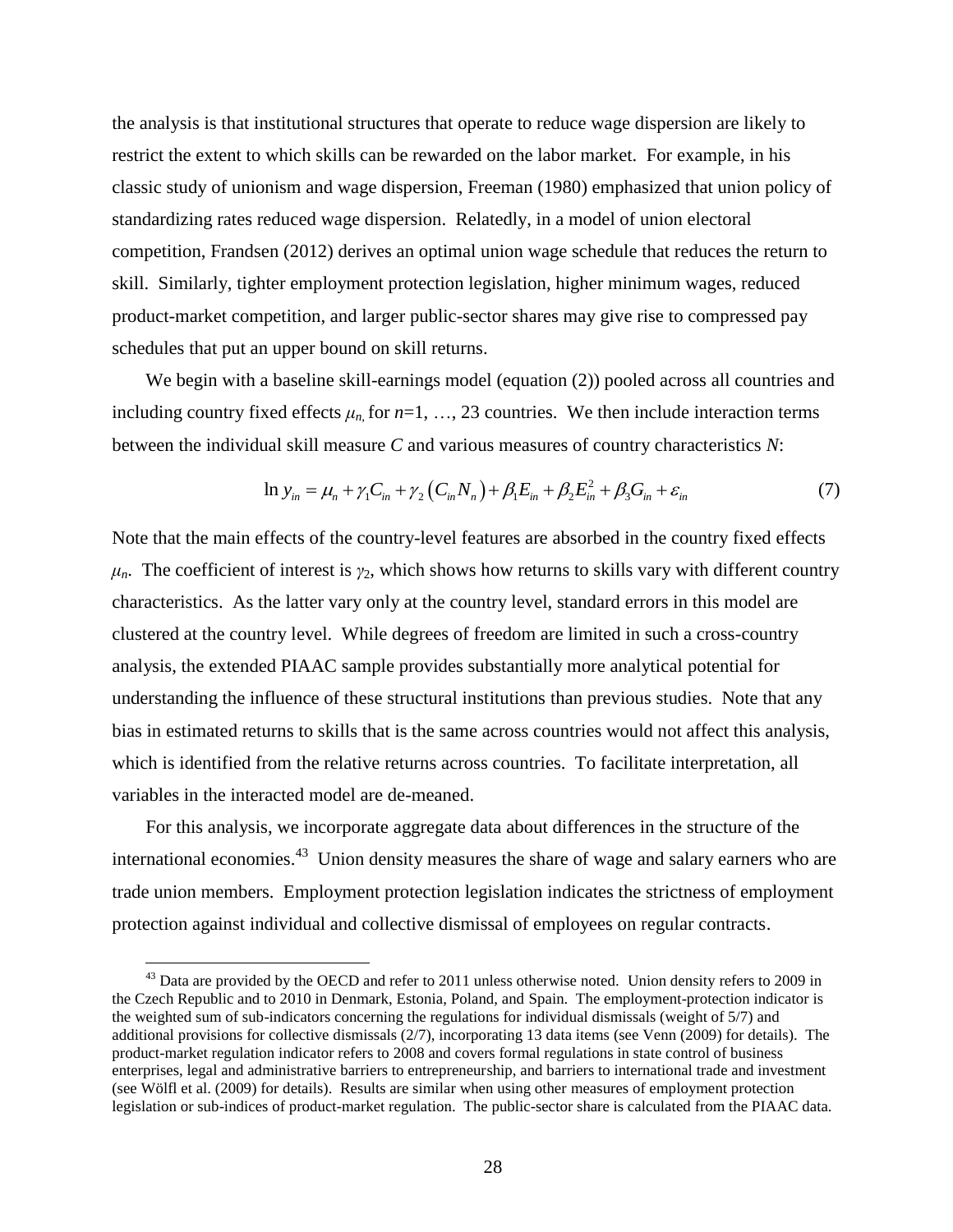Existence of minimum wages is measured by a binary variable that takes the value 1 if a country has a statutory minimum wage and 0 otherwise. Product-market regulation is a composite indicator measuring the degree to which policies promote or inhibit competition in areas of the product market where competition is viable. Public-sector share is the share of wage and salary workers employed in the public sector.

Analysis of the various aggregate institutional factors produces an interesting pattern of results (Table 9). When entered separately, union density, employment protection, and the public-sector share have significant negative interactions with the returns to skill. That is, countries with a larger share of unionized workers, stricter employment protection, and larger public sectors have systematically lower returns to skills on the labor market. For example, the estimate in column (1) suggests that a 25 percentage-point increase in union density (the difference, for example, between Belgium and the United Kingdom) is associated with a 3.5 percentage points lower wage increase for each one-standard-deviation increase in numeracy skills. By contrast, product-market regulations are not significantly related to differences in returns to skills across countries, whereas countries with a minimum wage in fact appear to have larger returns to skill in this simple model. However, when all five country-level measures are jointly included in column (6), only the interactions with union density and employment protection legislation retain significance.<sup>44</sup>

To ensure that results are not driven by country differences in the level or dispersion of skills, column (7) adds interactions with the mean numeracy score of the country and with skill inequality (the differential between the  $90<sup>th</sup>$  and  $10<sup>th</sup>$  percentile of the numeracy skill distribution). The skill level may capture the supply of skills within a country, while skill inequality reflects how compressed the distribution of skills is. It turns out that neither countries' skill means nor their skill inequalities are significantly related to differences in returns to skills, and the previous results remain intact.

Finally, column (8) adds a full set of 185 occupation-by-industry fixed effects to check whether results are driven by differences in the occupation or industry structures of countries. Identification in this model comes from variation within the detailed industry-occupation cells.

<sup>&</sup>lt;sup>44</sup> Similarly, neither the existence of a minimum wage nor the extent that the minimum wage is binding (measured by the minimum wage relative to a country's median or mean wage) interacts significantly with skill returns in this model. This lack of effect holds for the full sample of countries and for the sample of countries that have a minimum wage.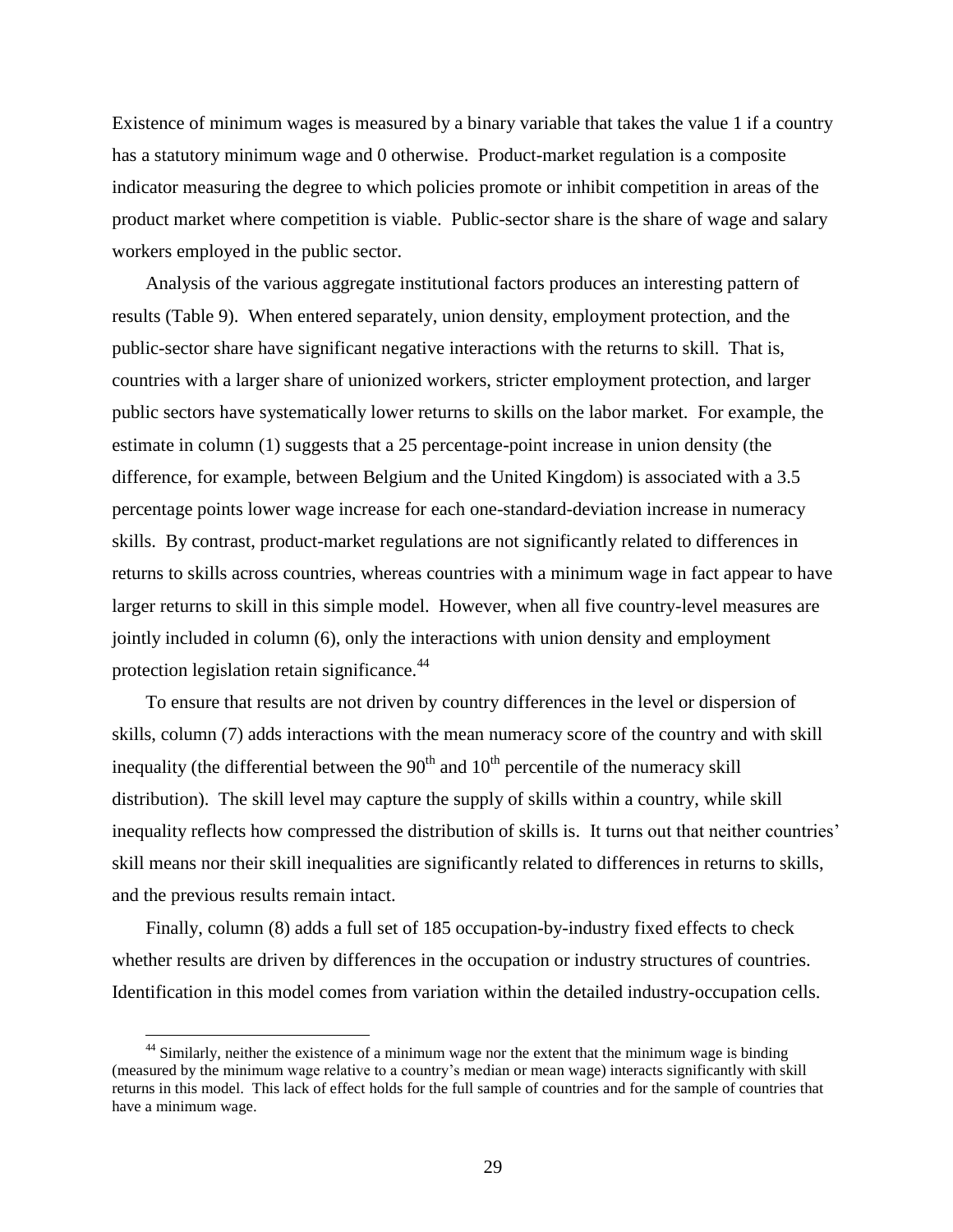Even in this quite demanding specification, the results on the interactions of returns to skill with union density and with employment protection remain intact. In addition, the interaction with the public-sector share regains significance in this model.

We conclude that returns to skills are systematically lower in countries with higher union density, stricter employment protection legislation, and larger public sectors. To document the size of the effects of these institutions, consider what would happen to the return to skills in the pooled sample if all countries had the institution of the country with the lowest or highest value of this institution, respectively. Performing counter-factual simulations based on the coefficient estimates of the specification in the final column, the return to skills in the pooled sample would range from 0.141 to 0.197 if all countries had the highest or the lowest observed value of union density, respectively; from 0.157 to 0.209 for the public-sector share; and from 0.151 to 0.221 for employment protection legislation. For example, if employment protection would be as strict in the United States as it is in Belgium (the country with the highest protection), the simulations suggest that the return to skills in the United States would be 0.208 instead of the actual 0.279. Conversely, if Germany had the low level of employment protection of the United States, its return to skill would be 0.302 instead of the actual 0.235 based on this simulation.

# **7. Conclusions**

While human capital is virtually always identified as the key factor determining systematic differences in individual wages, existing empirical evidence has rested on crude and (almost certainly) biased estimates of its importance. The ubiquitous Mincer earnings function assumes that skill differences can be encapsulated in measures of school attainment, neglecting any other factors that might systematically affect skills. When direct measures of skill differences are introduced, the bulk of evidence on the returns to skills is restricted to selective samples – namely, young workers in the United States. These samples are, as we demonstrate, unrepresentative both of the labor-market experiences in other countries and of older, prime-age workers. We investigate the returns associated with a series of measures of cognitive skills across a large set of countries. The new international PIAAC study provides insights into the extent to which modern, knowledge-based labor markets reward skills.

Higher cognitive skills – measured across numeracy, literacy, and problem-solving domains – are systematically related to higher wages in all 23 participating countries. The effect sizes of

30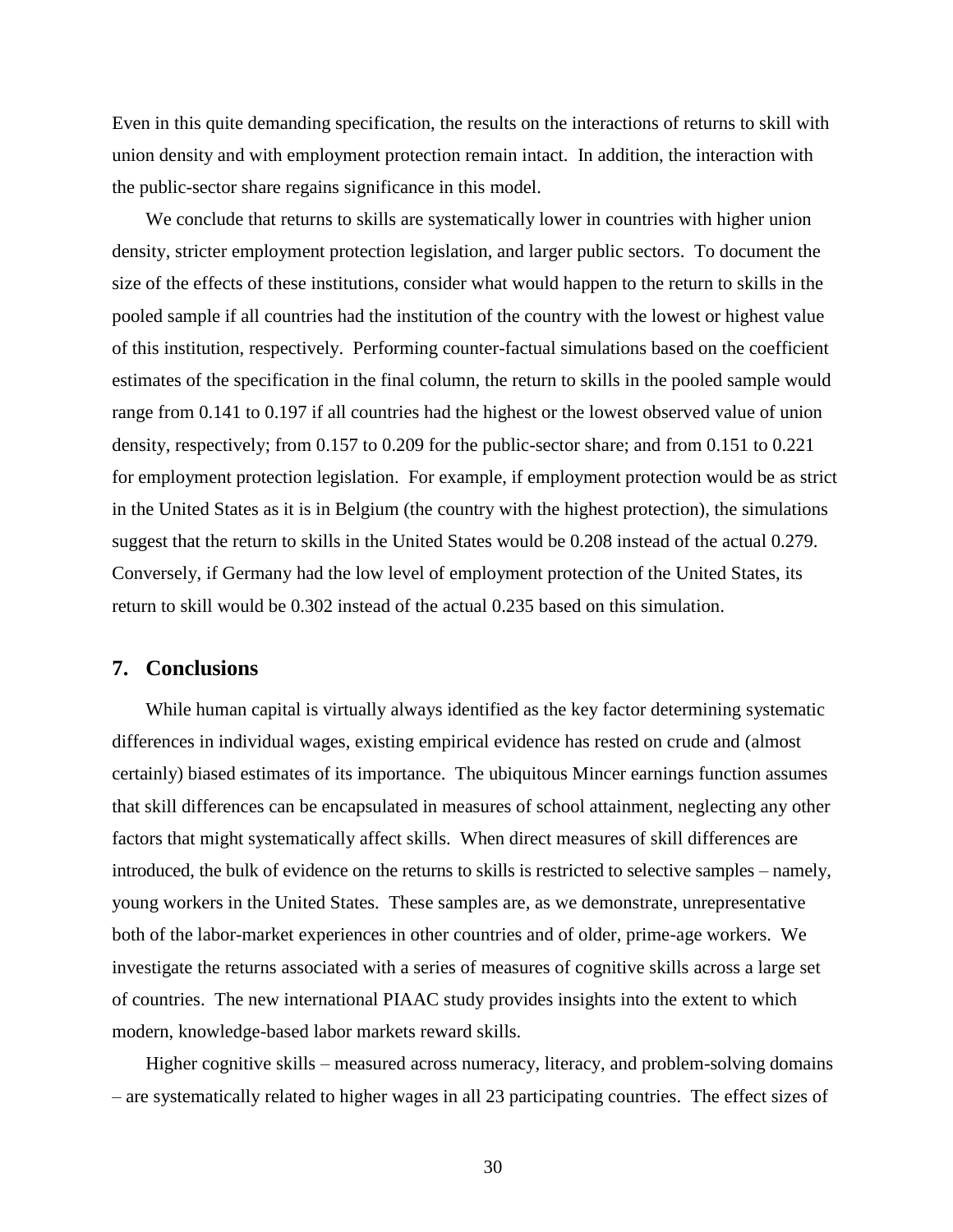our returns to skills estimates (best thought of as lower bounds because of measurement errors in skills) are economically meaningful. Among prime-age workers, a one-standard-deviation increase in numeracy skills is associated with increased hourly wages averaging some 18 percent across countries. But perhaps the most striking finding from the international analysis is the substantial heterogeneity in returns to skills across countries. Estimated returns to skills in the countries with the highest returns (the United States, Ireland, and Germany) are roughly twice as large as in the countries with the lowest returns (Sweden, the Czech Republic, and Norway).

In addition, the age pattern of returns underscores the problem of relying just on the experiences of younger workers in evaluating the economic role of skill differences. Prime-age workers (age 35-54) quite consistently show greater returns to skills than labor-market entrants (age 25-34), averaging a 4 percentage-point difference. Only the participating Eastern European transition economies fail to show this age pattern, probably reflecting the loss of more specific human capital to older workers when their economies changed.

The skill-earnings associations prove immensely robust in a variety of dimensions when looking at the labor-market earnings of prime-age workers. Perhaps surprisingly, though, returns to general literacy and particularly numeracy are quite consistently higher than returns to problem solving, a construct developed to measure skill demands in technologically-based economies. Differences in returns to skills across subsets of workers also present interesting patterns. On average, women and men have identical returns, while observed skills make somewhat less difference to immigrants, part-time workers, and public-sector workers. Again, however, there are country differences that warrant more investigation. Different instrumental-variable models that aim to address concerns of bias from measurement error, reverse causation, and omitted variables suggest that our OLS estimates may in fact be biased downwards substantially.

Having established the pattern of returns to skills across countries, the cross-country dimension of our analysis allows us to provide stylized facts about what accounts for differences in returns to skills across countries. Intriguingly, returns to skills are systematically lower in countries with higher union density, stricter employment protection legislation, and larger public sectors, while minimum wages, product-market regulations, average skill levels, and skill inequality are not systematically related to differences in skill returns. While this is just a descriptive depiction of which countries have higher skill returns than others, the consistency with standard conceptual models is striking.

31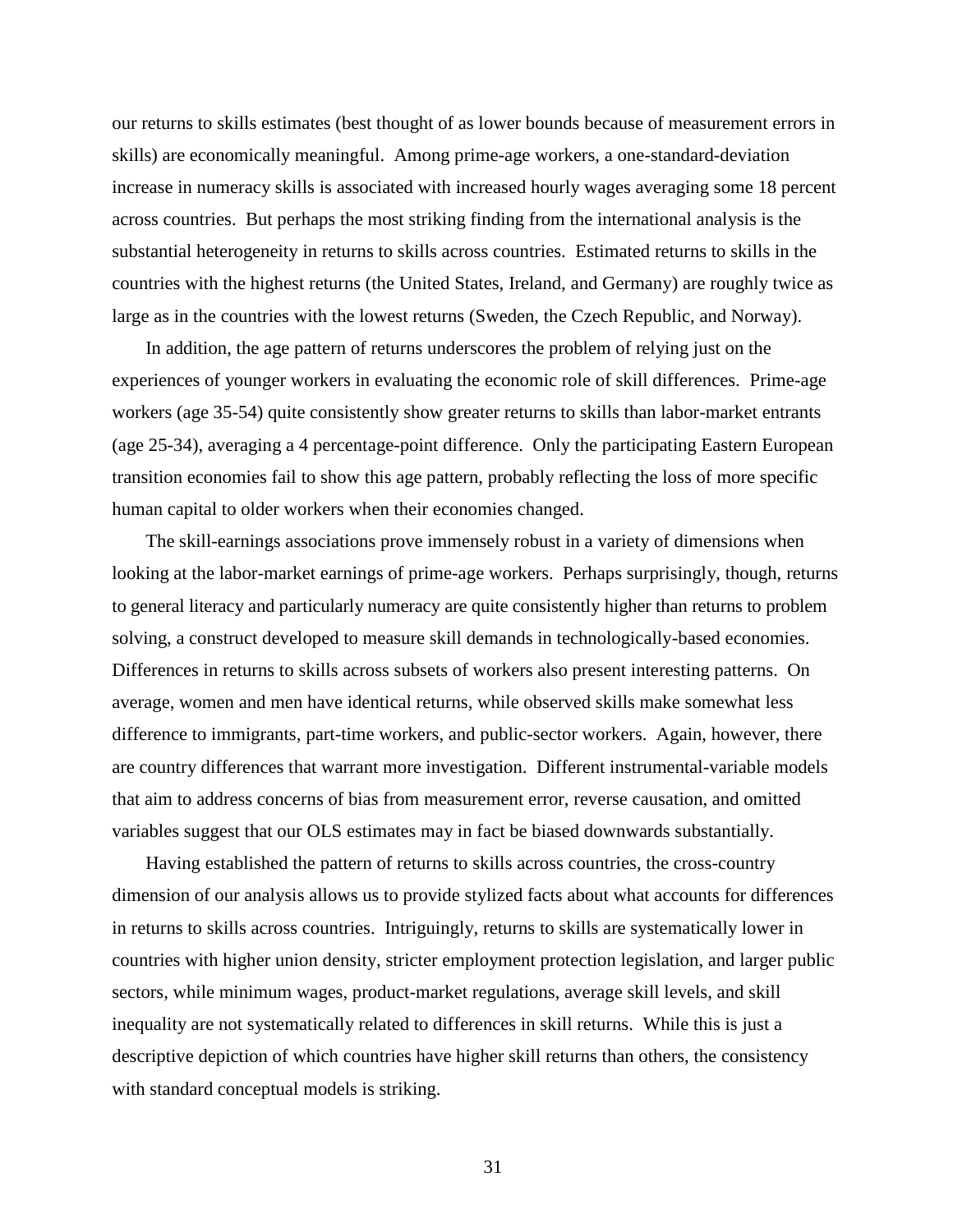The regularity of the relationship between cognitive skills and higher earnings in all countries documents the extent to which modern knowledge-based economies value skills. We view the results presented here as a building block toward better understanding the sources and mechanisms that relate individuals' skills to productivity and labor-market outcomes. For example, by quantifying this association, the new results may have immediate application in parameterizing development-accounting studies that try to quantify the extent to which crosscountry differences in skills can account for cross-country differences in economic prosperity [\(Caselli \(2005\)](#page-33-12); [Hanushek and Woessmann \(2012\)](#page-34-2)). Additionally, understanding individual productivity differences is a necessary ingredient into projecting how the average level and inequality of economic outcomes of countries may move with future technological change.

Importantly, almost all international discussion of educational policy is centered on school quality and student achievement. To understand the full economic implications of these discussions, it is necessary to move the analysis of labor-market outcomes to match the analysis of school outcomes.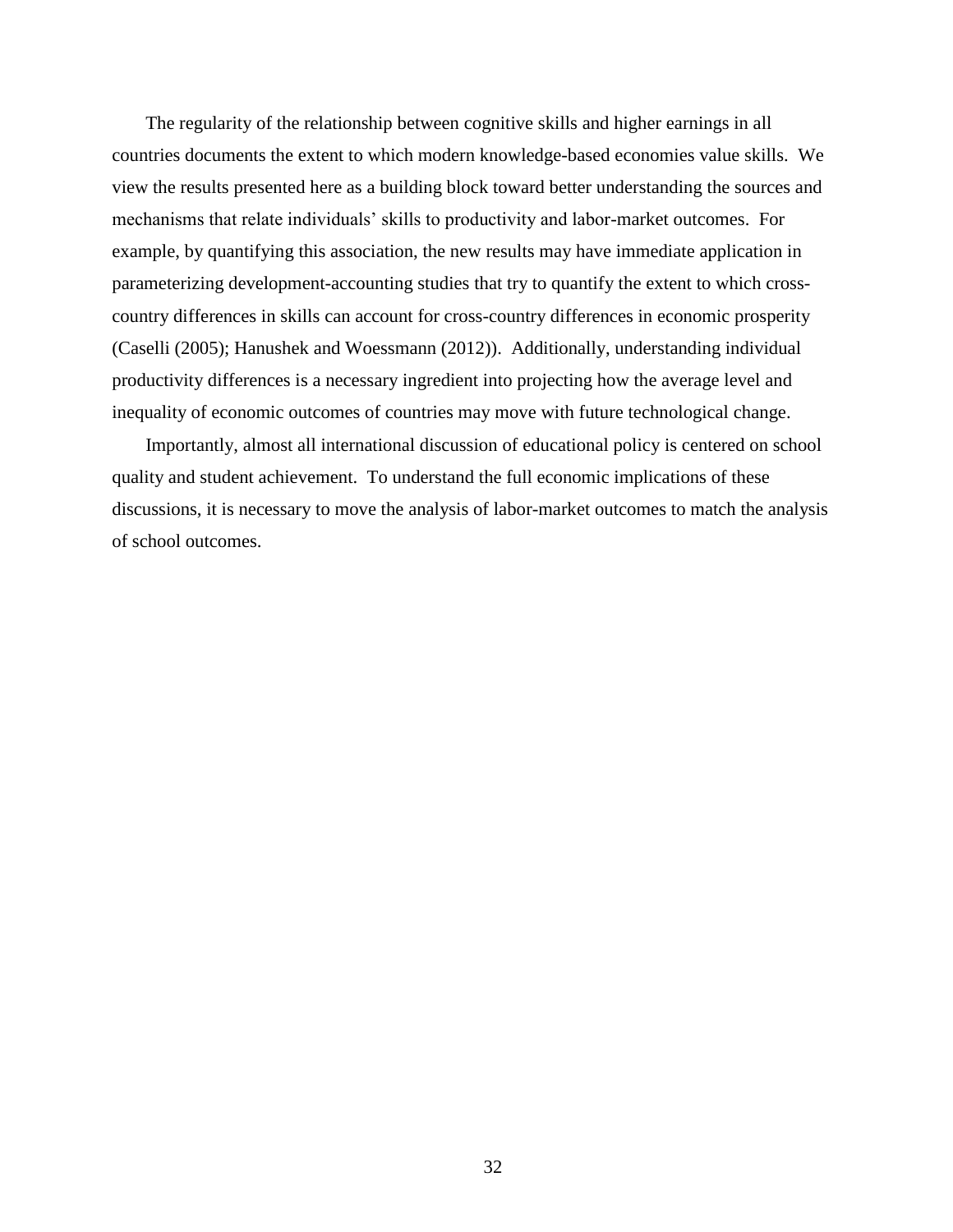# **References**

- <span id="page-33-5"></span>Acemoglu, Daron, and Joshua D. Angrist. 2000. "How large are the social returns to education? Evidence from compulsory schooling laws." In *NBER Macroeconomics Annual 2000*, edited by Ben S. Bernanke and Kenneth Rogoff. Cambridge, MA: MIT Press: 9-59.
- Acemoglu, Daron, and David Autor. 2011. "Skills, tasks and technologies: Implications for employment and earnings." In *Handbook of Labor Economics, Volume 4b*, edited by Orley Ashenfelter and David Card. Amsterdam: North Holland: 1043-1171.
- <span id="page-33-0"></span>Altonji, Joseph G., and Charles R. Pierret. 2001. "Employer learning and statistical discrimination." *Quarterly Journal of Economics* 116, no. 1: 313-350.
- <span id="page-33-4"></span>Autor, David H., Frank Levy, and Richard J. Murnane. 2003. "The skill content of recent technological change: An empirical exploration." *Quarterly Journal of Economics* 118, no. 4: 1279-1333.
- <span id="page-33-6"></span>Barone, Carlo, and Herman G van de Werfhorst. 2011. "Education, cognitive skills and earnings in comparative perspective." *International Sociology* 26, no. 4: 483-502.
- <span id="page-33-1"></span>Bishop, John H. 1989. "Is the test score decline responsible for the productivity growth decline?" *American Economic Review* 79, no. 1: 178-197.
- <span id="page-33-11"></span>Black, Sandra E., and Paul J. Devereux. 2011. "Recent developments in intergenerational mobility." In *Handbook of Labor Economics, Vol. 4b*, edited by Orley Ashenfelter and David Card. Amsterdam: North Holland: 1487-1541.
- <span id="page-33-10"></span>Böhlmark, Anders, and Matthew J. Lindquist. 2006. "Life-cycle variations in the association between current and lifetime income: Replication and extension for Sweden." *Journal of Labor Economics* 24, no. 4: 879-896.
- <span id="page-33-3"></span>Bowles, Samuel, Herbert Gintis, and Melissa Osborne. 2001. "The determinants of earnings: A behavioral approach." *Journal of Economic Literature* 39, no. 4: 1137-1176.
- <span id="page-33-7"></span>Card, David. 1999. "The causal effect of education on earnings." In *Handbook of Labor Economics, Vol. 3a*, edited by Orley Ashenfelter and David Card. Amsterdam: North Holland: 1801-1863.
- <span id="page-33-12"></span>Caselli, Francesco. 2005. "Accounting for cross-country income differences." In *Handbook of Economic Growth*, edited by Philippe Aghion and Steven N. Durlauf. Amsterdam: North Holland: 679-741.
- <span id="page-33-2"></span>Chetty, Raj, John N. Friedman, Nathaniel Hilger, Emmanuel Saez, Diane Whitmore Schanzenbach, and Danny Yagan. 2011. "How does your kindergarten classroom affect your earnings? Evidence from Project STAR." *Quarterly Journal of Economics* 126, no. 4: 1593-1660.
- <span id="page-33-9"></span>Clark, Damon, and Heather Royer. 2013. "The effect of education on adult mortality and health: Evidence from Britain." *American Economic Review* 103, no. 6: 2087-2120.
- Cunha, Flavio, and James Heckman. 2007. "The technology of skill formation." *American Economic Review* 97, no. 2: 31-47.
- <span id="page-33-8"></span>Cunha, Flavio, James J. Heckman, Lance Lochner, and Dimitriy V. Masterov. 2006. "Interpreting the evidence on life cycle skill formation." In *Handbook of the Economics of Education*, edited by Eric A. Hanushek and Finis Welch. Amsterdam: North Holland: 697-812.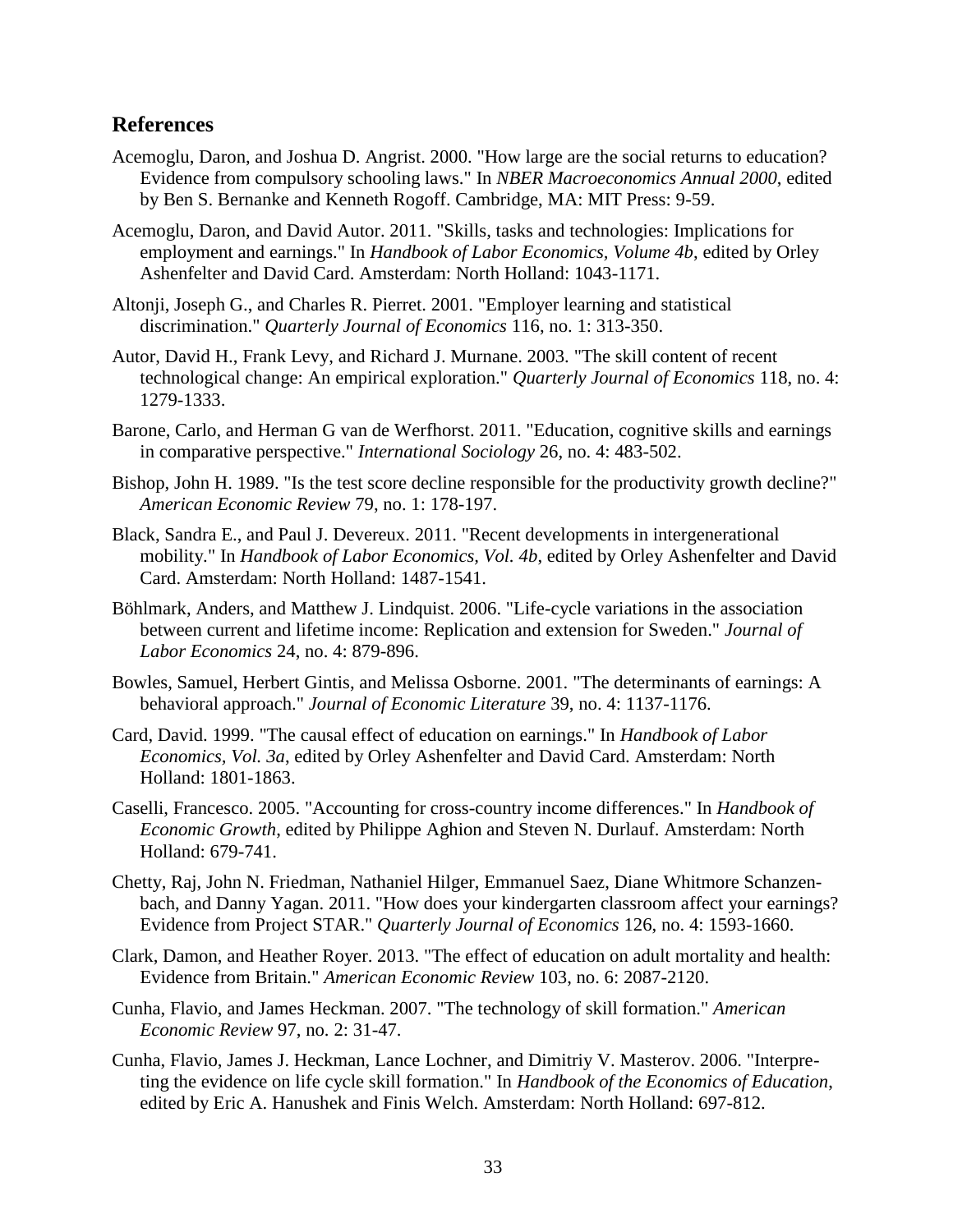- <span id="page-34-5"></span>Denny, Kevin, Colm Harmon, and Vincent O'Sullivan. 2004. "Education, earnings and skills: A multi-country comparison." IFS Working Paper 04/08. London: Institute for Fiscal Studies.
- <span id="page-34-11"></span>Dugan, Dennis J. 1976. "Scholastic achievement: its determinants and effects in the education industry." In *Education as an industry*, edited by Joseph T. Froomkin, Dean T. Jamison, and Roy Radner. Cambridge, MA: Ballinger: 53-83.
- <span id="page-34-13"></span>Edin, Per-Anders, and Magnus Gustavsson. 2008. "Time out of work and skill depreciation." *Industrial and Labor Relations Review* 61, no. 2: 163-180.
- Frandsen, Brigham R. 2012. "Why unions still matter: The effects of unionization on the distribution of employee earnings." Manuscript. Cambridge, MA: MIT.
- <span id="page-34-12"></span>Freeman, Richard B. 1980. "Unionism and the dispersion of wages." *Industrial and Labor Relations Review* 34, no. 1: 3-23.
- Frydman, Roman, Cheryl Gray, Marek Hessel, and Andrzej Rapaczynski. 1999. "When does privatization work? The impact of private ownership on corporate performance in the transition economies." *Quarterly Journal of Economics* 114, no. 4: 1153-1191.
- <span id="page-34-4"></span>Goldin, Claudia, and Lawrence F. Katz. 2008. *The race between education and technology*. Cambridge, MA: Harvard University Press.
- <span id="page-34-7"></span>Green, David A., and W. Craig Riddell. 2003. "Literacy and earnings: An investigation of the interaction of cognitve and unobsrved skills in earnings generation." *Labour Economics* 10, no. 2: 165-184.
- <span id="page-34-8"></span>Green, David A., and W. Craig Riddell. 2013. "Ageing and literacy skills: Evidence from Canada, Norway and the United States." *Labour Economics* 22, no. 2: 16-29.
- <span id="page-34-9"></span>Greene, William H. 2003. *Econometric analysis*. Fifth ed. Upper Saddle River, NJ: Prentice Hall.
- Griliches, Zvi. 1977. "Estimating the returns to schooling: Some econometric problems." *Econometrica* 45, no. 1: 1-22.
- <span id="page-34-1"></span>Haider, Steven, and Gary Solon. 2006. "Life-cycle variation in the association between current and lifetime earnings." *American Economic Review* 96, no. 4: 1308-1320.
- <span id="page-34-10"></span>Hanushek, Eric A. 2002. "Publicly provided education." In *Handbook of Public Economics, Vol. 4*, edited by Alan J. Auerbach and Martin Feldstein. Amsterdam: North Holland: 2045-2141.
- <span id="page-34-3"></span>Hanushek, Eric A., and Steven G. Rivkin. 2012. "The distribution of teacher quality and implications for policy." *Annual Review of Economics* 4: 131-157.
- <span id="page-34-0"></span>Hanushek, Eric A., and Ludger Woessmann. 2008. "The role of cognitive skills in economic development." *Journal of Economic Literature* 46, no. 3: 607-668.
- <span id="page-34-6"></span>Hanushek, Eric A., and Ludger Woessmann. 2011. "The economics of international differences in educational achievement." In *Handbook of the Economics of Education, Vol. 3*, edited by Eric A. Hanushek, Stephen Machin, and Ludger Woessmann. Amsterdam: North Holland: 89-200.
- <span id="page-34-2"></span>Hanushek, Eric A., and Ludger Woessmann. 2012. "Schooling, educational achievement, and the Latin American growth puzzle." *Journal of Development Economics* 99, no. 2: 497-512.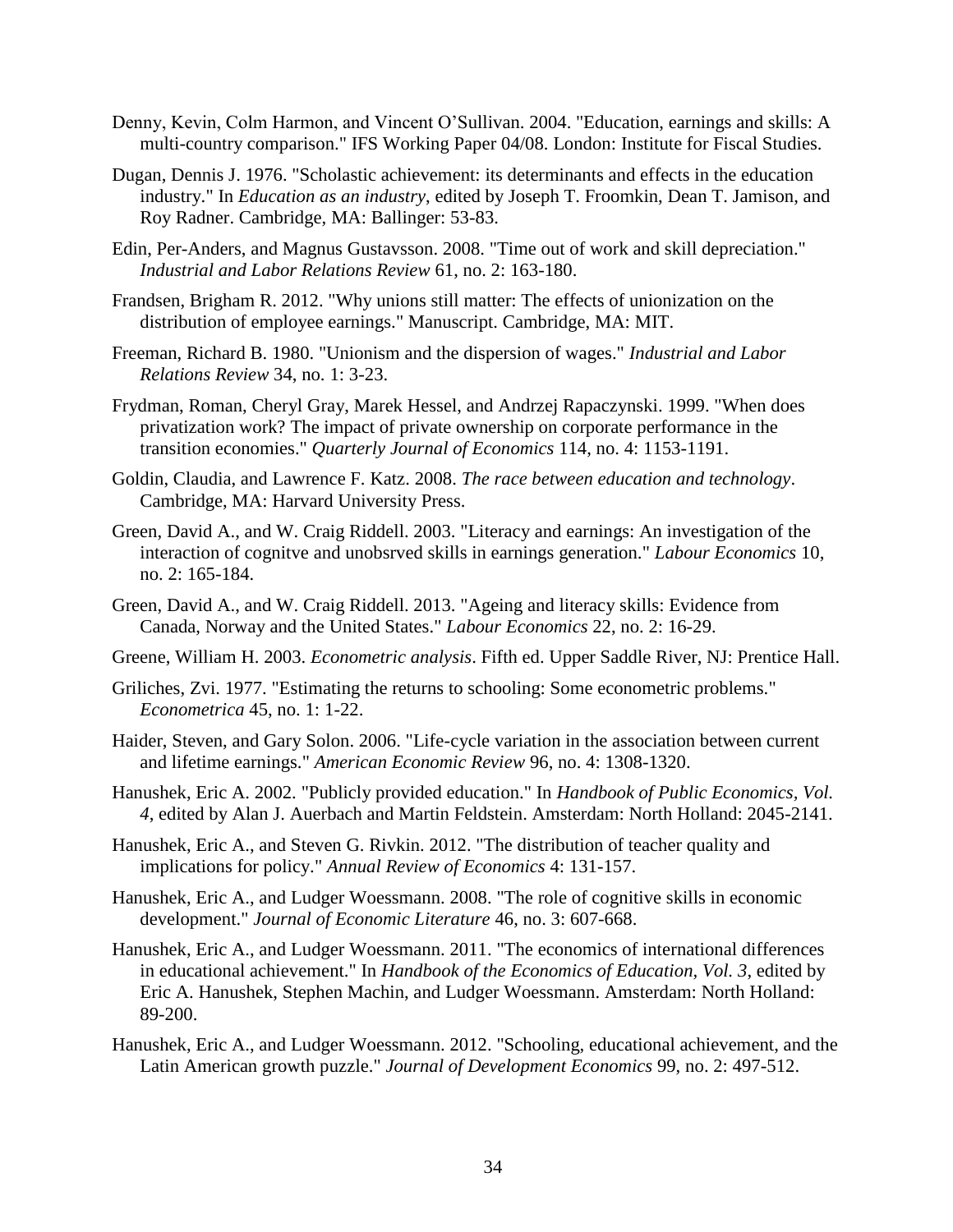- <span id="page-35-4"></span>Hanushek, Eric A., and Lei Zhang. 2009. "Quality-consistent estimates of international schooling and skill gradients." *Journal of Human Capital* 3, no. 2: 107-143.
- <span id="page-35-8"></span>Harmon, Colm, Hessel Oosterbeek, and Ian Walker. 2003. "The returns to education: Microeconomics." *Journal of Economic Surveys* 17, no. 2: 115-155.
- <span id="page-35-9"></span>Hause, John C. 1972. "Earnings profile: Ability and schooling." *Journal of Political Economy* 80, no. 3, pt. 2: S108-S138.
- <span id="page-35-0"></span>Heckman, James J., Lance J. Lochner, and Petra E. Todd. 2006. "Earnings functions, rates of return and treatment effects: The Mincer equation and beyond." In *Handbook of the Economics of Education, Vol. 1*, edited by Eric A. Hanushek and Finis Welch. Amsterdam: North Holland: 307-458.
- <span id="page-35-11"></span>Ichino, Andrea, and Rudolf Winter-Ebmer. 1999. "Lower and upper bounds of returns to schooling: An exercise in IV estimation with different instruments." *European Economic Review* 43, no. 4–6: 889-901.
- Jovanovic, Boyan. 1979. "Job matching and the theory of turnover." *Journal of Political Economy* 87, no. 5: 972-990.
- <span id="page-35-2"></span>Lazear, Edward P. 2003. "Teacher incentives." *Swedish Economic Policy Review* 10, no. 3: 179- 214.
- <span id="page-35-3"></span>Leuven, Edwin, Hessel Oosterbeek, and Hans van Ophem. 2004. "Explaining international differences in male skill wage differentials by differences in demand and supply of skills." *Economic Journal* 114, no. 495: 466-486.
- <span id="page-35-10"></span>Levi, Maurice D. 1973. "Errors in the variables bias in the presence of correctly measured variables." *Econometrica* 41, no. 5: 985-986.
- Maddala, G.S. 1992. *Introduction to econometrics.* Second ed. New York, NY: Macmillan Publishing Company.
- Manski, Charles F., and David A. Wise. 1983. *College choice in America*. Cambridge: Harvard University Press.
- <span id="page-35-5"></span>McCallum, B. T. 1972. "Relative asymptotic bias from errors of omission and measurement." *Econometrica* 40, no. 4: 757-758.
- McIntosh, Steven, and Anna Vignoles. 2001. "Measuring and assessing the impact of basic skills on labor market outcomes." *Oxford Economic Papers* 53, no. 3: 453-481.
- <span id="page-35-12"></span>Mertaugh, Michael, and Eric A. Hanushek. 2005. "Education and training." In *Labor markets and social policy in Central and Eastern Europe: The accession and beyond*, edited by Nicholas Barr. Washington, DC: World Bank: 207-251.
- <span id="page-35-6"></span>Mincer, Jacob. 1970. "The distribution of labor incomes: a survey with special reference to the human capital approach." *Journal of Economic Literature* 8, no. 1: 1-26.
- <span id="page-35-7"></span>Mincer, Jacob. 1974. *Schooling, experience, and earnings*. New York: NBER.
- <span id="page-35-1"></span>Mulligan, Casey B. 1999. "Galton versus the human capital approach to inheritance." *Journal of Political Economy* 107, no. 6, pt. 2: S184-S224.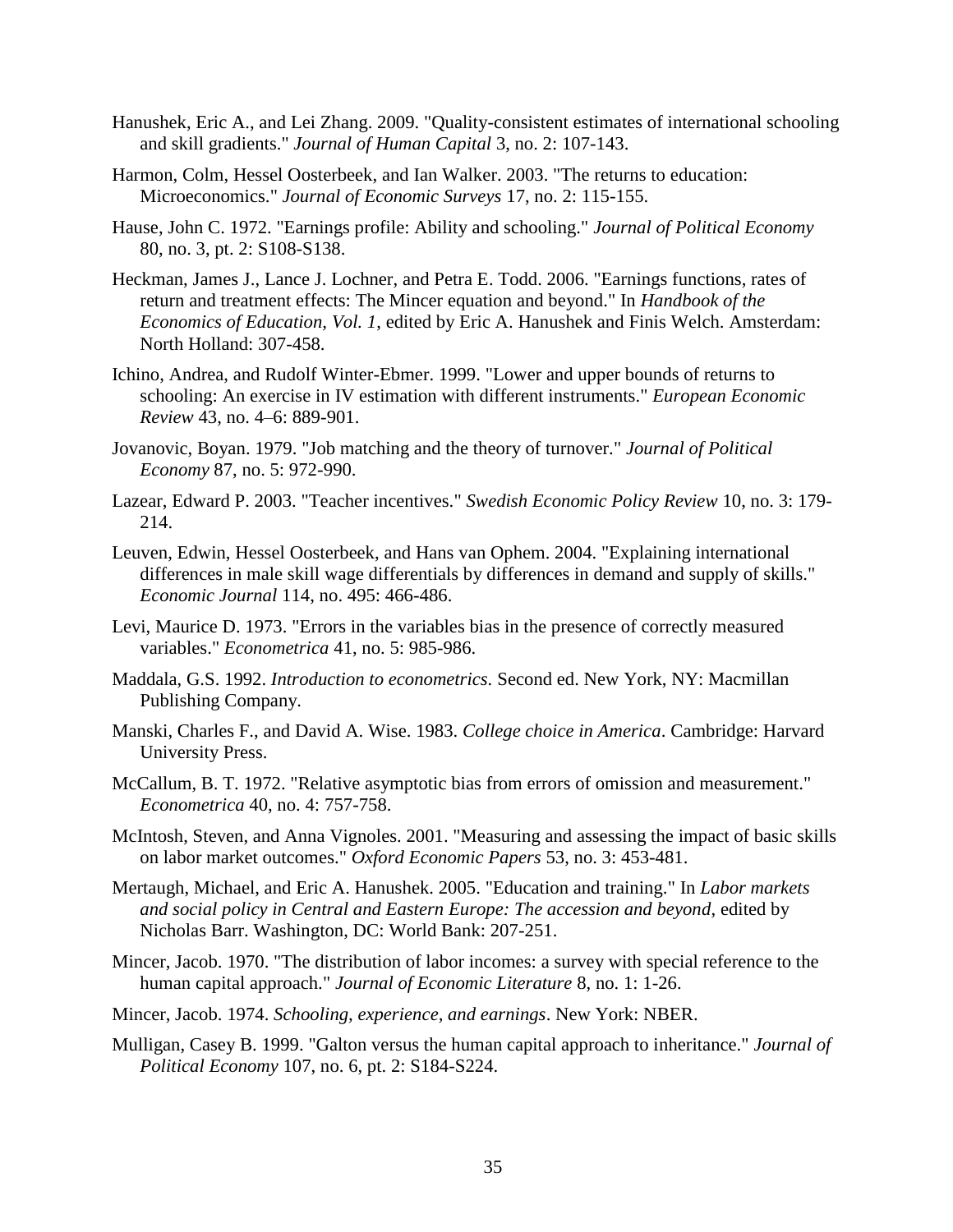- <span id="page-36-3"></span>Murnane, Richard J., John B. Willett, Yves Duhaldeborde, and John H. Tyler. 2000. "How important are the cognitive skills of teenagers in predicting subsequent earnings?" *Journal of Policy Analysis and Management* 19, no. 4: 547-568.
- <span id="page-36-1"></span>Murnane, Richard J., John B. Willett, and Frank Levy. 1995. "The growing importance of cognitive skills in wage determination." *Review of Economics and Statistics* 77, no. 2: 251-266.
- <span id="page-36-2"></span>Neal, Derek, and William R. Johnson. 1996. "The role of pre-market factors in black-white differences." *Journal of Political Economy* 104, no. 5: 869-895.
- <span id="page-36-7"></span>OECD. 2013. *OECD skills outlook 2013: First results from the survey of adult skills*. Paris: Organisation for Economic Co-operation and Development.
- <span id="page-36-0"></span>Oreopoulos, Philip. 2006. "Estimating average and local average treatment effects of education when compulsory schooling laws really matter." *American Economic Review* 96, no. 1: 152- 175.
- Psacharopoulos, George, and Harry A. Patrinos. 2004. "Returns to investment in education: a further update." *Education Economics* 12, no. 2: 111-134.
- <span id="page-36-4"></span>Rivkin, Steven G. 1995. "Black/white differences in schooling and employment." *Journal of Human Resources* 30, no. 4: 826-852.
- <span id="page-36-6"></span>Solon, Gary. 1999. "Intergenerational mobility in the labor market." In *Handbook of Labor Economics, Vol. 3a*, edited by Orley Ashenfelter and David Card. Amsterdam: North Holland: 1761-1800.
- <span id="page-36-8"></span>Stephens, Melvin, Jr., and Dou-Yan Yang. 2014. "Compulsory education and the benefits of schooling." *American Economic Review* 104, no. 6: 1777-1792.
- <span id="page-36-9"></span>Venn, Danielle. 2009. "Legislation, collective bargaining and enforcement: Updating the OECD employment protection indicators." OECD Social, Employment and Migration Working Paper 89. Paris: OECD.
- <span id="page-36-5"></span>Wickens, Michael R. 1972. "A note on the use of proxy variables." *Econometrica* 40, no. 4: 759- 761.
- Wölfl, Anita, Isabelle Wanner, Tomasz Kozluk, and Giuseppe Nicoletti. 2009. "Ten years of product market reform in OECD countries: Insights from a revised PMR indicator." OECD Economics Department Working Paper 695. Paris: OECD.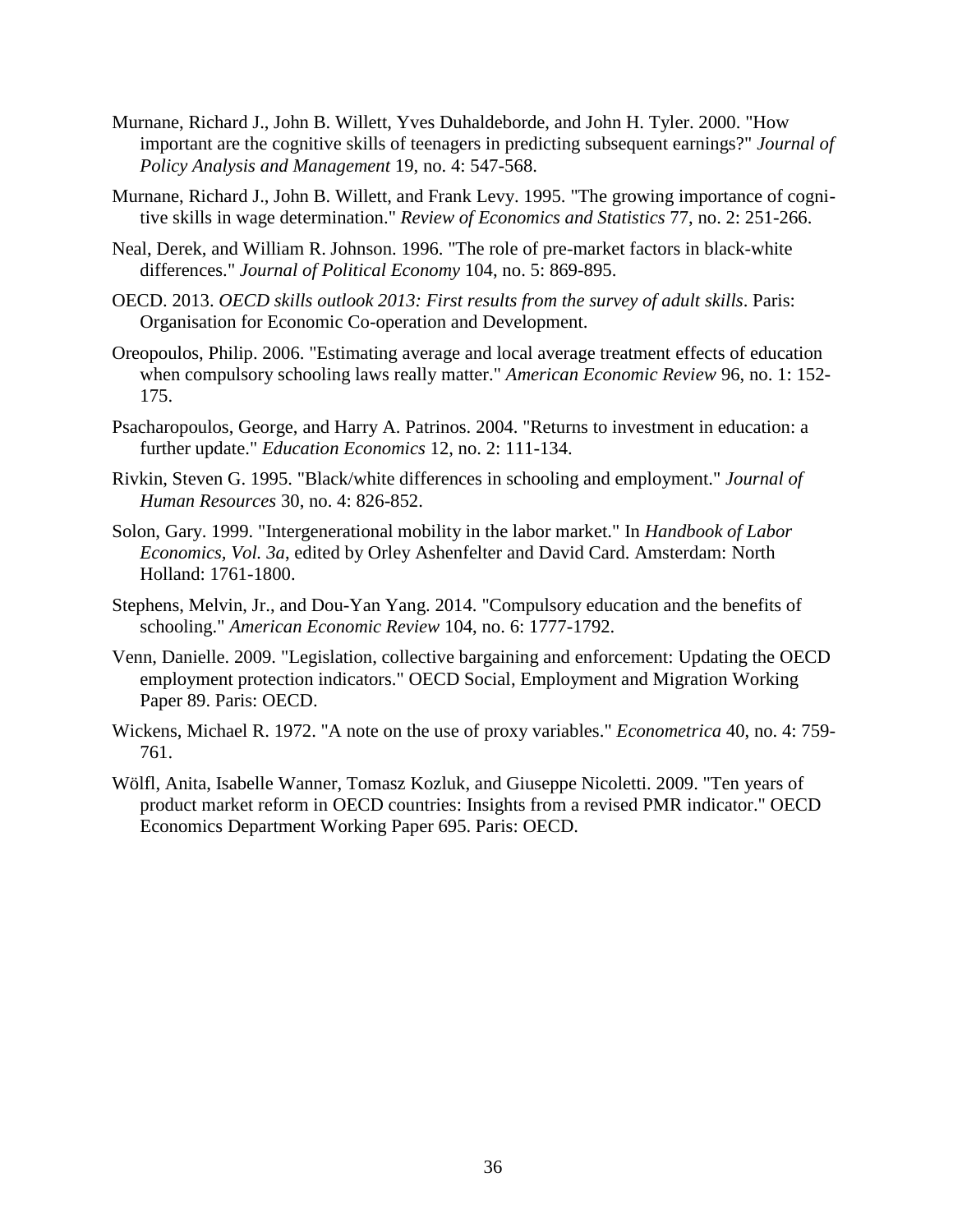|                     | Pooled  | Australia | Austria         | Belgium             | Canada  | Cyprus | Czech R. | Denmark   | Estonia | Finland | France | Germany |
|---------------------|---------|-----------|-----------------|---------------------|---------|--------|----------|-----------|---------|---------|--------|---------|
| Gross hourly wage   |         | 29.1      | 13.5            | 17.0                | 24.1    | 11.0   | 120.4    | 179.7     | 5.1     | 17.0    | 12.9   | 14.3    |
| (national currency) |         | (14.1)    | (5.9)           | (6.3)               | (11.9)  | (6.6)  | (57.6)   | (68.0)    | (3.2)   | (6.4)   | (5.6)  | (7.4)   |
| Wage inequality     | 1.12    | 1.09      | 1.07            | 0.85                | 1.25    | 1.26   | 0.96     | 0.78      | 1.51    | 0.88    | 0.86   | 1.35    |
| Numeracy            | 268.4   | 267.5     | 274.9           | 280.2               | 265.7   | 263.8  | 275.3    | 277.9     | 272.8   | 282.4   | 254.0  | 272.4   |
|                     | (52.7)  | (56.7)    | (49.1)          | (51.4)              | (55.9)  | (46.7) | (43.8)   | (51.2)    | (45.2)  | (52.2)  | (56.5) | (52.7)  |
| Yrs schooling       | 12.6    | 14.3      | 11.8            | 12.3                | 13.2    | 12.3   | 13.0     | 12.5      | 12.1    | 12.2    | 11.2   | 13.4    |
|                     | (3.1)   | (2.6)     | (2.7)           | (2.9)               | (2.7)   | (3.1)  | (2.7)    | (2.7)     | (2.7)   | (3.0)   | (3.6)  | (2.7)   |
| Experience (years)  | 18.7    | 18.4      | 20.0            | 20.8                | 19.3    | 17.5   | 20.0     | 21.0      | 19.0    | 19.0    | 19.4   | 19.2    |
|                     | (12.8)  | (12.7)    | (12.6)          | (12.5)              | (12.7)  | (12.3) | (12.9)   | (13.7)    | (13.0)  | (13.6)  | (13.2) | (13.0)  |
| Female (share)      | 0.50    | 0.50      | 0.50            | 0.50                | 0.50    | 0.52   | 0.50     | 0.50      | 0.52    | 0.50    | 0.51   | 0.50    |
| Observations        | 161105  | 7430      | 5130            | 5463                | 26683   | 5053   | 6102     | 7328      | 7632    | 5464    | 6993   | 5465    |
|                     | Ireland | Italy     | Japan           | Korea               | Netherl | Norway | Poland   | Slovak R. | Spain   | Sweden  | U.K.   | U.S.    |
| Gross hourly wage   | 17.7    | 11.5      | $1.6^{\dagger}$ | $13.6^{\dagger}$    | 16.5    | 211.9  | 16.6     | 4.4       | 9.8     | 162.3   | 12.1   | 21.0    |
| (national currency) | (9.6)   | (6.0)     | (1.1)           | (11.5)              | (7.6)   | (78.1) | (10.0)   | (3.2)     | (5.1)   | (48.8)  | (7.3)  | (13.8)  |
| Wage inequality     | 1.20    | 1.02      | 1.31            | 1.50                | 1.06    | 0.80   | 1.25     | 1.22      | 1.21    | 0.69    | 1.20   | 1.49    |
| Numeracy            | 255.5   | 247.0     | 288.6           | 262.7               | 280.1   | 278.6  | 258.9    | 275.6     | 245.6   | 278.1   | 262.2  | 253.0   |
|                     | (53.7)  | (50.2)    | (43.7)          | (45.3)              | (51.4)  | (55.1) | (50.9)   | (47.2)    | (51.4)  | (54.9)  | (54.8) | (57.1)  |
| Yrs schooling       | 14.5    | 10.5      | 12.9            | 12.6                | 13.1    | 13.9   | 12.5     | 12.9      | 11.3    | 12.0    | 13.0   | 13.3    |
|                     | (3.2)   | (3.9)     | (2.4)           | $\left( 3.2\right)$ | (2.8)   | (2.6)  | (3.1)    | (2.8)     | (3.5)   | (2.5)   | (2.2)  | (3.1)   |
| Experience (years)  | 17.0    | 18.1      | 18.8            | 13.2                | 18.7    | 18.7   | 17.0     | 19.1      | 17.4    | 19.3    | 19.6   | 19.4    |
|                     | (12.0)  | (12.3)    | (12.7)          | (10.8)              | (12.4)  | (12.8) | (12.5)   | (12.5)    | (12.1)  | (13.8)  | (13.0) | (13.2)  |
| Female (share)      | 0.51    | 0.50      | 0.50            | 0.50                | 0.50    | 0.49   | 0.51     | 0.50      | 0.50    | 0.49    | 0.50   | 0.51    |
| Observations        | 5983    | 4621      | 5278            | 6667                | 5170    | 5128   | 9366     | 5723      | 6055    | 4469    | 8892   | 5010    |

Table A-1: Descriptive Statistics in the Full Sample

*Notes:* Means, standard deviations (in parentheses), and numbers of observations for selected variables by country. Sample: full PIAAC sample(ages 16-65). Wage inequality: log wage differential between 90th and 10th percentile of wage distribution. Pooled specification gives same weight to each country.*†*wages divided by 1000. *Data source:* PIAAC.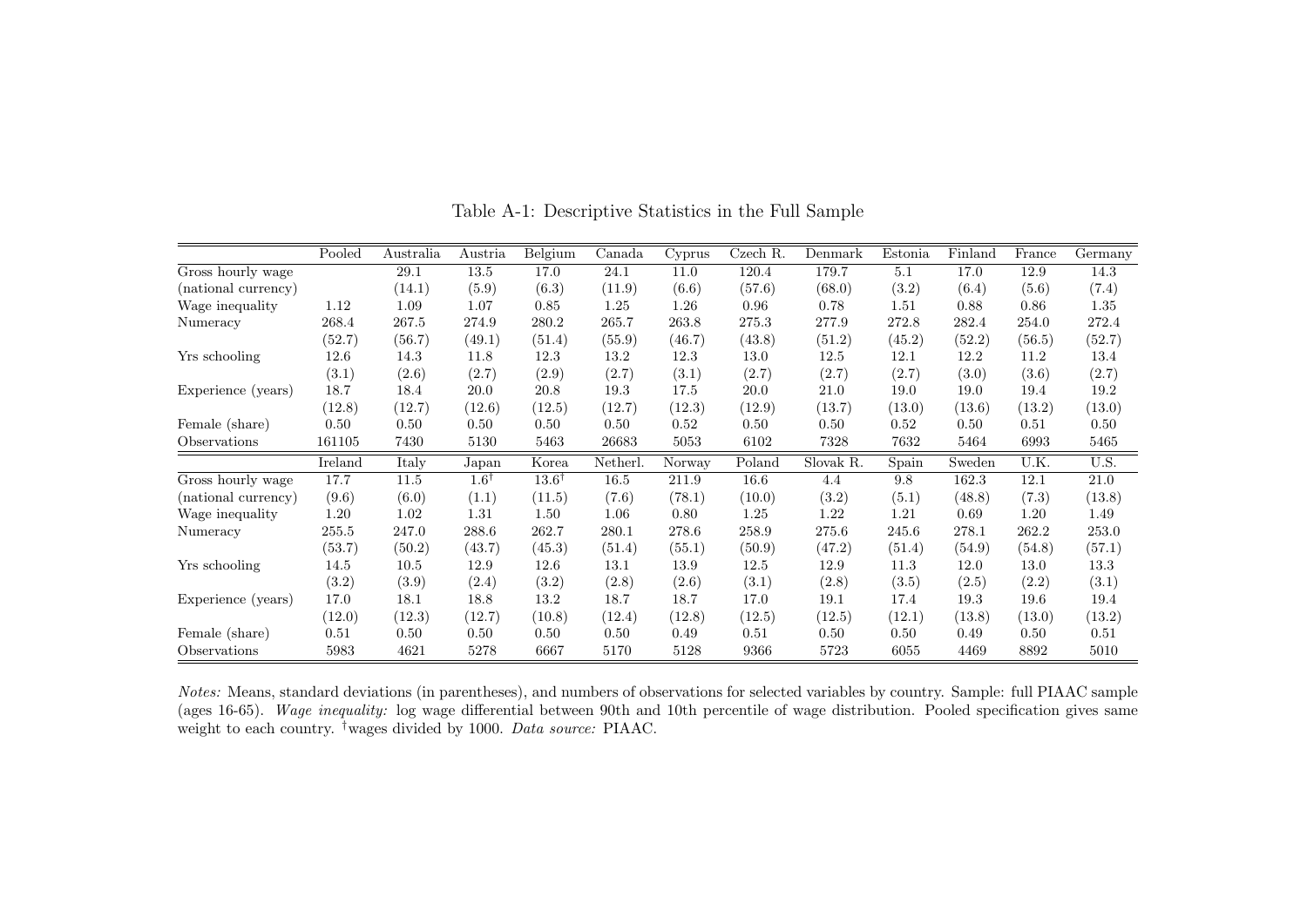|                         | Pooled     | Australia  | Austria                | Belgium         | Canada                   | Cyprus     | Czech R.        | Denmark    | Estonia                | Finland            | France     | Germany    |
|-------------------------|------------|------------|------------------------|-----------------|--------------------------|------------|-----------------|------------|------------------------|--------------------|------------|------------|
| Yrs schooling           | $.075***$  | $.082***$  | $.077***$              | $.062***$       | $.078***$                | $.089***$  | $.059***$       | $.055***$  | $.074***$              | $.068***$          | $.055***$  | $.095***$  |
|                         | (.001)     | (.005)     | $\left( .004\right)$   | (.003)          | (.003)                   | (.006)     | 0.008)          | (.003)     | (.005)                 | (.003)             | (.002)     | (.005)     |
| Experience              | $.027***$  | $.018***$  | $.027***$              | $.018***$       | $.029***$                | $.023***$  | .014            | $.011***$  | $.025***$              | $.019***$          | $.021***$  | $.015^*$   |
|                         | (.001)     | 0.008)     | 0.007)                 | (.006)          | (.004)                   | (.008)     | 0.009)          | (.004)     | (.009)                 | (.005)             | (.005)     | 0.008)     |
| Experience <sup>2</sup> | $-.042***$ | $-.022$    | $-.040***$             | $-.020$         | $-.041***$               | $-.014$    | $-.028$         | $-.014$    | $-.072***$             | $-.026^{\ast\ast}$ | $-.026***$ | $-.016$    |
|                         | (.003)     | 0.016)     | (.014)                 | (.013)          | $\it 008)$               | (.019)     | (.020)          | (.009)     | (.020)                 | (.012)             | (.011)     | (.018)     |
| Female                  | $-.199***$ | $-.162***$ | $-.140***$             | $-.078***$      | $-.160***$               | $-.204***$ | $-.216***$      | $-.135***$ | $-.470***$             | $-.228***$         | $-.136***$ | $-.163***$ |
|                         | (.005)     | (.025)     | 0.023)                 | (.017)          | (.015)                   | (.033)     | 0.032)          | (.013)     | (.024)                 | (.015)             | (.016)     | (.025)     |
| $R^2$                   | .270       | .236       | .295                   | .238            | .243                     | .306       | .236            | .236       | .277                   | .375               | .293       | .274       |
| Observations            | 35583      | 1433       | 1115                   | 1219            | 7155                     | 938        | 1065            | 1877       | 1767                   | 1478               | 1707       | 1296       |
|                         | Ireland    | Italy      | Japan                  | Korea           | Netherl.                 | Norway     | Poland          | Slovak R.  | Spain                  | Sweden             | U.K.       | U.S.       |
| Yrs schooling           | $.085***$  | $.053***$  | $.088***$              | $.093***$       | $.082***$                | $.056***$  | $.101***$       | $.095***$  | $.079***$              | $.042***$          | $.085***$  | $.111***$  |
|                         | (.007)     | (.004)     | 0.005)                 | (.005)          | (.005)                   | (.003)     | (.005)          | 0.006)     | (.003)                 | (.003)             | (.006)     | (.005)     |
| Experience              | $.040***$  | $.014***$  | $.028***$              | $.027***$       | $.036***$                | $.029***$  | $.028***$       | .017       | $.027***$              | $.020***$          | $.029***$  | $.022***$  |
|                         | (.010)     | (.007)     | 0.008)                 | (.005)          | (.007)                   | (.005)     | (.007)          | (.012)     | (.007)                 | (.005)             | (.010)     | (.008)     |
| Experience <sup>2</sup> | $-.061***$ | .001       | $-.025$                | $-.025*$        | $-.064***$               | $-.055***$ | $-.046***$      | $-.031$    | $-.038***$             | $-.036***$         | $-.052**$  | $-.039***$ |
|                         | (.023)     | 0.017)     | 0.018)                 | (.015)          | (.015)                   | (.012)     | (.017)          | (.027)     | (.015)                 | (.010)             | (.021)     | (.017)     |
| Female                  | $-.077***$ | $-.174***$ | $-.337^{\ast\ast\ast}$ | $-.322^{***}\,$ | $-.058***$               | $-.160***$ | $-.228***$      | $-.290***$ | $-.145^{\ast\ast\ast}$ | $-.132***$         | $-.158***$ | $-.265***$ |
|                         | (.033)     | (.026)     | (.025)                 | (.028)          | (.024)                   | (.014)     | 0.028)          | (.028)     | (.024)                 | (.014)             | (.028)     | (.024)     |
| $R^2$                   | .233       | .264       | .345                   | .419            | .279                     | .250       | .394            | .305       | .365                   | .189               | .198       | .384       |
| Observations            | 1031       | 1018       | 1322                   | 1441            | 1013                     | 1519       | 816             | 1198       | 1190                   | 1316               | 1671       | 983        |
|                         |            |            |                        |                 | $p<0.10$ , ** $p<0.05$ , |            | $***$<br>p<0.01 |            |                        |                    |            |            |

Table A-2: Standard Mincerian Wage Regressions

*Notes:* Least squares regressions weighted by sampling weights. Dependent variable: log gross hourly wage. Sample: full-time employees aged<br>35-54 (Canada includes part-time employees). Experience<sup>2</sup> divided by 1000. Poole 2 divided by 1000. Pooled specification includes country fixed effects and gives same weight to each country; <sup>R</sup><sup>2</sup> refers to within-country <sup>R</sup><sup>2</sup>. Robust standard errors in parentheses. *Data source:* PIAAC.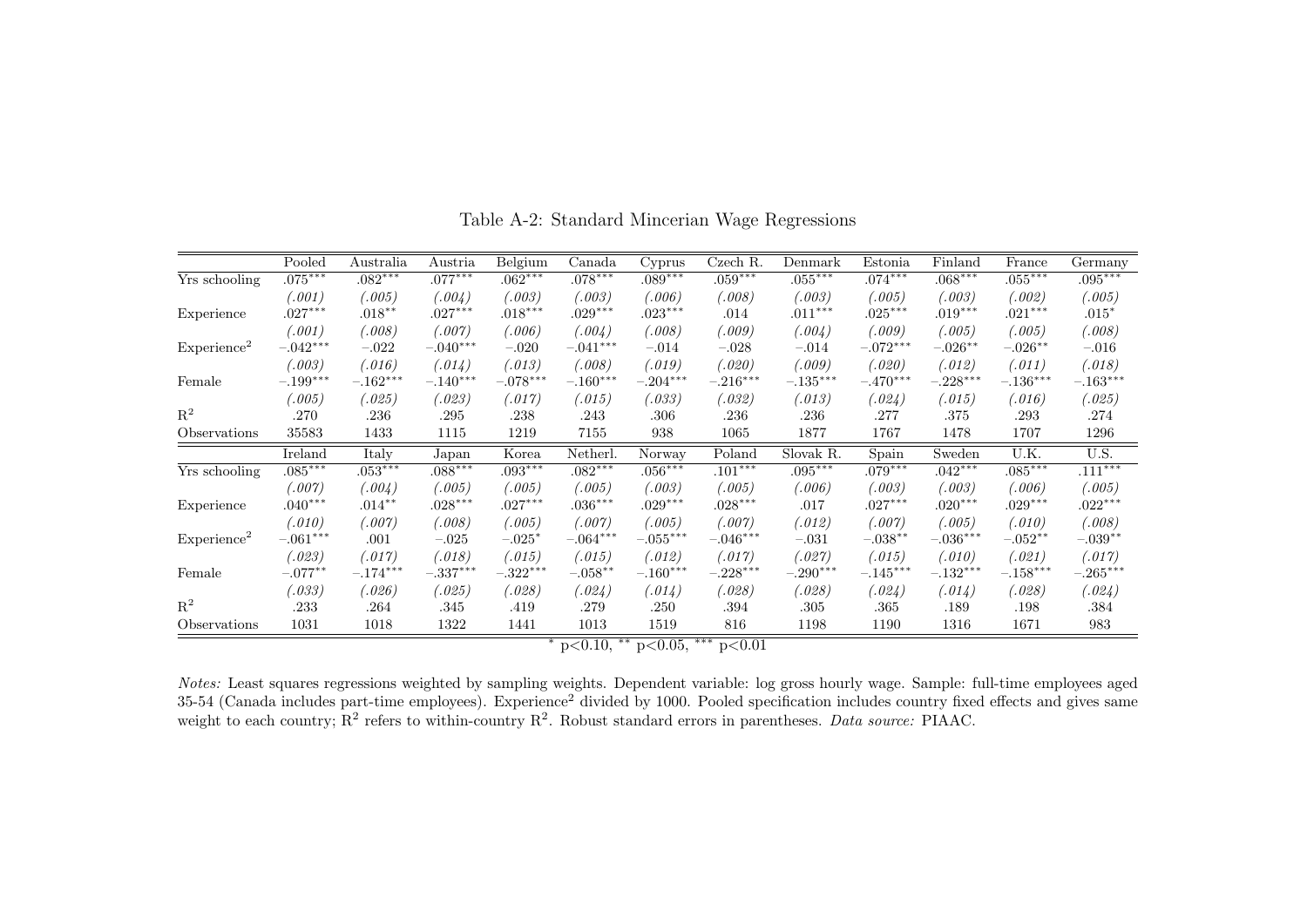|                               | Pooled    | Australia | Austria   | Belgium   | Canada              | Cyprus                     | Czech R.        | Denmark   | Estonia              | Finland   | France    | Germany   |
|-------------------------------|-----------|-----------|-----------|-----------|---------------------|----------------------------|-----------------|-----------|----------------------|-----------|-----------|-----------|
| Numeracy                      | $.178***$ | $.200***$ | $.179***$ | $.149***$ | $.193***$           | $.138***$                  | $.124***$       | $.137***$ | $.179***$            | $.142***$ | $.174***$ | $.235***$ |
|                               | (.003)    | (.012)    | (.010)    | (.009)    | (.008)              | (.019)                     | (.015)          | (.008)    | $\it(.012)$          | (.010)    | (.008)    | (.013)    |
| Literacy                      | $.171***$ | $.188***$ | $.186***$ | $.150***$ | $.192***$           | $.126***$                  | $.123***$       | $.139***$ | $.138***$            | $.133***$ | $.151***$ | $.233***$ |
|                               | (.003)    | (.013)    | (.010)    | (.009)    | (.007)              | (.017)                     | (.015)          | (.008)    | $\it(013)$           | (.011)    | (.009)    | (.013)    |
| Problem solv.                 | $.143***$ | $.137***$ | $.143***$ | $.118***$ | $.140***$           |                            | $.110***$       | $.119***$ | $.165***$            | $.123***$ |           | $.185***$ |
|                               | (.003)    | (.014)    | (.013)    | (.010)    | (.008)              |                            | (.016)          | 0.008)    | (.015)               | (.009)    |           | (.013)    |
| Numeracy                      | $.120***$ | $.150***$ | $.079***$ | $.081***$ | $.101***$           | $.089***$                  | $.078***$       | $.082***$ | $.201***$            | $.107***$ | $.163***$ | $.130***$ |
|                               | (.005)    | (.027)    | (.020)    | (.018)    | (.016)              | (.027)                     | (.024)          | (.016)    | (.021)               | 0.016)    | (.017)    | (.026)    |
| Literacy                      | $.068***$ | $.057***$ | $.117***$ | $.078***$ | $.106***$           | $.061***$                  | $.062***$       | $.066***$ | $-.027$              | $.041***$ | .012      | $.121***$ |
|                               | (.005)    | (.027)    | (.020)    | (.019)    | (.016)              | (.024)                     | (.025)          | (.016)    | (.021)               | (.018)    | (.017)    | (.026)    |
| $\overline{\text{N}}$ umeracy | $.122***$ | $.171***$ | $.117***$ | $.119***$ | $.134***$           |                            | .038            | $.078***$ | $.098***$            | $.122***$ |           | $.184***$ |
|                               | (.005)    | (.023)    | (.021)    | (.015)    | (.014)              |                            | (.025)          | (.015)    | (.026)               | (.014)    |           | (.024)    |
| Problem solv.                 | $.061***$ | .030      | $.068***$ | $.035***$ | $.051***$           |                            | $.085***$       | $.064***$ | $.088***$            | $.036***$ |           | $.055***$ |
|                               | (.005)    | (.021)    | (.018)    | (.015)    | (.012)              |                            | (.021)          | (.014)    | 0.026)               | (.014)    |           | (.021)    |
| Numeracy                      | $.079***$ | $.132***$ | .042      | $.069***$ | $.077***$           |                            | $-.002$         | $.058***$ | $.088***$            | $.088***$ |           | $.106***$ |
|                               | (.006)    | (.030)    | (.026)    | (.020)    | (.018)              |                            | (.027)          | 0.018)    | (.029)               | (.017)    |           | (.030)    |
| Literacy                      | $.076***$ | $.067*$   | $.136***$ | $.090***$ | $.113***$           |                            | $.091***$       | $.040**$  | .017                 | $.060***$ |           | $.128***$ |
|                               | (.007)    | (.034)    | (.026)    | (.023)    | (.020)              |                            | (.028)          | (.019)    | (.029)               | (.019)    |           | (.028)    |
| Problem solv.                 | $.037***$ | .008      | .019      | .004      | .007                |                            | $.046**$        | $.050***$ | $.082***$            | .015      |           | .014      |
|                               | (.005)    | (.024)    | (.020)    | (.017)    | (.014)              |                            | (.022)          | 0.016)    | (.029)               | (.016)    |           | (.022)    |
| Numeracy                      | $.183***$ | $.187***$ | $.193***$ | $.151***$ | $.182***$           | $.153***$                  | $.150***$       | $.135***$ | $.208***$            | $.149***$ | $.160***$ | $.240***$ |
| (int. stand.)                 | (.003)    | (.012)    | (.011)    | (.009)    | 0.007)<br>$0.10$ ** | (.021)<br>$.0.0$ $\mu$ *** | (.019)<br>.0.01 | 0.008)    | $\left( .014\right)$ | (.011)    | (.008)    | (.013)    |

Table A-3: Returns to Skills for Alternative Skill Measures: Numeracy, Literacy, and Problem Solving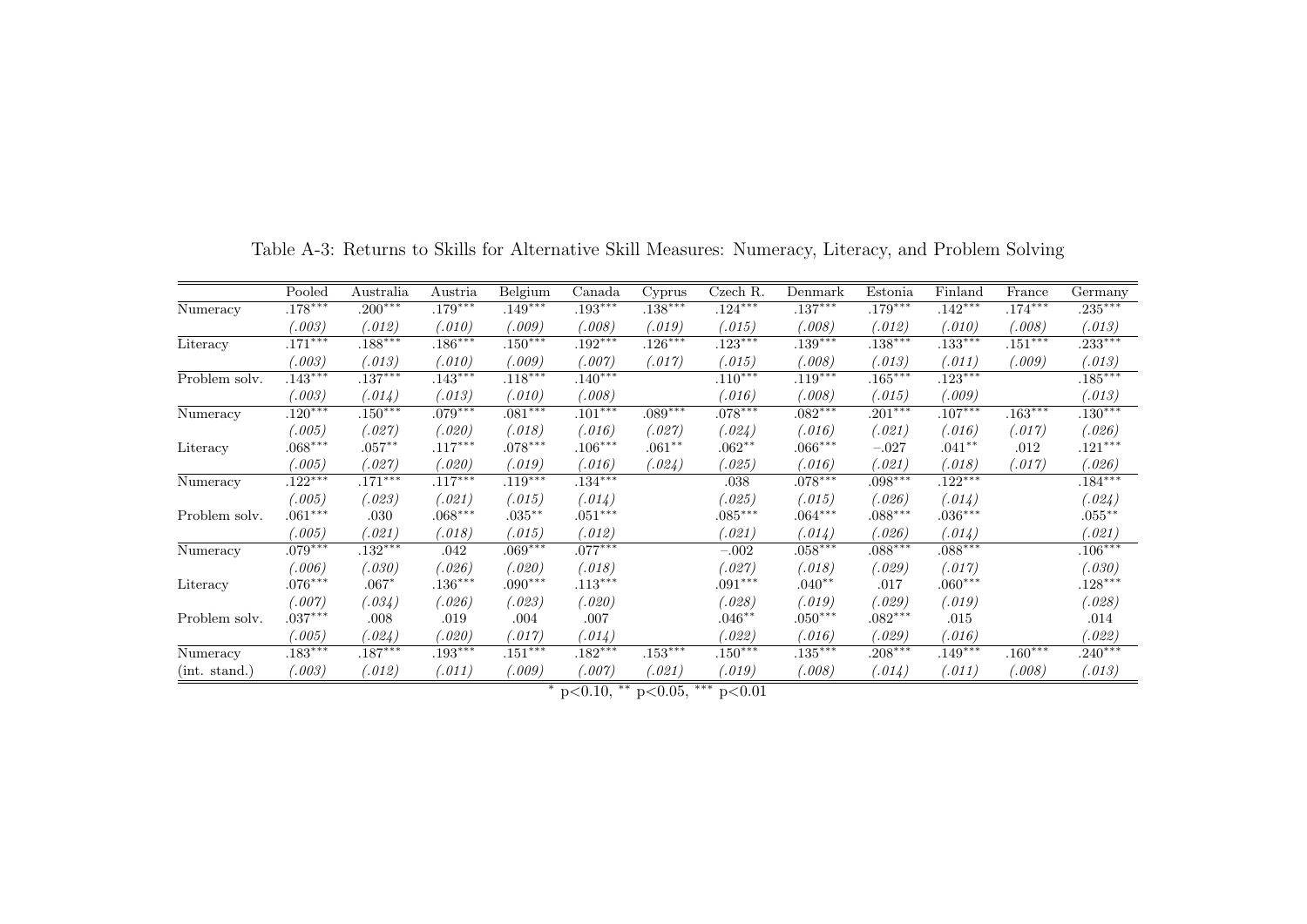|                               | Ireland   | Italy     | Japan     | Korea     | Netherl.        | Norway                  | Poland    | Slovak R. | Spain     | Sweden     | U.K.                  | U.S.      |
|-------------------------------|-----------|-----------|-----------|-----------|-----------------|-------------------------|-----------|-----------|-----------|------------|-----------------------|-----------|
| $\overline{\text{N}}$ umeracy | $.241***$ | $.132***$ | $.184***$ | $.217***$ | $.183***$       | $.127***$               | $.191***$ | $.179***$ | $.228***$ | $.121***$  | $.225***$             | $.279***$ |
|                               | (.020)    | (.016)    | (.014)    | (.014)    | (.011)          | (.007)                  | (.017)    | (.019)    | (.017)    | (.009)     | (.013)                | (.017)    |
| Literacy                      | $.215***$ | $.127***$ | $.149***$ | $.206***$ | $.191***$       | $.116***$               | $.201***$ | $.139***$ | $.220***$ | $.123***$  | $.215***$             | $.271***$ |
|                               | (.021)    | (.016)    | (.015)    | (.015)    | (.012)          | (.008)                  | (.017)    | (.019)    | (.016)    | (.008)     | (.013)                | (.016)    |
| Problem solv.                 | $.167***$ |           | $.119***$ | $.153***$ | $.171***$       | $.110***$               | $.135***$ | $.135***$ |           | $.104***$  | $.191***$             | $.217***$ |
|                               | (.019)    |           | (.015)    | (.017)    | (.012)          | (.007)                  | (.022)    | (.021)    |           | (.007)     | (.013)                | (.015)    |
| Numeracy                      | $.185***$ | $.084***$ | $.233***$ | $.162***$ | $.075***$       | $.110***$               | $.069***$ | $.180***$ | $.137***$ | $.071***$  | $.124***$             | $.192***$ |
|                               | (.040)    | (.023)    | (.024)    | (.028)    | (.023)          | (.017)                  | (.028)    | (.029)    | (.029)    | (.018)     | (.025)                | (.034)    |
| Literacy                      | .062      | $.058***$ | $-.062**$ | $.064**$  | $.126***$       | .019                    | $.145***$ | $-.001$   | $.105***$ | $.058***$  | $.113***$             | $.099***$ |
|                               | 040)      | (.024)    | (.026)    | (.029)    | (.025)          | (.018)                  | (.028)    | (.028)    | (.028)    | (.017)     | (.025)                | (.032)    |
| Numeracy                      | $.167***$ |           | $.164***$ | $.186***$ | $.110***$       | $.067***$               | $.163***$ | $.077***$ |           | $.071***$  | $.109***$             | $.175***$ |
|                               | (.033)    |           | (.022)    | (.029)    | (.019)          | (.015)                  | (.041)    | (.030)    |           | (.014)     | (.024)                | (.031)    |
| Problem solv.                 | $.058***$ |           | .013      | .037      | $.092***$       | $.064***$               | .044      | $.095***$ |           | $.056***$  | $.116***$             | $.097***$ |
|                               | (.029)    |           | 0.020)    | (.026)    | (.018)          | (.013)                  | 0.032)    | (.025)    |           | (.012)     | (.021)                | (.026)    |
| Numeracy                      | $.101***$ |           | $.185***$ | $.131***$ | $.054***$       | $.059***$               | .058      | $.099***$ |           | $.051***$  | .047                  | $.173***$ |
|                               | (.046)    |           | (.027)    | (.037)    | (.025)          | (.019)                  | (.044)    | (.037)    |           | (.018)     | (.030)                | (.036)    |
| Literacy                      | $.098**$  |           | $-.033$   | $.093***$ | $.105***$       | .013                    | $.180***$ | $-.040$   |           | $.033*$    | $.098***$             | .005      |
|                               | (.048)    |           | 0.029)    | (.040)    | (.030)          | (.020)                  | (.043)    | (.040)    |           | (.019)     | (.029)                | (.039)    |
| Problem solv.                 | .029      |           | .020      | .008      | $.049**$        | $.060***$               | $-.013$   | $.106***$ |           | $.048***$  | $.085^{\ast\ast\ast}$ | $.095***$ |
|                               | (.030)    |           | 0.021)    | (.029)    | (.022)          | (.014)                  | (.036)    | (.029)    |           | $\it(013)$ | (.023)                | (.039)    |
| $\overline{\text{N}}$ umeracy | $.238***$ | $.138***$ | $.223***$ | $.249***$ | $.195***$       | $.124***$               | $.203***$ | $.197***$ | $.224***$ | $.112***$  | $.222***$             | $.262***$ |
| (int. stand.)                 | (.020)    | (.017)    | (.016)    | (.016)    | (.012)          | (.007)                  | (.018)    | (.021)    | (.017)    | (.008)     | (.013)                | (.016)    |
|                               |           |           |           |           | * $p<0.10$ , ** | $p<0.05$ , *** $p<0.01$ |           |           |           |            |                       |           |

Table A-3: Returns to Skills for Alternative Skill Measures: Numeracy, Literacy, and Problem Solving (continued)

*Notes:* Horizontal lines divide separately estimated models. First row replicates baseline model from Table 2. Least squares regressions weighted by sampling weights. Dependent variable: log gross hourly wage. Sample: full-time employees aged 35-54 (Canada includes part-time employees). All regressions control for gender and <sup>a</sup> quadratic polynomial in actual work experience. Test scores standardized to std. dev. <sup>1</sup> within each country, except for last specification at the bottom where numeracy score is standardized to std. dev. 1 in the entire internationalsample. All models with problem solving do not include Cyprus, France, Italy, and Spain, where problem-solving skills were not tested, as well as individuals who opted out of the problem-solving test. Pooled specification includes country fixed effects and gives same weight to eachcountry. Robust standard errors in parentheses. *Data source:* PIAAC.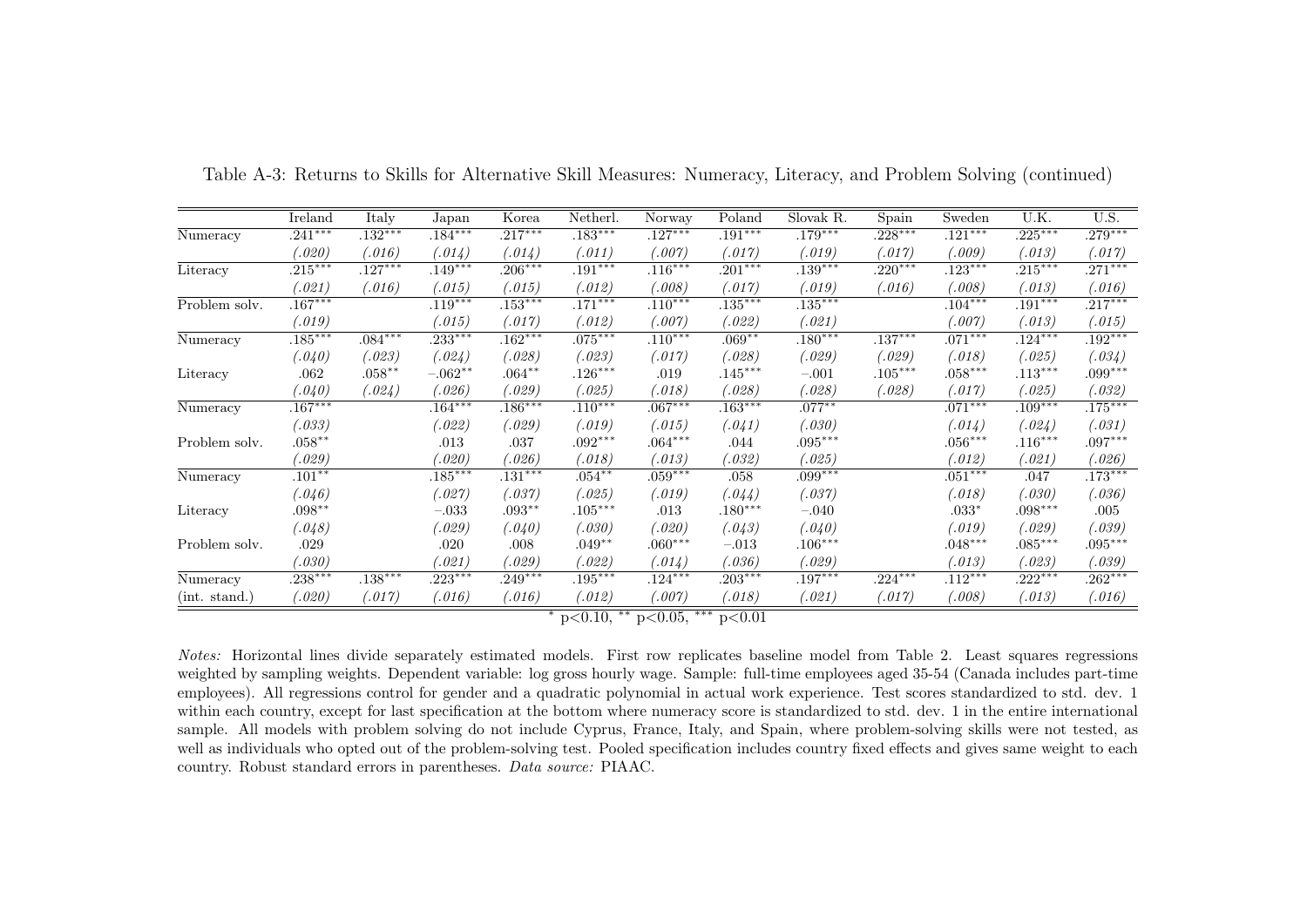| Subsample                | Pooled     | Australia   | Austria   | Belgium        | Canada     | Cyprus         | Czech R.   | Denmark    | Estonia   | Finland    | France     | Germany    |
|--------------------------|------------|-------------|-----------|----------------|------------|----------------|------------|------------|-----------|------------|------------|------------|
| <b>Baseline</b>          | $.178***$  | $.200***$   | $.179***$ | $.149***$      | $.193***$  | $.138***$      | $.124***$  | $.137***$  | $.179***$ | $.142***$  | $.174***$  | $.235***$  |
|                          | (.003)     | (.012)      | (.010)    | (.009)         | (.008)     | (.019)         | (.015)     | (.008)     | .012)     | (.010)     | (.008)     | (.013)     |
| Males                    | $.179***$  | $.201***$   | $.164***$ | $.150***$      | $.191***$  | $.148***$      | $.089***$  | $.131***$  | $.177***$ | $.130***$  | $.172***$  | $.241***$  |
|                          | (.004)     | (.016)      | (.011)    | (.011)         | (.010)     | (.027)         | (.025)     | (.012)     | 0.019)    | (.017)     | (.011)     | (.016)     |
| $\Delta$ Females         | $-.002$    | $-.005$     | $.045***$ | $-.004$        | .005       | $-.022$        | $.065***$  | .012       | .004      | .023       | .004       | $-.024$    |
|                          | (.006)     | $\it .023)$ | (.022)    | (.018)         | (.015)     | $^\prime.037)$ | (.030)     | (.016)     | (.024)    | (.020)     | 0.017)     | (.021)     |
| Low parent ed.           | $.149***$  | $.190***$   | $.157***$ | $.141***$      | $.188***$  | $.104***$      | $.089***$  | $.121***$  | $.097***$ | $.170***$  | $.143***$  | $.232***$  |
|                          | (.005)     | (.020)      | (.017)    | (.014)         | (.015)     | (.023)         | (.029)     | (.013)     | 0.024)    | (.012)     | 0.012)     | (.046)     |
| $\Delta$ Medium par. ed. | $.014***$  | $-.009$     | $-.005$   | $-.008$        | $-.014$    | .070           | .019       | .014       | $.058*$   | $-.044***$ | .001       | .004       |
|                          | (.007)     | (.034)      | (.023)    | (.022)         | (.020)     | (.043)         | $\it 035)$ | (.019)     | (.032)    | (.018)     | (.021)     | 0.020)     |
| $\Delta$ High parent ed. | $.032***$  | $-.024$     | $.068***$ | $-.013$        | .001       | $.129*$        | .071       | .005       | $.129***$ | $-.077*$   | $.108***$  | .066       |
|                          | (.008)     | $\it(032)$  | (.034)    | (.026)         | (.021)     | $\it 072)$     | 0.061)     | (.022)     | (.035)    | (.045)     | (.034)     | (.053)     |
| Private sector           | $.184***$  | $.213***$   | $.180***$ | $.152***$      | $.190***$  | $.116***$      | $.112***$  | $.151***$  | $.185***$ | $.139***$  | $.188***$  | $.249***$  |
|                          | (.004)     | (.015)      | (.012)    | (.011)         | (.010)     | (.024)         | (.018)     | (.011)     | (.015)    | (.016)     | (.010)     | (.016)     |
| $\Delta$ Public sector   | $-.038***$ | $-.079***$  | $-.012$   | $-.002$        | $-.042***$ | .037           | .043       | $-.034***$ | $-.009$   | .010       | $-.038***$ | $-.080***$ |
|                          | (.006)     | (.026)      | (.024)    | $^\prime.019)$ | (.016)     | (.039)         | 0.036)     | (.016)     | 0.025)    | (.019)     | (.018)     | (.028)     |
| <b>Natives</b>           | $.180***$  | $.190***$   | $.177***$ | $.149***$      | $.196***$  | $.132***$      | $.126***$  | $.137***$  | $.177***$ | $.155***$  | $.178***$  | $.239***$  |
|                          | (.003)     | (.016)      | (.013)    | (.010)         | (.009)     | (.020)         | (.017)     | (.009)     | .013)     | (.009)     | (.009)     | (.015)     |
| $\Delta$ Migrants        | $-.016**$  | .038        | $-.010$   | $-.020$        | $-.013$    | .061           | $-.033$    | $-.020$    | $-.028$   | $-.103**$  | $-.030$    | $-.048$    |
|                          | (.008)     | (.027)      | (.024)    | (.029)         | (.017)     | $\,.064)$      | (.044)     | (.021)     | (.044)    | (.042)     | (.029)     | (.039)     |
| Part-time                | $.120***$  | $.084***$   | $.123***$ | $.182***$      |            | $.132*$        | $-.005$    | .027       | $.096*$   | $.218***$  | $.159***$  | $.122***$  |
|                          | (.008)     | (.021)      | (.019)    | (.024)         |            | (.068)         | (.103)     | (.039)     | (.053)    | (.058)     | (.023)     | (.030)     |
| $\Delta$ Full-time       | $.058***$  | $.116***$   | $.056***$ | $-.034$        |            | .006           | .129       | $.110***$  | .083      | $-.077$    | .015       | $.113***$  |
|                          | (.008)     | (.024)      | (.021)    | (.025)         |            | (.070)         | (.104)     | (.040)     | (.054)    | (.059)     | (.025)     | (.032)     |

Table A-4: Returns to Skills in Alternative Subgroups

*∗* p*<*0.10, *∗∗* p*<*0.05, *∗∗∗* p*<*0.01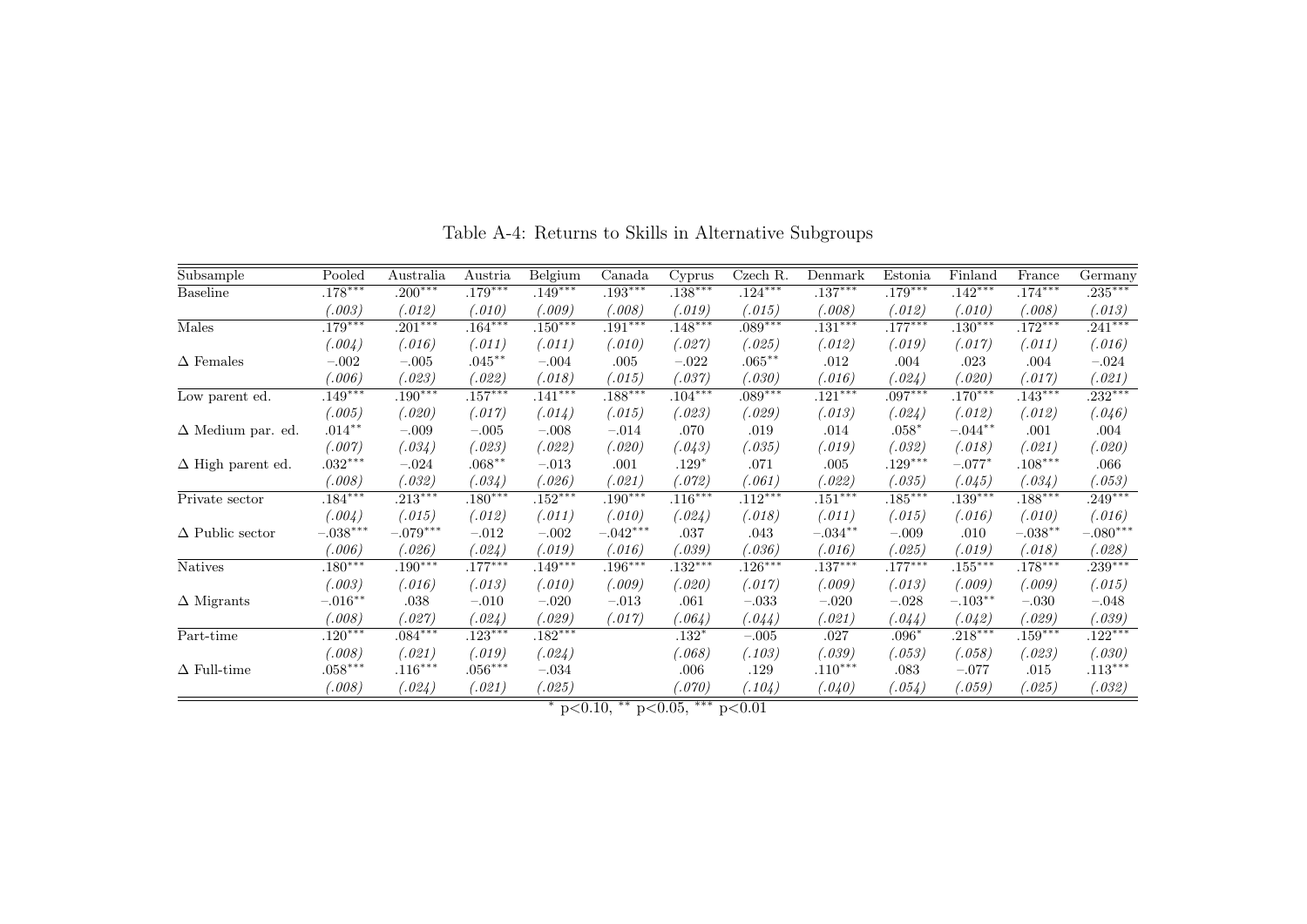| Subsample                | Ireland    | Italy     | Japan     | Korea              | Netherl.  | Norway     | Poland                | Slovak R.            | Spain     | Sweden     | U.K.                   | U.S.      |
|--------------------------|------------|-----------|-----------|--------------------|-----------|------------|-----------------------|----------------------|-----------|------------|------------------------|-----------|
| <b>Baseline</b>          | $.241***$  | $.132***$ | $.184***$ | $.217***$          | $.183***$ | $.127***$  | $.191***$             | $.179***$            | $.228***$ | $.121***$  | $.225***$              | $.279***$ |
|                          | (.020)     | (.016)    | (.014)    | (.014)             | (.011)    | (.007)     | (.017)                | (.019)               | (.017)    | (.009)     | (.013)                 | (.017)    |
| Males                    | $.241***$  | $.124***$ | $.195***$ | $.240***$          | $.179***$ | $.125***$  | $.197***$             | $.178***$            | $.220***$ | $.124***$  | $.231***$              | $.284***$ |
|                          | (.027)     | (.022)    | (.017)    | (.018)             | (.013)    | (.010)     | (.021)                | (.029)               | (.023)    | (.013)     | (.017)                 | (.028)    |
| $\Delta$ Females         | $-.002$    | .026      | $-.032$   | $-.062^{\ast\ast}$ | .012      | .005       | $-.022$               | $-.001$              | .022      | $-.006$    | $-.021$                | $-.019$   |
|                          | (.039)     | (.030)    | (.028)    | (.030)             | (.025)    | (.014)     | (.034)                | (.038)               | (.033)    | (.017)     | (.025)                 | (.033)    |
| Low parent ed.           | $.200***$  | $.116***$ | $.149***$ | $.176***$          | $.166***$ | $.122***$  | $.082***$             | $.124***$            | $.216***$ | $.121***$  | $.191***$              | $.266***$ |
|                          | (.034)     | (.018)    | (.026)    | (.018)             | (.014)    | (.011)     | (.025)                | (.029)               | (.017)    | (.011)     | (.032)                 | (.045)    |
| $\Delta$ Medium par. ed. | .039       | .011      | .032      | .037               | .007      | $-.000$    | $.128^{\ast\ast\ast}$ | .031                 | $-.092$   | .011       | .015                   | $-.043$   |
|                          | (.049)     | (.035)    | (.034)    | (.038)             | (.030)    | (.017)     | (.034)                | (.039)               | (.062)    | (.020)     | (.040)                 | (.054)    |
| $\Delta$ High parent ed. | $-.010$    | $-.154$   | .025      | $.089**$           | .050      | $-.026$    | $.163^{\ast\ast\ast}$ | $-.016$              | .080      | $-.014$    | $-.002$                | $-.031$   |
|                          | (.049)     | (.126)    | (.040)    | (.044)             | (.032)    | (.018)     | (.062)                | (.083)               | 0.060)    | (.021)     | (.045)                 | (.054)    |
| Private sector           | $.270***$  | $.148***$ | $.180***$ | $.205***$          | $.187***$ | $.143***$  | $.193***$             | $.174***$            | $.199***$ | $.139***$  | $.246***$              | $.288***$ |
|                          | (.023)     | (.018)    | (.015)    | (.017)             | (.014)    | (.009)     | (.023)                | (.026)               | (.021)    | (.010)     | (.016)                 | (.021)    |
| $\Delta$ Public sector   | $-.115***$ | $-.080**$ | $-.038$   | $-.093***$         | $-.025$   | $-.041***$ | $-.030$               | .012                 | $-.008$   | $-.054***$ | $-.084^{\ast\ast\ast}$ | $-.037$   |
|                          | (.040)     | (.033)    | (.032)    | (.036)             | (.024)    | (.015)     | (.034)                | (.036)               | (.033)    | (.019)     | (.025)                 | (.040)    |
| <b>Natives</b>           | $.258***$  | $.123***$ |           |                    | $.176***$ | $.119***$  |                       |                      | $.233***$ | $.128***$  | $.224***$              | $.270***$ |
|                          | (.023)     | (.017)    |           |                    | (.012)    | (.009)     |                       |                      | (.016)    | (.009)     | (.014)                 | (.021)    |
| $\Delta$ Migrants        | $-.086**$  | .007      |           |                    | $-.016$   | .008       |                       |                      | $-.123*$  | $-.028$    | .053                   | .032      |
|                          | (.043)     | (.059)    |           |                    | (.034)    | (.016)     |                       |                      | (.072)    | (.022)     | (.043)                 | (.039)    |
| Part-time                | $.151***$  | $.155***$ | $.067*$   | .109               | $.097***$ | $.113***$  | $-.013$               | .044                 | $.178***$ | .021       | $.166***$              | $.152***$ |
|                          | (.031)     | (.031)    | (.036)    | (.078)             | (.019)    | (.026)     | (.087)                | (.101)               | (.041)    | (.036)     | (.030)                 | (.059)    |
| $\Delta$ Full-time       | $.091***$  | $-.023$   | $.117***$ | .108               | $.086***$ | .013       | $.203***$             | .135                 | .050      | $.099***$  | $.059*$                | $.127***$ |
|                          | (.036)     | (.035)    | (.039)    | (.080)             | (.022)    | (.027)     | 0.089)                | $\left( .102\right)$ | 0.044)    | 4.037)     | $\it .032)$            | (.062)    |

Table A-4: Returns to Skills in Alternative Subgroups (continued)

*Notes:* Horizontal lines divide separately estimated models. Each row without a  $\Delta$  reports the coefficient on numeracy for the respective subgroup. Each row with a  $\Delta$  reports the marginal difference for the identified subgroup, estimated with an interaction term between numeracy and the specified subgroup indicator. (The total gradient for this subgroup is the sum of the coefficient of the top group and this marginal effect.) Least squares regressions weighted by sampling weights. Dependent variable: log gross hourly wage. Sample: full-time employees aged 35-54 (Canada includes part-time employees), except for bottom pane<sup>l</sup> which additionally includes part-time employees. All regressions control for gender, <sup>a</sup> quadratic polynomial in actual work experience, the respective subgroup indicator, and interactions of the covariates with the respective subgroup indicator. *Baseline:* replicates Table 2. *Parental education:* <sup>1</sup> <sup>=</sup> neither parent attained upper secondary education; <sup>2</sup> = at least one parent attained upper secondary education; 3 <sup>=</sup> at least one parent attained tertiary education. *Migrants:* <sup>1</sup> <sup>=</sup> workers born abroad (with at least one parent also born abroad). *Full-time:* <sup>1</sup> <sup>=</sup> working more than <sup>30</sup> hours per week. Numeracy score standardized to std. dev. 1 within each country. Pooled specification includes country fixed effects and gives same weight to each country. Robust standarderrors in parentheses. *Data source:* PIAAC.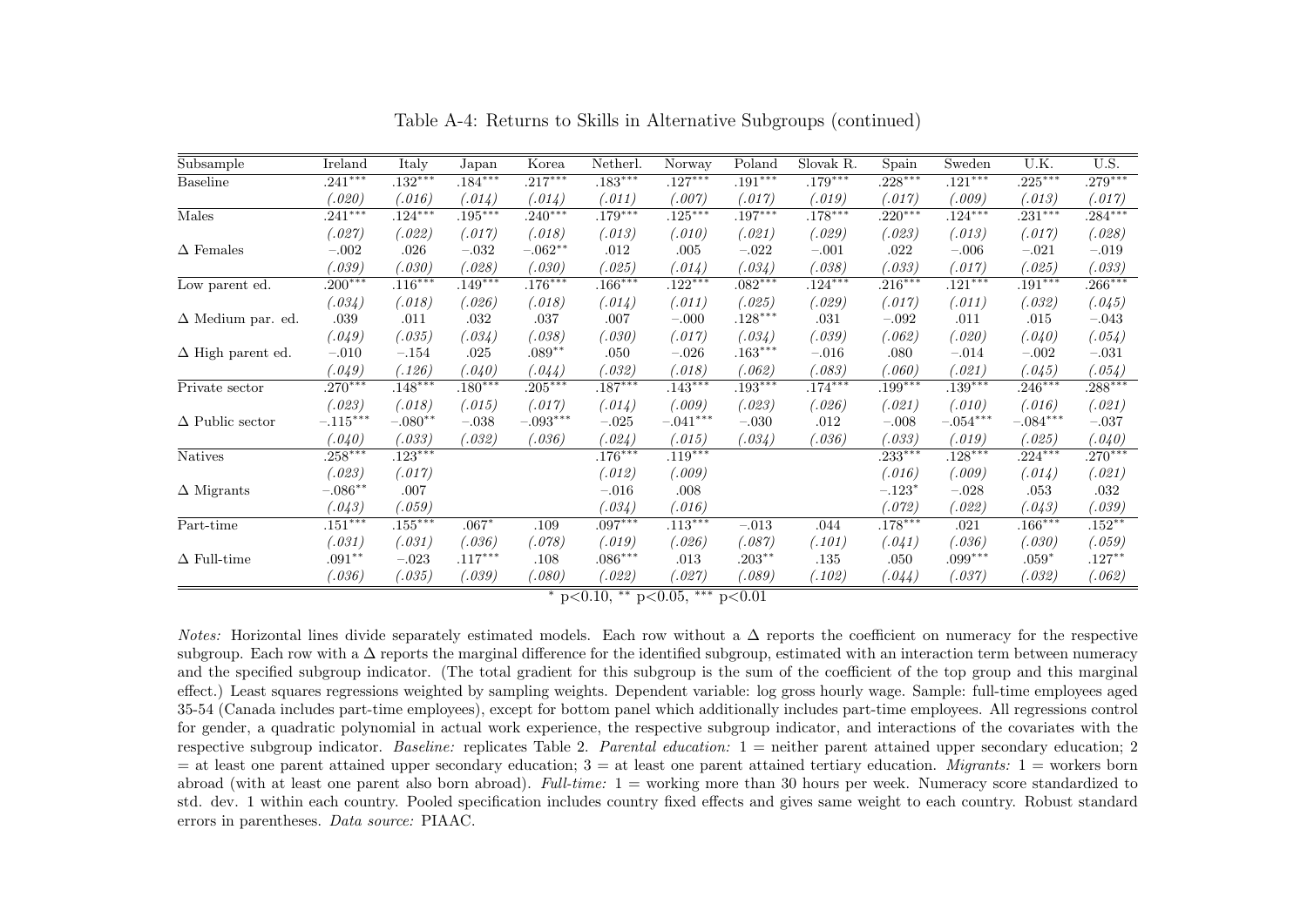| Controls                                  | Pooled    | Australia | Austria               | Belgium   | Canada                | Cyprus                 | Czech R.  | Denmark   | Estonia   | Finland   | France                | Germany   |
|-------------------------------------------|-----------|-----------|-----------------------|-----------|-----------------------|------------------------|-----------|-----------|-----------|-----------|-----------------------|-----------|
| <b>Baseline</b>                           | $.178***$ | $.200***$ | $.179***$             | $.149***$ | $.193***$             | $.138***$              | $.124***$ | $.137***$ | $.179***$ | $.142***$ | $.174***$             | $.235***$ |
|                                           | (.003)    | (.012)    | (.010)                | (.009)    | (.008)                | (.019)                 | (.015)    | (.008)    | (.012)    | (.010)    | (.008)                | (.013)    |
| Parental                                  | $.162***$ | $.181***$ | $.164***$             | $.135***$ | $.182***$             | $.127***$              | $.115***$ | $.129***$ | $.156***$ | $.139***$ | $.155***$             | $.225***$ |
| education [3]                             | (.003)    | (.014)    | (.011)                | (.010)    | (.008)                | (.019)                 | (.016)    | (.008)    | (.013)    | (.011)    | (.010)                | (.014)    |
| Migrant [1]                               | $.176***$ | $.204***$ | $.172***$             | $.147***$ | $.192***$             | $.137***$              | $.123***$ | $.134***$ | $.175***$ | $.140***$ | $.175***$             | $.231***$ |
|                                           | (.003)    | (.013)    | (.011)                | (.009)    | (.008)                | (.019)                 | (.016)    | (.008)    | (.012)    | (.010)    | (.009)                | (.014)    |
| Potential                                 | $.170***$ | $.191***$ | $.175***$             | $.150***$ | $.191***$             | $.136***$              | $.114***$ | $.128***$ | $.153***$ | $.134***$ | $.167***$             | $.224***$ |
| experience [2]                            | (.003)    | (.013)    | (.010)                | (.009)    | (.008)                | (.019)                 | (.017)    | (.008)    | (.012)    | (.010)    | (.009)                | (.014)    |
| $\left[18 \right]$ $\left[10\right]$      | $.097***$ | $.128***$ | $.095***$             | $.088***$ | $.109***$             | $.080***$              | $.055***$ | $.082***$ | $.097***$ | $.054***$ | $.086***$             | $.125***$ |
|                                           | (.003)    | (.012)    | (.010)                | (.010)    | (.008)                | (.017)                 | (.016)    | (.008)    | (.012)    | (.010)    | (.008)                | (.013)    |
| ISIC $[22]$                               | $.150***$ | $.165***$ | $.150***$             | $.133***$ | $.145***$             | $.096***$              | $.107***$ | $.121***$ | $.160***$ | $.120***$ | $.154***$             | $.200***$ |
|                                           | (.003)    | (.012)    | (.010)                | (.009)    | (.008)                | (.018)                 | (.015)    | (.008)    | (.013)    | (.010)    | (.008)                | (.013)    |
| Educational                               | $.103***$ | $.126***$ | $.114***$             | $.085***$ | $.127***$             | $.062***$              | $.088***$ | $.084***$ | $.118***$ | $.075***$ | $.094***$             | $.144***$ |
| attainment [6]                            | (.003)    | (.013)    | (.011)                | (.010)    | (.009)                | (.019)                 | 0.020)    | (.008)    | (.014)    | (.011)    | (.009)                | (.014)    |
| Controls                                  | Ireland   | Italy     | Japan                 | Korea     | Netherl.              | Norway                 | Poland    | Slovak R. | Spain     | Sweden    | U.K.                  | U.S.      |
| <b>Baseline</b>                           | $.241***$ | $.132***$ | $.184***$             | $.217***$ | $.183***$             | $.127***$              | $.191***$ | $.179***$ | $.228***$ | $.121***$ | $.225***$             | $.279***$ |
|                                           | (.020)    | (.016)    | (.014)                | (.014)    | (.011)                | (.007)                 | (.017)    | (.019)    | (.017)    | (.009)    | (.013)                | (.017)    |
| Parental                                  | $.220***$ | $.112***$ | $.170***$             | $.195***$ | $.176***$             | $.114***$              | $.170***$ | $.140***$ | $.210***$ | $.120***$ | $.198^{\ast\ast\ast}$ | $.236***$ |
| education [3]                             | (.022)    | (.017)    | (.014)                | (.015)    | (.012)                | (.008)                 | (.017)    | (.019)    | (.017)    | (.008)    | (.016)                | (.019)    |
| Migrant [1]                               | $.242***$ | $.123***$ | $.184***$             | $.217***$ | $.175^{\ast\ast\ast}$ | $.122***$              | $.191***$ | $.179***$ | $.216***$ | $.119***$ | $.229***$             | $.278***$ |
|                                           | (.020)    | (.017)    | (.014)                | (.014)    | (.012)                | (.008)                 | (.017)    | (.019)    | (.018)    | (.009)    | (.013)                | (.018)    |
| Potential                                 | $.238***$ | $.129***$ | $.184***$             | $.198***$ | $.179***$             | $.125***$              | $.173***$ | $.158***$ | $.212***$ | $.124***$ | $.209***$             | $.269***$ |
| experience [2]                            | (.021)    | (.017)    | (.014)                | (.016)    | (.012)                | (.008)                 | (.017)    | (.019)    | (.018)    | (.009)    | (.014)                | (.018)    |
| $\left[18\text{CO}\right[\left[10\right]$ | $.161***$ | $.066***$ | $.118^{\ast\ast\ast}$ | $.113***$ | $.100***$             | $.075***$              | $.088***$ | $.099***$ | $.115***$ | $.061***$ | $.129***$             | $.158***$ |
|                                           | (.022)    | (.016)    | (.014)                | (.015)    | (.012)                | (.008)                 | (.015)    | (.018)    | (.017)    | (.008)    | (.013)                | (.018)    |
| ISIC $[22]$                               | $.194***$ | $.100***$ | $.158***$             | $.170***$ | $.158***$             | $.106***$              | $.155***$ | $.152***$ | $.152***$ | $.102***$ | $.166***$             | $.234***$ |
|                                           | (.022)    | (.016)    | (.014)                | (.015)    | (.012)                | (.007)                 | (.017)    | (.017)    | (.017)    | (.008)    | (.013)                | (.017)    |
| Educational                               | $.134***$ | $.071***$ | $.111***$             | $.092***$ | $.105***$             | $.073***$              | $.083***$ | $.101***$ | $.098***$ | $.086***$ | $.158***$             | $.149***$ |
| attainment [6]                            | (.024)    | (.016)    | (.015)                | (.015)    | (.012)<br>$0.10 +$    | (.008)<br>$0.05 + 1.5$ | (.015)    | (.018)    | (.018)    | (.010)    | (.015)                | (.020)    |

Table A-5: Returns to Skills with Alternative Sets of Control Variables

*Notes:* Each cell reports the coefficient on numeracy skills from <sup>a</sup> separate regression. Least squares regressions weighted by sampling weights. Dependent variable: log gross hourly wage. Sample: full-time employees aged 35-54 (Canada includes part-time employees). All regressions control for gender, <sup>a</sup> quadratic polynomial in actual work experience (unless otherwise noted), and respective additional control variables as indicated in first column. Numbers in square brackets report the number of dummy variables included for the respective measure. *Baseline:* replicates Table 2. *Parental education:* adds controls for low/medium/high parental education (see Table A-4). *Migrant:* adds control forindicator variable for first-generation migrants. *Potential experience:* replaces the quadratic polynomial in actual work experience by a quadratic polynomial in potential work experience (age minus years of schooling minus 6). *ISCO:* adds controls for one-digit occupation categories. *ISIC:* adds controls for one-digit industry categories. *Educational attainment:* adds controls for school attainment, measured by <sup>6</sup> ISCED dummies. Numeracy score standardized to std. dev. 1 within each country. Pooled specification includes country fixed effects and gives same weight toeach country. Robust standard errors in parentheses. *Data source:* PIAAC.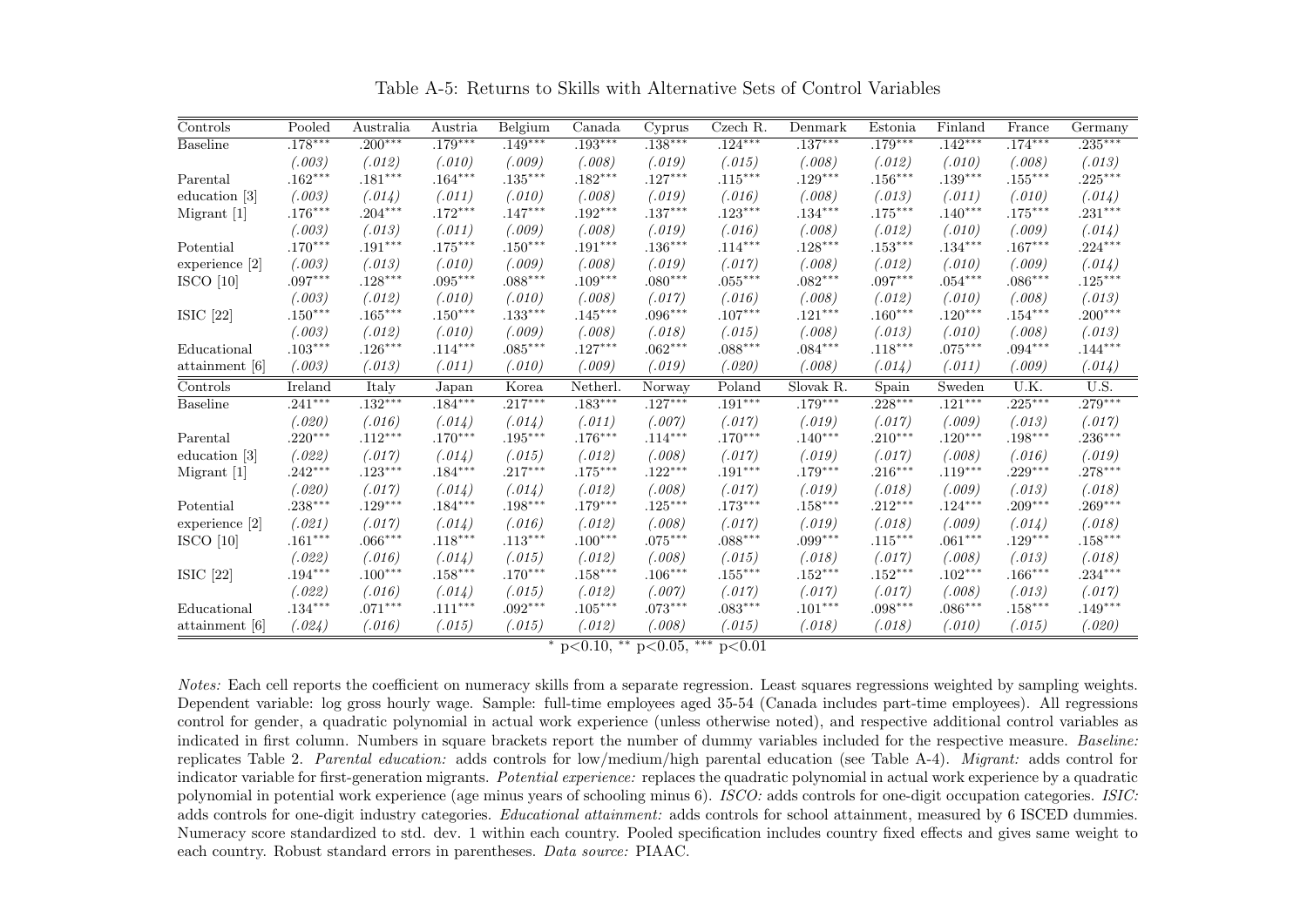|                              | Pooled     | Australia             | Austria    | Belgium    | Canada               | Cyprus                 | $Czech R$ . | Denmark    | Estonia    | Finland    | France            | $\overline{\text{Germany}}$ |
|------------------------------|------------|-----------------------|------------|------------|----------------------|------------------------|-------------|------------|------------|------------|-------------------|-----------------------------|
| Numeracy                     | $.151***$  | $.157***$             | $.145***$  | $.137***$  | $.179***$            | $.113***$              | $.110***$   | $.112***$  | $.150***$  | $.137***$  | $.157***$         | $.188***$                   |
|                              | (.003)     | (.013)                | (.010)     | (.009)     | (.008)               | (.019)                 | (.017)      | (.009)     | (.013)     | (.010)     | (.010)            | (.015)                      |
| Experience                   | $.022***$  | $.016***$             | .006       | $.027***$  | $.021***$            | $.020**$               | $.017***$   | $.004\,$   | $.030***$  | $.016***$  | $.022***$         | $.004\,$                    |
|                              | (.001)     | (.006)                | (.007)     | (.006)     | (.004)               | (.010)                 | (.008)      | (.004)     | (.009)     | (.005)     | (.005)            | (.007)                      |
| Experience <sup>2</sup>      | $-.036***$ | $-.023$               | $-.007$    | $-.041***$ | $-.031***$           | $-.027$                | $-.039**$   | $-.005$    | $-.075***$ | $-.031***$ | $-.030***$        | $.003\,$                    |
|                              | (.003)     | (.014)                | (.013)     | (.012)     | (.008)               | (.021)                 | (.020)      | (.008)     | (.020)     | (.012)     | (.010)            | (.016)                      |
| Female                       | $-.155***$ | $-.099***$            | $-.111***$ | $-.026$    | $-.112***$           | $-.236^{\ast\ast\ast}$ | $-.199***$  | $-.089***$ | $-.381***$ | $-.157***$ | $-.098***$        | $-.097***$                  |
|                              | (.005)     | (.024)                | (.023)     | (.017)     | (.015)               | (.034)                 | (.034)      | (.014)     | (.025)     | (.016)     | (.018)            | (.027)                      |
| Par. edu. med.               | $.078***$  | .040                  | $.081***$  | $.032*$    | $.044***$            | $.172***$              | .048        | $.009\,$   | $.118***$  | $.021\,$   | $.047***$         | .013                        |
|                              | (.006)     | (.029)                | (.021)     | (.019)     | (.019)               | (.042)                 | (.046)      | (.016)     | (.029)     | (.017)     | (.018)            | (.040)                      |
| Par. edu. high               | $.172***$  | $.117^{\ast\ast\ast}$ | $.165***$  | $.145***$  | $.102***$            | $.307***$              | $.156***$   | $.066***$  | $.206***$  | $.106***$  | $.160***$         | $.088***$                   |
|                              | (.007)     | (.028)                | (.030)     | (.023)     | (.020)               | (.059)                 | (.064)      | (.019)     | (.034)     | (.027)     | (.028)            | (.043)                      |
| Migrant                      | $-.045***$ | $.060**$              | $-.055*$   | $-.049$    | $-.019$              | $-.330***$             | $-.074$     | $-.083***$ | $-.183***$ | $-.051$    | $.020\,$          | $-.063$                     |
|                              | (.009)     | (.026)                | (.032)     | (.036)     | (.019)               | (.063)                 | (.109)      | (.021)     | (.037)     | (.048)     | (.031)            | (.040)                      |
| Full-time                    | $-.019**$  | $.125***$             | $.078***$  | $-.066***$ | $.031\,$             | $-.347***$             | $-.076$     | $-.066***$ | $-.142**$  | $.045\,$   | $-.069**$         | $.156***$                   |
|                              | (.009)     | (.027)                | (.024)     | (.025)     | (.028)               | (.074)                 | (.099)      | (.032)     | (.063)     | (.046)     | (.030)            | (.034)                      |
| $\mathbf{R}^2$               | $.956\,$   | $.226\,$              | .247       | .232       | .233                 | $.213\,$               | $.205\,$    | $.168\,$   | $.265\,$   | $.258$     | .248              | $.239\,$                    |
| Observations                 | 39737      | 1832                  | 1568       | 1431       | $7331\,$             | 1024                   | 1071        | 2045       | 1779       | $1521\,$   | 1668              | 1585                        |
|                              | Ireland    | Italy                 | Japan      | Korea      | Netherl              | Norway                 | Poland      | Slovak R.  | Spain      | Sweden     | $\overline{U.K.}$ | $\overline{U.S.}$           |
| $\overline{\text{Numercay}}$ | $.194***$  | $.104***$             | $.155***$  | $.180***$  | $.144***$            | $.111***$              | $.149***$   | $.133***$  | $.197***$  | $.106***$  | $.185***$         | $.229***$                   |
|                              | (.019)     | (.015)                | (.013)     | (.016)     | (.011)               | (.008)                 | (.019)      | (.019)     | (.017)     | (.009)     | (.016)            | (.019)                      |
| Experience                   | $.033***$  | $.016***$             | $.017***$  | $.034***$  | $.024***$            | $.020***$              | $.044***$   | $.015\,$   | $.020***$  | $.017***$  | $.014*$           | $.002\,$                    |
|                              | (.009)     | (.006)                | (.006)     | (.006)     | (.006)               | (.005)                 | (.008)      | (.011)     | (.007)     | (.005)     | (.007)            | (.006)                      |
| Experience <sup>2</sup>      | $-.051**$  | $-.012\,$             | $-.004$    | $-.060***$ | $-.041***$           | $-.041***$             | $-.086***$  | $-.029$    | $-.029*$   | $-.034***$ | $-.022$           | $.002\,$                    |
|                              | (.020)     | (.016)                | (.016)     | (.018)     | (.013)               | (.010)                 | (.020)      | (.025)     | (.016)     | (.010)     | (.016)            | (.012)                      |
| Female                       | $.005\,$   | $-.101***$            | $-.351***$ | $-.427***$ | .002                 | $-.118***$             | $-.100***$  | $-.247***$ | $-.055***$ | $-.088***$ | $-.101***$        | $-.176***$                  |
|                              | (.031)     | (.026)                | (.029)     | (.030)     | (.023)               | (.014)                 | (.034)      | (.029)     | (.026)     | (.014)     | (.030)            | (.031)                      |
| Med. par. ed.                | $.078***$  | $.145***$             | $.136***$  | $.151***$  | $.074***$            | $.042**$               | $.148***$   | $.141***$  | $.208***$  | $.030\,$   | $.056*$           | $.189***$                   |
|                              | (.034)     | (.030)                | (.028)     | (.035)     | (.022)               | (.017)                 | (.036)      | (.035)     | (.042)     | (.018)     | (.031)            | (.049)                      |
| High par. ed.                | $.230***$  | $.397***$             | $.237***$  | $.226***$  | $.155***$            | $.080***$              | $.408***$   | $.468***$  | $.165***$  | $.049***$  | $.199***$         | $.298***$                   |
|                              | (.039)     | (.096)                | (.034)     | (.045)     | (.026)               | (.019)                 | (.059)      | (.063)     | (.042)     | (.017)     | (.041)            | (.053)                      |
| Migrant                      | $-.131***$ | $-.225***$            |            |            | $-.057$              | $-.040*$               |             |            | $-.115***$ | $-.011$    | $.030\,$          | $.004\,$                    |
|                              | (.041)     | (.044)                |            |            | (.037)               | (.023)                 |             |            | (.050)     | (.021)     | (.047)            | (.048)                      |
| Full-time                    | $.069*$    | $-.210***$            | $.158***$  | $-.769***$ | $.116***$            | $.022\,$               | $-.458***$  | $-.108$    | $-.080*$   | $.013\,$   | $.215***$         | $.286***$                   |
|                              | (.038)     | (.038)                | (.040)     | (.069)     | (.025)               | (.025)                 | (.083)      | (.117)     | (.043)     | (.035)     | (.040)            | (.031)                      |
| $\mathbf{R}^2$               | .247       | $.235\,$              | $.386\,$   | $.358\,$   | .229                 | $.232\,$               | .267        | $.207\,$   | $.236\,$   | $.212\,$   | $.272\,$          | $.330\,$                    |
| Observations                 | 1340       | 1207                  | 1510       | 1608       | 1510                 | 1700                   | 859         | 1261       | 1335       | 1355       | 1990              | 1227                        |
|                              |            |                       |            |            | $**$<br>$p < 0.10$ , | $***$<br>$p < 0.05$ ,  | p < 0.01    |            |            |            |                   |                             |

Table A-6: Extended Model with Part-Time Workers and Additional Control Variables

*Notes:* Least squares regressions weighted by sampling weights. Dependent variable: log gross hourly wage. Sample: employees aged 35-54. Numeracy score standardized to std. dev. 1 within each country. Experience<sup>2</sup> divided by 1000. See Table A-4 for variable definitions of parental education categories, migrant, and full-time work status. Pooled specification includes country fixed effects and gives same weight toeach country;  $R^2$  refers to within-country  $R^2$ . Robust standard errors in parentheses. *Data source:* PIAAC.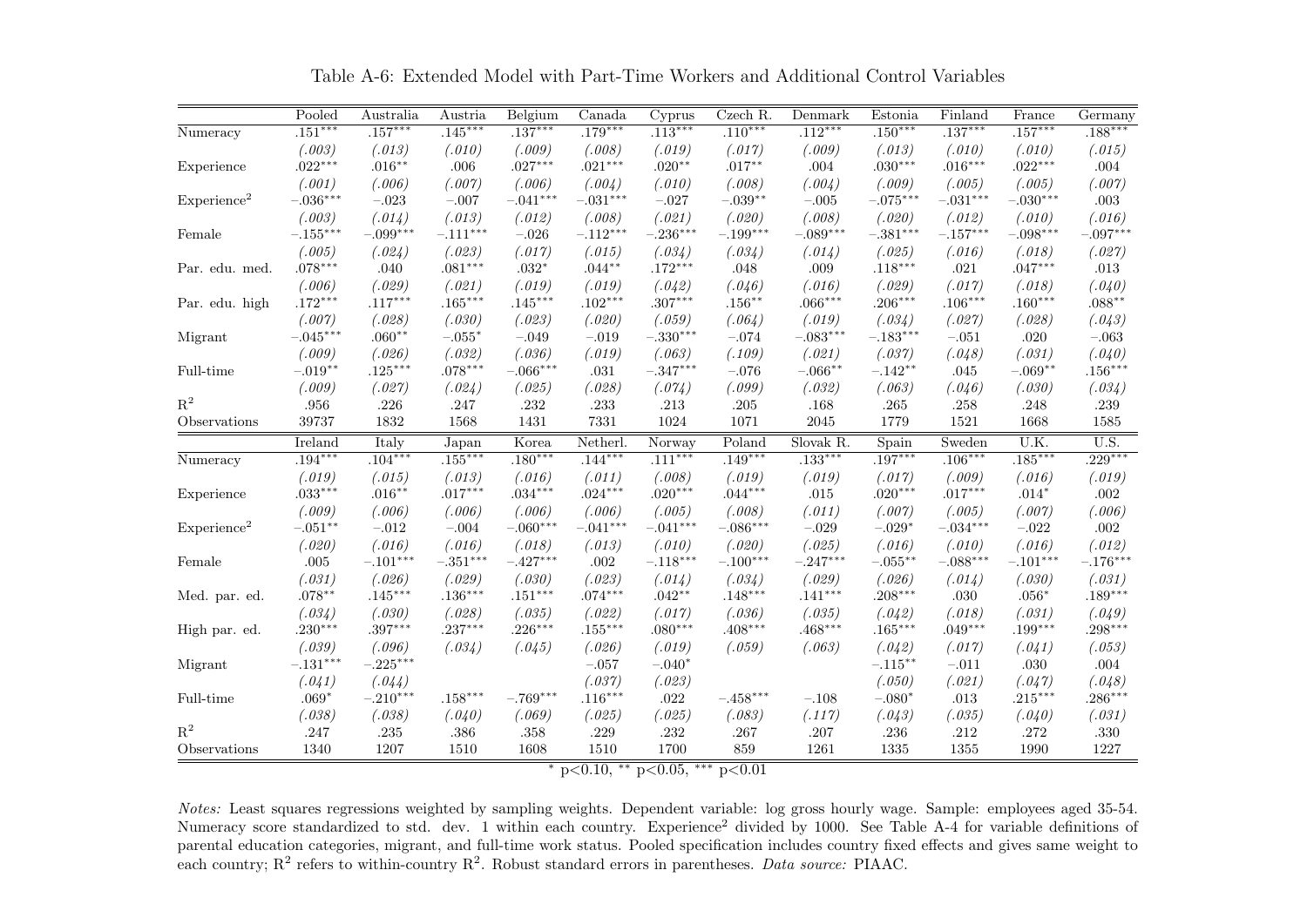| Log wage          | Pooled    | Australia | Austria               | Belgium   | Canada    | Cyprus                                            | Czech R.  | Denmark              | Estonia   | Finland             | France    | Germany   |
|-------------------|-----------|-----------|-----------------------|-----------|-----------|---------------------------------------------------|-----------|----------------------|-----------|---------------------|-----------|-----------|
| Hourly (baseline) | $.176***$ | $.200***$ | $.179***$             | $.149***$ | $.193***$ | $.138***$                                         | $.124***$ | $.137***$            | $.179***$ | $.142***$           | $.174***$ | $.235***$ |
|                   | (.003)    | (.012)    | (.010)                | (.009)    | (.008)    | (.019)                                            | (.015)    | (.008)               | (.012)    | (.010)              | (.008)    | (.013)    |
| Hourly deciles    | $.171***$ | $.201***$ | $.179***$             | $.149***$ | $.193***$ | $.140***$                                         | $.097***$ | $.146***$            | $.174***$ | $.144***$           | $.167***$ | $.243***$ |
|                   | (.003)    | (.012)    | (.010)                | (.009)    | (.008)    | (.018)                                            | (.017)    | (.009)               | (.012)    | (.009)              | (.008)    | (.013)    |
| $Hourly+bonus$    | $.182***$ | $.205***$ |                       | $.151***$ |           | $.139***$                                         | $.129***$ | $.136***$            | $.179***$ | $.145***$           | $.180***$ | $.243***$ |
|                   | (.003)    | (.012)    |                       | (.009)    |           | (.019)                                            | (.017)    | (.009)               | (.012)    | (.010)              | (.009)    | (.014)    |
| Monthly           | $.180***$ | $.219***$ |                       | $.166***$ |           | $.133***$                                         | $.128***$ | $.164***$            | $.175***$ | $.149***$           | $.202***$ | $.266***$ |
|                   | (.003)    | (.013)    |                       | (.009)    |           | (.018)                                            | (.015)    | (.011)               | (.013)    | (.011)              | (.009)    | (.016)    |
| Monthly+bonus     | $.186***$ | $.223***$ |                       | $.170***$ |           | $.134***$                                         | $.126***$ | $.163***$            | $.177***$ | $.155***$           | $.211***$ | $.268***$ |
|                   | (.003)    | (.014)    |                       | (.010)    |           | (.018)                                            | (.015)    | (.011)               | (.013)    | (.009)              | (.010)    | (.017)    |
| Monthly+bonus     | $.186***$ | $.235***$ | $.196***$             | $.164***$ | $.215***$ | $.134***$                                         | $.109***$ | $.166***$            | $.171***$ | $.163***$           | $.203***$ | $.275***$ |
| incl. self-emp.   | (.004)    | (.016)    | (.014)                | (.012)    | (.011)    | (.019)                                            | (.017)    | (.013)               | (.015)    | (.014)              | (.011)    | (.018)    |
| Position in wage  | $10.3***$ | $12.4***$ |                       | $12.1***$ |           | $6.7***$                                          | $7.7***$  | $11.6***$            | $8.4***$  | $10.9***$           | $12.5***$ | $12.0***$ |
| distribution      | (.168)    | (.761)    |                       | (.703)    |           | (.919)                                            | (.994)    | (.645)               | (.526)    | (.680)              | (.575)    | (.617)    |
| Log wage          | Ireland   | Italy     | Japan                 | Korea     | Netherl.  | Norway                                            | Poland    | Slovak R.            | Spain     | Sweden <sup>†</sup> | U.K.      | U.S.      |
| Hourly (baseline) | $.241***$ | $.132***$ | $.184***$             | $.217***$ | $.183***$ | $.127***$                                         | $.191***$ | $.179***$            | $.228***$ | $.121***$           | $.225***$ | $.279***$ |
|                   | (.020)    | (.016)    | (.014)                | (.014)    | (.011)    | (.007)                                            | (.017)    | (.019)               | (.017)    | (.009)              | (.013)    | (.017)    |
| Hourly deciles    | $.216***$ | $.122***$ | $.182***$             | $.205***$ | $.174***$ | $.133***$                                         | $.192***$ | $.169***$            | $.222***$ | $.121***$           | $.206***$ | $.258***$ |
|                   | (.014)    | (.016)    | (.013)                | (.014)    | (.011)    | (.007)                                            | (.017)    | (.017)               | (.015)    | (.009)              | (.013)    | (.021)    |
| $Hourly+bonus$    | $.249***$ | $.144***$ | $.195^{\ast\ast\ast}$ | $.226***$ | $.190***$ | $.134***$                                         | $.193***$ | $.192***$            | $.243***$ |                     | $.230***$ | $.285***$ |
|                   | (.020)    | (.018)    | (.014)                | (.015)    | (.012)    | (.008)                                            | (.017)    | (.020)               | (.017)    |                     | (.013)    | (.018)    |
| Monthly           | $.244***$ | $.123***$ | $.180***$             | $.166***$ | $.193***$ | $.151***$                                         | $.173***$ | $.182***$            | $.203***$ |                     | $.227***$ | $.315***$ |
|                   | (.020)    | (.017)    | (.013)                | (.013)    | (.012)    | (.010)                                            | (.017)    | (.020)               | (.016)    |                     | (.014)    | (.018)    |
| Monthly+bonus     | $.251***$ | $.140***$ | $.190***$             | $.181***$ | $.198***$ | $.154***$                                         | $.180***$ | $.195***$            | $.218***$ |                     | $.225***$ | $.321***$ |
|                   | (.020)    | (.019)    | (.014)                | (.013)    | (.013)    | (.010)                                            | (.017)    | (.020)               | (.016)    |                     | (.016)    | (.019)    |
| Monthly+bonus     | $.257***$ | $.145***$ | $.184***$             | $.187***$ | $.189***$ | $.161***$                                         | $.195***$ | $.177***$            | $.204***$ | $.127***$           | $.230***$ | $.306***$ |
| incl. self-emp.   | (.032)    | (.020)    | (.014)                | (.016)    | (.013)    | (.011)                                            | (.020)    | (.022)               | (.016)    | (.012)              | (.021)    | (.019)    |
| Position in wage  | $11.9***$ | $6.5***$  | $8.5^{\ast\ast\ast}$  | $9.3***$  | $11.8***$ | $11.5***$                                         | $8.0***$  | $9.1^{\ast\ast\ast}$ | $11.2***$ |                     | $12.5***$ | $12.3***$ |
| distribution      | (.818)    | (.751)    | (.639)                | (.612)    | (.714)    | (.575)<br>$\overline{\wedge}$ $\overline{\wedge}$ | (.704)    | (.842)               | (.768)    |                     | (.722,    | (.714)    |

Table A-7: Returns to Skills for Alternative Earnings Measures

*Notes:* Each cell reports the coefficient on numeracy skills from <sup>a</sup> separate regression. Least squares regressions weighted by sampling weights. Dependent variable: log gross earnings, different measures as indicated in first column. *Hourly (baseline):* log gross hourly wage excluding bonuses (measured continuously, replicates Table 2). *Hourly deciles:* log gross hourly wage measured as decile medians. *Hourly+bonuses:* log gross hourly wage including bonuses. *Monthly:* log gross monthly wage excluding bonuses. *Monthly+bonuses:* log gross monthly wage including bonuses. *Monthly+bonuses incl. self-employed:* log gross monthly wage including bonuses for sample including self-employed. *Position in wage distribution:* respondent's position in within-country gross hourly wage distribution. Sample: full-time employees aged 35-54 (Canada includes part-time employees). All regressions control for gender and <sup>a</sup> quadratic polynomial in actual work experience. Numeracy score standardized to std. dev. 1 within each country. Pooled specification includes country fixed effects and gives same weight to each country. All pooled models exclude Austria, Canada, Sweden, and U.S., where continuous earnings data are not available in the Public Use File. Robust standard errorsin parentheses.*†* Models in Austria, Canada, and Sweden refer to earnings measured as decile medians. *Data source:* PIAAC.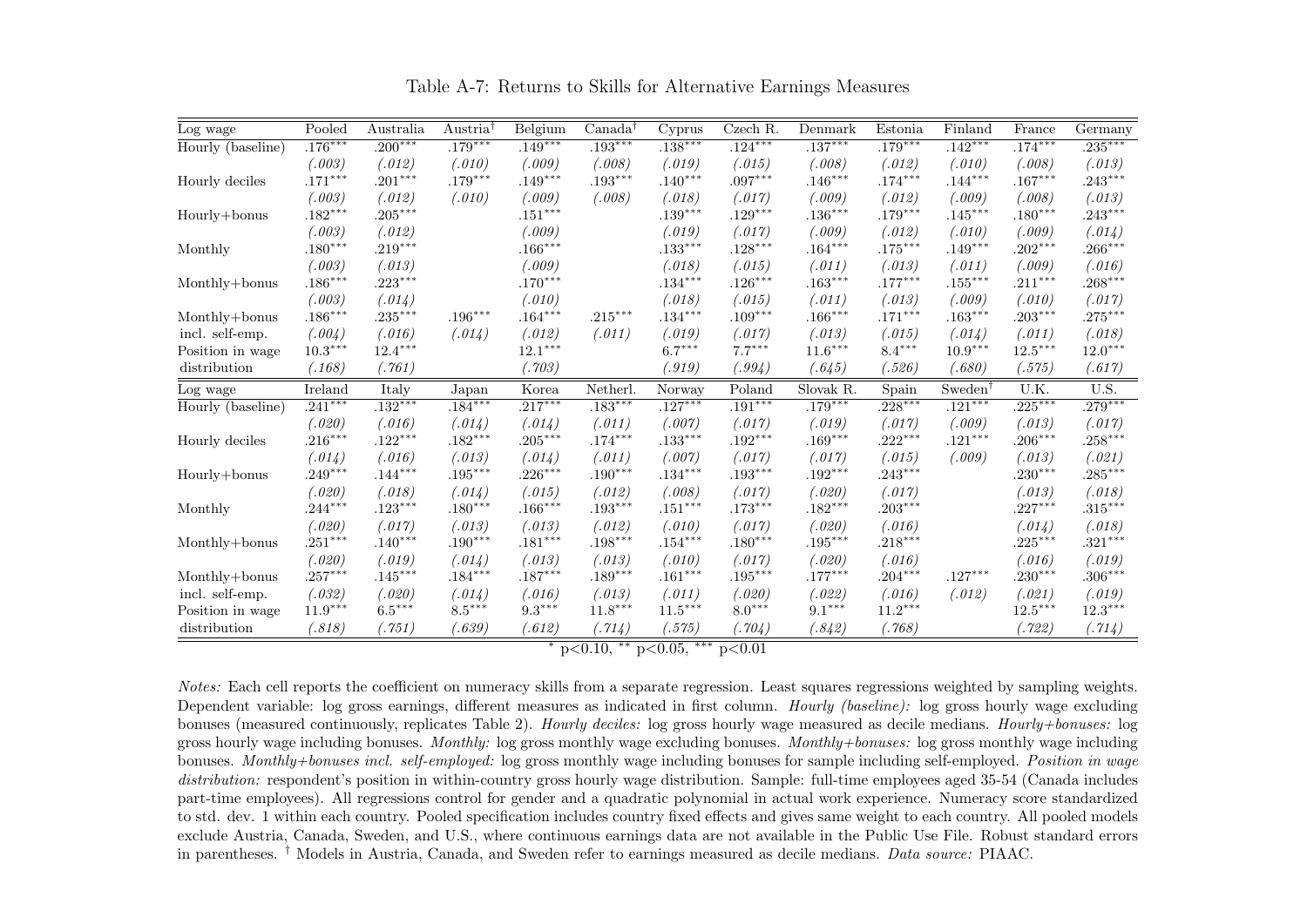Figure 1: Returns to Skills around the World



*Notes:* Coefficient estimates on numeracy score (standardized to std. dev. <sup>1</sup> within each country) in <sup>a</sup> regression of log gross hourly wage on numeracy, gender, and <sup>a</sup> quadratic polynomial in actual work experience, sample of full-time employees aged 35-54. Replicates baseline modelfrom Table 2. *Data source:* PIAAC.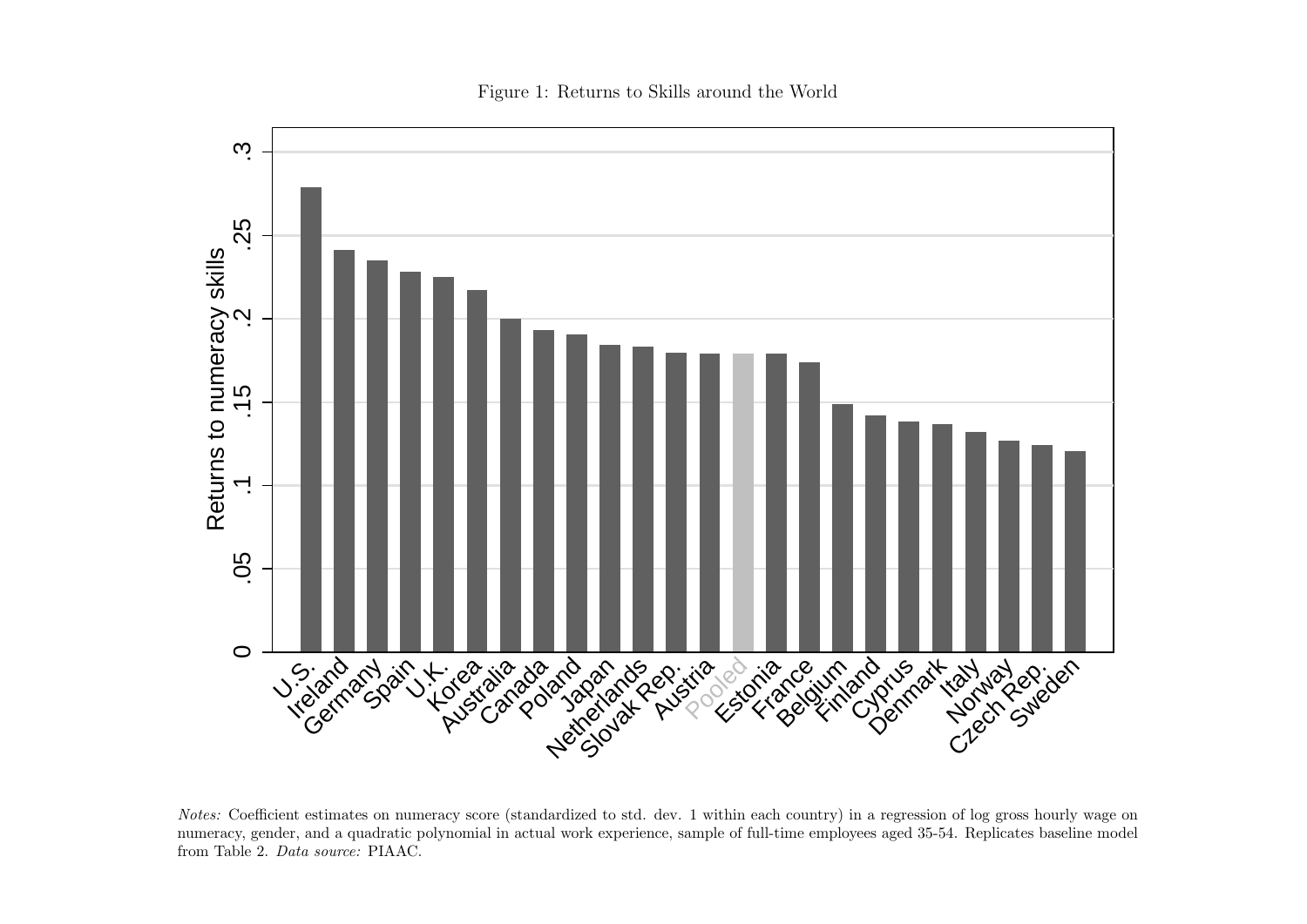

*Notes:* Coefficient estimates on numeracy score (standardized to std. dev. <sup>1</sup> within each country) for indicated 5-year age groups in <sup>a</sup> regression of log gross hourly wage on numeracy, gender, <sup>a</sup> quadratic polynomial in actual work experience, and country fixed effects, sample of full-time employees pooling all countries. Slopes of solid lines reflect average change in returns by age groups (separately estimated for ages 16-34 and35-54). *Data source:* PIAAC.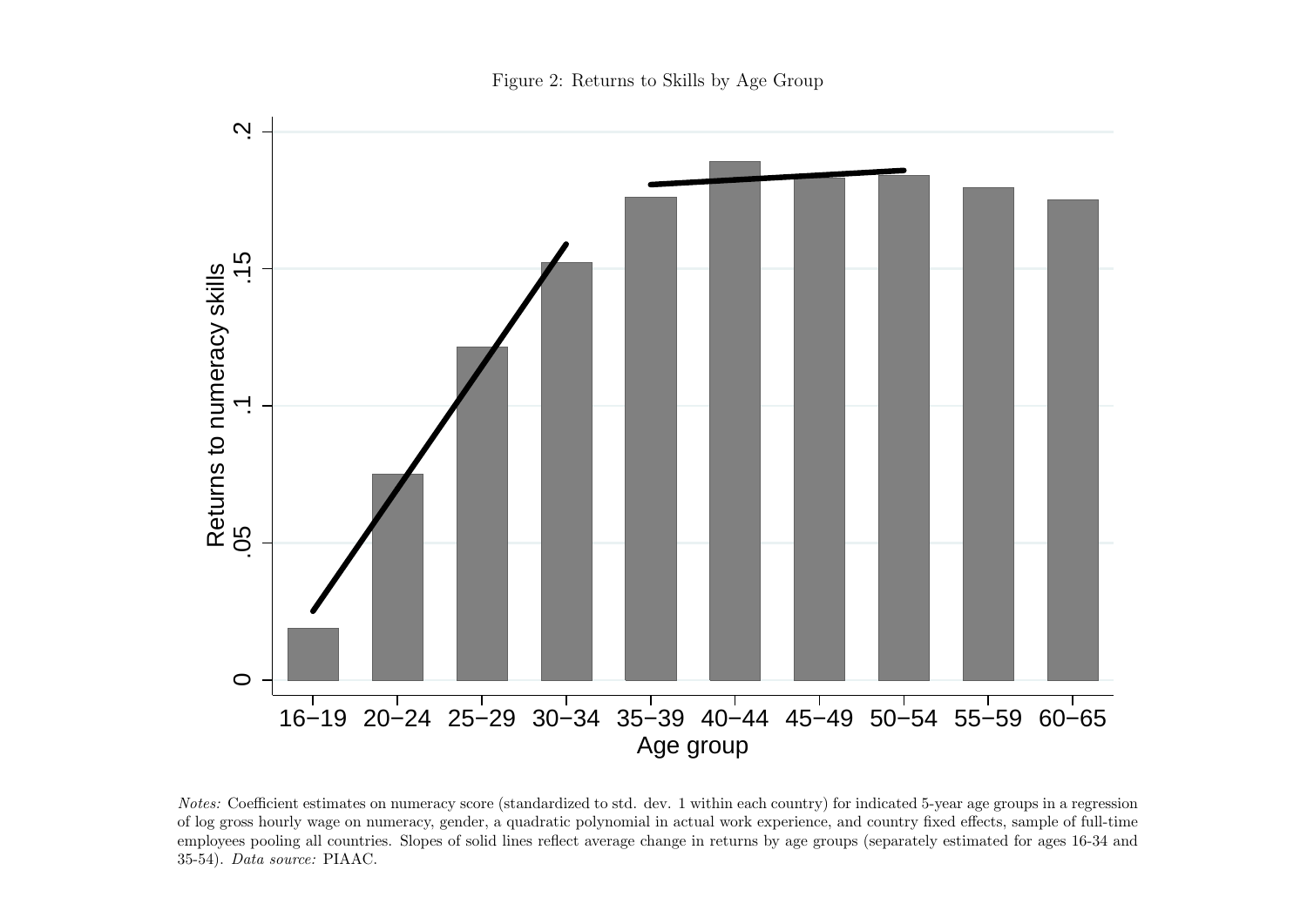Figure 3: Returns to Skills in Alternative Subgroups



*Notes:* Coefficient estimates on numeracy score (standardized to std. dev. <sup>1</sup> within each country) for indicated subgroup in <sup>a</sup> regression of log gross hourly wage on numeracy, gender, <sup>a</sup> quadratic polynomial in actual work experience, and country fixed effects, sample of full-time employees aged 35-54 pooling all countries. Replicates fully interacted model from Table A-4. With the exception of gender, all subgroupdifferences are statistically significant at the 5 percent level. *Data source:* PIAAC.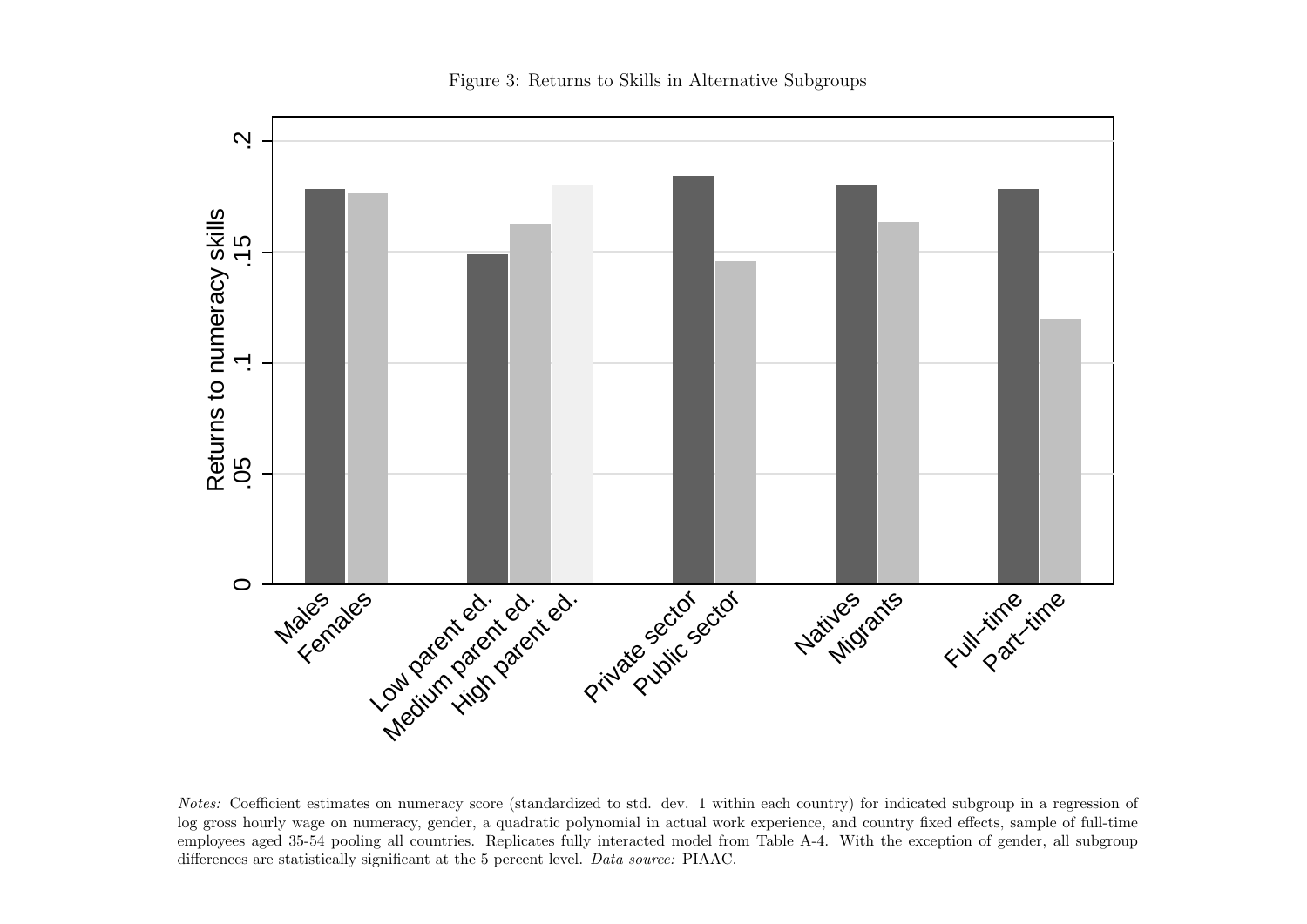|                     | Pooled  | Australia | Austria         | Belgium          | Canada   | Cyprus | Czech R. | Denmark   | Estonia | Finland | France | Germany |
|---------------------|---------|-----------|-----------------|------------------|----------|--------|----------|-----------|---------|---------|--------|---------|
| Gross hourly wage   |         | 35.1      | 15.3            | 18.0             | 27.4     | 11.9   | 117.0    | 198.5     | $5.2\,$ | 18.6    | 13.7   | 17.2    |
| (national currency) |         | (16.1)    | (6.1)           | (6.1)            | (11.9)   | (6.7)  | (50.8)   | (62.4)    | (3.3)   | (6.7)   | (5.6)  | (7.8)   |
| Wage inequality     | 1.11    | 1.09      | 1.07            | 0.85             | 1.25     | 1.26   | 0.96     | 0.78      | 1.51    | 0.88    | 0.86   | 1.35    |
| Numeracy            | 279.1   | 283.8     | 282.1           | 290.4            | 271.9    | 273.8  | 274.2    | 291.9     | 275.1   | 293.5   | 262.7  | 285.4   |
|                     | (49.8)  | (51.2)    | (49.2)          | (49.6)           | (53.5)   | (44.5) | (43.1)   | (45.3)    | (44.0)  | (47.6)  | (53.0) | (49.5)  |
| Yrs schooling       | 13.4    | 15.0      | 12.4            | 13.0             | 13.9     | 13.1   | 13.2     | 13.3      | 12.5    | 13.4    | 11.8   | 14.3    |
|                     | (2.9)   | (2.5)     | (2.6)           | (2.6)            | (2.5)    | (2.8)  | (2.4)    | (2.5)     | (2.6)   | (2.8)   | (3.4)  | (2.5)   |
| Experience (years)  | 22.3    | 24.1      | 24.9            | 23.2             | 23.5     | 22.0   | 22.4     | 24.4      | 22.0    | 21.0    | 22.5   | 23.3    |
|                     | (7.8)   | (7.7)     | (7.4)           | (7.0)            | (8.0)    | (7.5)  | (7.4)    | (7.8)     | (7.2)   | (7.4)   | (8.0)  | (7.5)   |
| Female (share)      | 0.43    | 0.34      | 0.34            | 0.39             | 0.49     | 0.46   | 0.50     | 0.49      | 0.56    | 0.51    | 0.44   | 0.39    |
| Observations        | 35854   | 1433      | 1115            | 1220             | 7178     | 938    | 1066     | 1875      | 1767    | 1478    | 1715   | 1296    |
|                     | Ireland | Italy     | Japan           | Korea            | Netherl. | Norway | Poland   | Slovak R. | Spain   | Sweden  | U.K.   | U.S.    |
| Gross hourly wage   | 21.3    | 11.7      | $1.9^{\dagger}$ | $13.0^{\dagger}$ | 19.7     | 235.8  | 16.4     | 4.4       | 10.4    | 172.2   | 14.3   | 24.3    |
| (national currency) | (10.3)  | (5.5)     | (1.1)           | (8.7)            | (7.7)    | (75.2) | (9.2)    | (2.7)     | (5.2)   | (49.4)  | (7.6)  | (15.0)  |
| Wage inequality     | 1.20    | 1.02      | 1.31            | 1.50             | 1.06     | 0.80   | 1.25     | 1.22      | 1.21    | 0.69    | 1.20   | 1.49    |
| Numeracy            | 271.9   | 256.1     | 300.2           | 265.9            | 292.7    | 294.4  | 261.9    | 286.6     | 260.3   | 288.0   | 274.0  | 266.0   |
|                     | (49.9)  | (47.7)    | (42.1)          | (43.5)           | (47.0)   | (48.9) | (46.8)   | (40.3)    | (46.7)  | (50.6)  | (51.9) | (54.7)  |
| Yrs schooling       | 15.7    | 11.1      | 13.6            | 13.4             | 14.0     | 14.9   | 13.3     | 13.6      | 12.5    | 12.8    | 13.2   | 14.3    |
|                     | (2.8)   | (3.6)     | (2.4)           | (3.0)            | (2.5)    | (2.3)  | (2.9)    | (2.5)     | (3.5)   | (2.4)   | (2.3)  | (2.9)   |
| Experience (years)  | 22.0    | 20.8      | 21.3            | 16.2             | 22.9     | 22.2   | 20.7     | 22.4      | 20.5    | 22.4    | 24.5   | 24.0    |
|                     | (7.7)   | (8.4)     | (7.0)           | (7.9)            | (7.3)    | (7.4)  | (7.7)    | (7.0)     | (8.0)   | (7.7)   | (7.4)  | (8.1)   |
| Female (share)      | 0.41    | 0.36      | 0.35            | 0.40             | 0.27     | 0.44   | 0.47     | 0.51      | 0.41    | 0.49    | 0.39   | 0.50    |
| Observations        | 1031    | 1018      | 1322            | 1441             | 1013     | 1520   | 816      | 1198      | 1191    | 1316    | 1786   | 1105    |

Table 1: Descriptive Statistics

*Notes:* Means, standard deviations (in parentheses), and numbers of observations for selected variables by country. Sample: full-time employees aged 35-54 (Canada includes part-time employees). Full-time workers are defined as those working at least <sup>30</sup> hours per week (except for Australia and Austria, where classification is based on respondents' reports of whether they work full-time). *Wage inequality:* log wage differential between 90th and 10th percentile of wage distribution. Pooled specification gives same weight to each country. *†*wages divided by1000. *Data source:* PIAAC.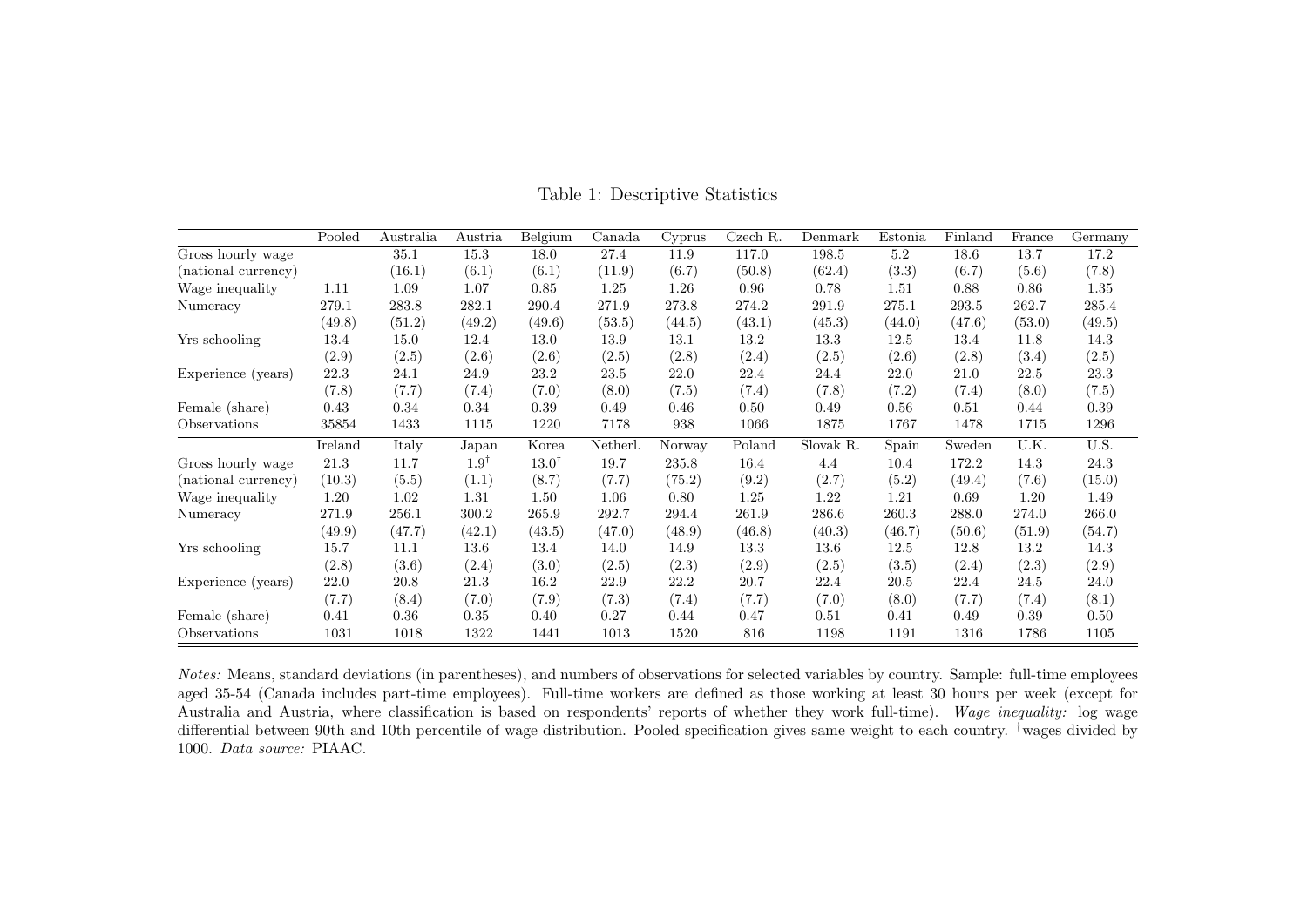|                         | Pooled     | Australia              | Austria                | Belgium                | Canada                   | Cyprus     | Czech R.        | Denmark    | Estonia         | Finland    | France                 | Germany                    |
|-------------------------|------------|------------------------|------------------------|------------------------|--------------------------|------------|-----------------|------------|-----------------|------------|------------------------|----------------------------|
| Numeracy                | $.178***$  | $.200***$              | $.179***$              | $.149***$              | $.193***$                | $.138***$  | $.124***$       | $.137***$  | $.179***$       | $.142***$  | $.174***$              | $.235***$                  |
|                         | (.003)     | (.012)                 | (.010)                 | (.009)                 | (.008)                   | (.019)     | (.015)          | (.008)     | (.012)          | (.010)     | 0.008)                 | (.013)                     |
| Experience              | $.022***$  | .009                   | .009                   | $.016***$              | $.020***$                | $.033***$  | $.016***$       | .001       | $.028***$       | $.015***$  | $.021***$              | .003                       |
|                         | (.001)     | (.008)                 | (.007)                 | (.006)                 | (.004)                   | (.008)     | (.008)          | (.004)     | (.009)          | (.006)     | (.005)                 | (.008)                     |
| Experience <sup>2</sup> | $-.040***$ | $-.014$                | $-.012$                | $-.024*$               | $-.030***$               | $-.054***$ | $-.039**$       | $-.000$    | $-.079***$      | $-.032**$  | $-.030***$             | .008                       |
|                         | 0.003)     | (.016)                 | (.015)                 | (.014)                 | (.009)                   | (.018)     | (.019)          | (.008)     | (.021)          | (.013)     | (.011)                 | (.018)                     |
| Female                  | $-.149***$ | $-.125^{\ast\ast\ast}$ | $-.136***$             | $-.020$                | $-.115***$               | $-.199***$ | $-.213***$      | $-.088***$ | $-.399^{***}\,$ | $-.170***$ | $-.092***$             | $-.105***$                 |
|                         | 0.005)     | (.025)                 | (.024)                 | (.018)                 | 0.015)                   | (.036)     | (.035)          | (.014)     | (.024)          | (.017)     | 0.026)                 | (.026)                     |
| $R^2$                   | .208       | .205                   | .260                   | .202                   | .226                     | .154       | .207            | .185       | .259            | .255       | .258                   | .269                       |
| Observations            | 35854      | 1433                   | 1115                   | 1220                   | 7178                     | 938        | 1066            | 1875       | 1767            | 1478       | 1715                   | 1296                       |
|                         | Ireland    | Italy                  | Japan                  | Korea                  | Netherl.                 | Norway     | Poland          | Slovak R.  | Spain           | Sweden     | U.K.                   | $\overline{\mathrm{U.S.}}$ |
| Numeracy                | $.241***$  | $.132***$              | $.184***$              | $.217***$              | $.183***$                | $.127***$  | $.191***$       | $.179***$  | $.228***$       | $.121***$  | $.225***$              | $.279***$                  |
|                         | (.020)     | (.016)                 | (.014)                 | (.014)                 | (.011)                   | (.007)     | (.017)          | (.019)     | (.017)          | (.009)     | (.013)                 | (.017)                     |
| Experience              | $.028***$  | .011                   | $.018***$              | $.033***$              | $.019***$                | $.021***$  | $.046***$       | .011       | $.024***$       | $.017***$  | .000                   | $.018***$                  |
|                         | (.012)     | (.008)                 | (.007)                 | (.006)                 | 0.007)                   | (.005)     | (.008)          | (.012)     | (.008)          | (.005)     | 0.009)                 | (.009)                     |
| Experience <sup>2</sup> | $-.043$    | $-.005$                | $-.012$                | $-.056***$             | $-.036***$               | $-.045***$ | $-.095***$      | $-.030$    | $-.037**$       | $-.032***$ | $-.002$                | $-.035***$                 |
|                         | (.027)     | (.019)                 | (.018)                 | (.016)                 | (.015)                   | (.011)     | (.020)          | (.027)     | (.017)          | (.010)     | 0.018)                 | (.018)                     |
| Female                  | .031       | $-.121***$             | $-.329^{\ast\ast\ast}$ | $-.384^{\ast\ast\ast}$ | .013                     | $-.119***$ | $-.122***$      | $-.250***$ | $-.023$         | $-.090***$ | $-.081^{\ast\ast\ast}$ | $-.176^{\ast\ast\ast}$     |
|                         | (.034)     | (.028)                 | (.027)                 | (.030)                 | (.024)                   | (.014)     | (.033)          | (.030)     | (.027)          | (.014)     | (.0232)                | (.033)                     |
| $\mathbf{R}^2$          | .211       | .162                   | .309                   | .343                   | .218                     | .220       | .201            | .169       | .214            | .217       | .241                   | .308                       |
| Observations            | 1031       | 1018                   | 1322                   | 1441                   | 1013                     | 1520       | 816             | 1198       | 1191            | 1316       | 1786                   | 1105                       |
|                         |            |                        |                        |                        | $p<0.10$ , ** $p<0.05$ , |            | $***$<br>p<0.01 |            |                 |            |                        |                            |

Table 2: Returns to Skills around the World

*Notes:* Least squares regressions weighted by sampling weights. Dependent variable: log gross hourly wage. Sample: full-time employees aged35-54 (Canada includes part-time employees). Numeracy score standardized to std. dev. 1 within each country. Experience<sup>2</sup> divided by 1000. Pooled specification includes country fixed effects and gives same weight to each country;  $R^2$  refers to within-country  $R^2$ . Robust standard errors in parentheses. *Data source:* PIAAC.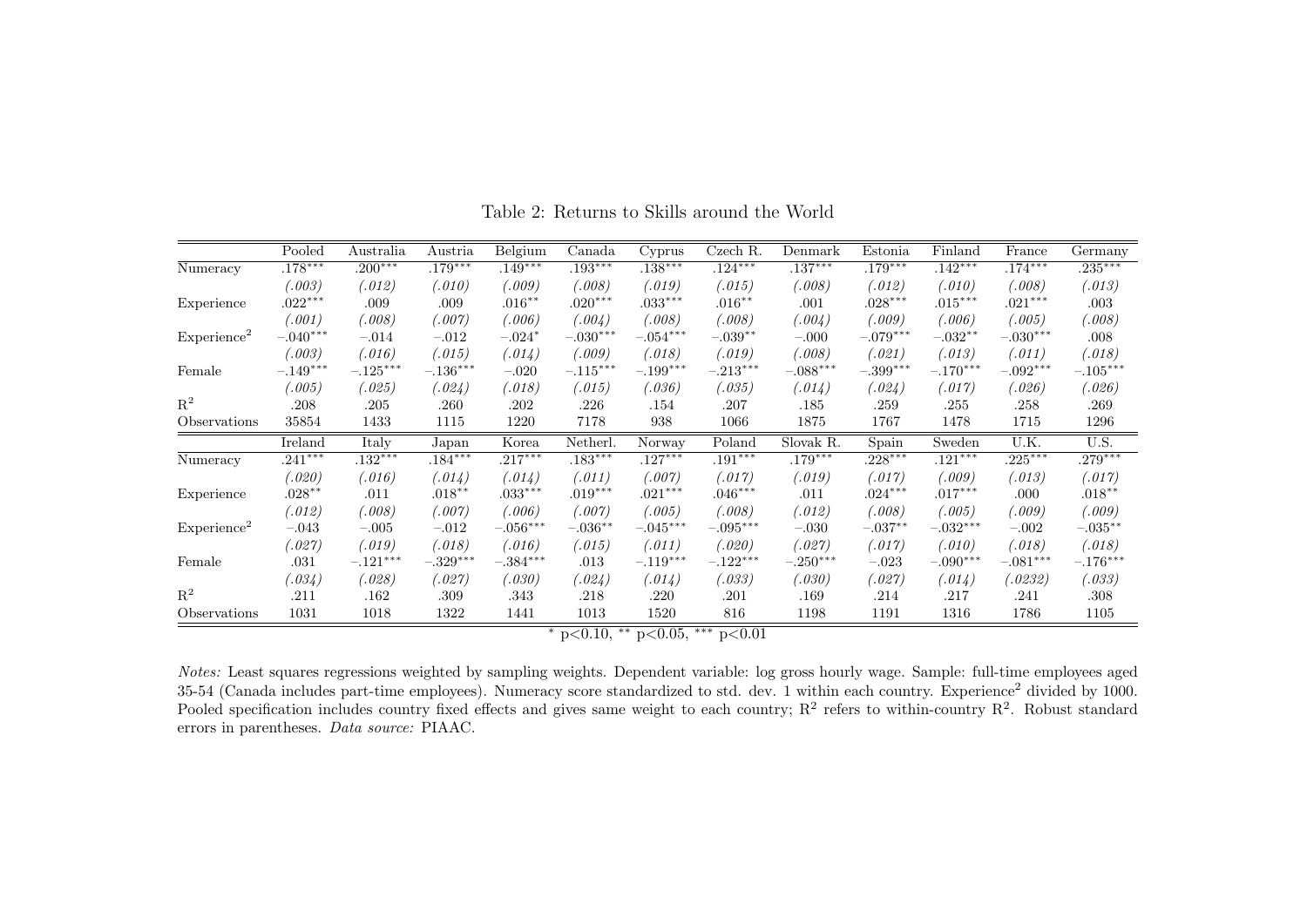|                    | Pooled     | Australia | Austria   | Belgium    | Canada    | Cyprus    | $Czech R$ . | Denmark   | Estonia     | Finland   | France    | Germany           |
|--------------------|------------|-----------|-----------|------------|-----------|-----------|-------------|-----------|-------------|-----------|-----------|-------------------|
| Numeracy           | $.139***$  | $.118***$ | $.107***$ | $.116***$  | $.155***$ | $.111***$ | $.121***$   | $.088***$ | $.170***$   | $.105***$ | $.141***$ | $.189***$         |
|                    | (.004)     | (.016)    | (.017)    | (.012)     | (.014)    | (.018)    | (.024)      | (.012)    | (.017)      | (.011)    | (.013)    | (.021)            |
| $\times$ Prime Age | $.043***$  | $.082***$ | $.074***$ | $.032**$   | $.039**$  | .032      | .008        | $.050***$ | .013        | $.040***$ | $.034***$ | $.045*$           |
|                    | (.005)     | (.020)    | (.020)    | (.015)     | (.016)    | (.026)    | (.028)      | (.015)    | (.021)      | (.015)    | (.015)    | (.025)            |
| $\times$ Exit Age  | $.039***$  | $.046*$   | $.131***$ | $.088***$  | $.040**$  | $.087**$  | .007        | $.043***$ | $-.041$     | .028      | $.053***$ | $-.015$           |
|                    | (.007)     | (.025)    | (.033)    | (.028)     | (.020)    | (.037)    | (.046)      | (.015)    | (.027)      | (.019)    | (.021)    | (.040)            |
| Prime Age          | $.031***$  | .022      | $.062**$  | $.076***$  | $.065***$ | .042      | $-.046$     | $.084***$ | $-.094***$  | $.102***$ | $.054***$ | .052              |
|                    | (.006)     | (.029)    | (.027)    | (.022)     | (.019)    | (.036)    | (.042)      | (.018)    | (.035)      | (.022)    | (.020)    | (.035)            |
| Exit Age           | $.035***$  | .031      | $.186***$ | $.166***$  | $-.003$   | .069      | .071        | $.089***$ | $-.097*$    | $.130***$ | $.099***$ | $.103***$         |
|                    | (.010)     | (.046)    | (.047)    | (.042)     | (.027)    | (.065)    | (.072)      | (.025)    | (.051)      | (.034)    | (.031)    | (.052)            |
| $R^2$              | .196       | .186      | .261      | .244       | .216      | .199      | .179        | .193      | .241        | .237      | .260      | .237              |
| Observations       | 64009      | 2658      | 1799      | 2026       | 12396     | 1769      | 2053        | 3593      | 3259        | 2705      | 2897      | 2211              |
|                    | Ireland    | Italy     | Japan     | Korea      | Netherl.  | Norway    | Poland      | Slovak R. | Spain       | Sweden    | U.K.      | $\overline{U.S.}$ |
| Numeracy           | $.136***$  | $.094***$ | $.128***$ | $.176***$  | $.131***$ | $.104***$ | $.184***$   | $.183***$ | $.196***$   | $.046***$ | $.188***$ | $.226***$         |
|                    | (.017)     | (.021)    | (.017)    | (.021)     | (.019)    | (.013)    | (.022)      | (.025)    | (.022)      | (.011)    | (.018)    | (.018)            |
| $\times$ Prime Age | $.105***$  | .037      | $.055***$ | $.053***$  | $.054***$ | $.026*$   | .010        | $-.002$   | .035        | $.076***$ | $.039*$   | $.057***$         |
|                    | (.026)     | (.027)    | (.022)    | (.025)     | (.022)    | (.015)    | (.028)      | (.031)    | (.027)      | (.015)    | (.022)    | (.024)            |
| $\times$ Exit Age  | $.180***$  | $.123***$ | $.054*$   | .058       | $.057**$  | .012      | $-.024$     | $.090**$  | .011        | $.073***$ | .010      | .018              |
|                    | (.061)     | (.039)    | (.031)    | (.044)     | (.024)    | (.022)    | (.043)      | (.038)    | 0.036)      | (.018)    | (.029)    | (.034)            |
| Prime Age          | $.071***$  | $.099***$ | .024      | $-.061***$ | $.177***$ | $.071***$ | $-.133***$  | $-.060$   | .054        | .030      | $.129***$ | $.148***$         |
|                    | (.036)     | (.033)    | (.028)    | (.028)     | (.031)    | (.020)    | (.040)      | (.042)    | 4.033)      | (.020)    | (.032)    | (.034)            |
| Exit Age           | .095       | $.141**$  | $-.052$   | $-.210***$ | $.254***$ | $.108***$ | $-.157***$  | $-.016$   | .050        | $.047*$   | .034      | $.228***$         |
|                    | $\it 062)$ | (.057)    | (.047)    | (.058)     | (.044)    | (.030)    | (.066)      | (.059)    | $\it .056)$ | (.028)    | $0.051$ ) | (.054)            |
| $R^2$              | .246       | .195      | .298      | .276       | .265      | .234      | .176        | .171      | .234        | .210      | .243      | .296              |
| Observations       | 1871       | 1534      | 2405      | 2490       | 1777      | 2596      | 2158        | 2105      | 1962        | 2381      | 3200      | 2143              |

Table 3: The Age Pattern of Returns to Skills

*Notes:* Least squares regressions weighted by sampling weights. Dependent variable: log gross hourly wage. Sample: full-time employees aged 25-65 (Canada includes part-time employees). *Prime age:* 35-54 years. *Exit age:* 55-65 years. Coefficient on numeracy reflects returns to numeracy skills for baseline category, i.e., entry-age workers (25-34 years). All regressions control for gender and <sup>a</sup> quadratic polynomial in actual work experience. Numeracy score standardized to std. dev. 1 within each country. Pooled specification includes country fixed effectsand gives same weight to each country;  $R^2$  refers to within-country  $R^2$ . Robust standard errors in parentheses. *Data source:* PIAAC.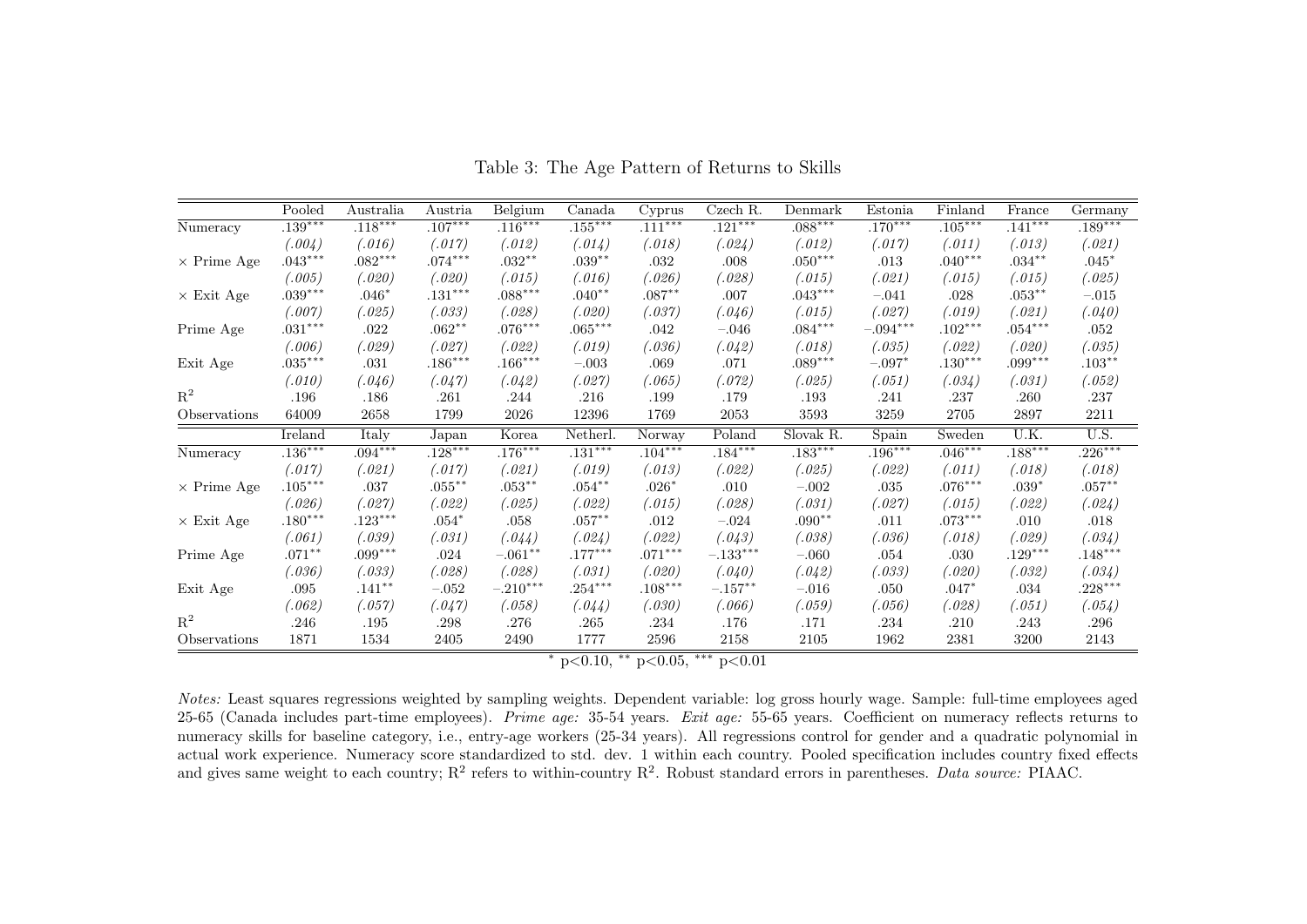|                         | Pooled     | Australia  | Austria                | Belgium                | Canada     | Cyprus                 | Czech R.   | Denmark               | $_{\rm Estonia}$ | Finland                | France                 | Germany                  |
|-------------------------|------------|------------|------------------------|------------------------|------------|------------------------|------------|-----------------------|------------------|------------------------|------------------------|--------------------------|
| Numeracy                | $.102***$  | $.128***$  | $.120***$              | $.089***$              | $.129***$  | $.057***$              | $.074***$  | $.085***$             | $.116***$        | $.079***$              | $.094***$              | $.148***$                |
|                         | (.003)     | (.014)     | (.010)                 | (.010)                 | (.008)     | (.018)                 | (.020)     | (.009)                | (.014)           | (.011)                 | (.009)                 | (.014)                   |
| Yrs schooling           | $.059***$  | $.061***$  | $.058***$              | $.045***$              | $.057***$  | $.082***$              | $.045***$  | $.043^{\ast\ast\ast}$ | $.055***$        | $.057***$              | $.041***$              | $.064***$                |
|                         | (.001)     | (.005)     | (.004)                 | (.004)                 | (.003)     | (.007)                 | (.010)     | (.003)                | (.005)           | (.003)                 | (.003)                 | (.005)                   |
| Experience              | $.022***$  | .010       | $.016***$              | $.011*$                | $.020***$  | $.020**$               | $.015*$    | $.007*$               | $.024***$        | $.014***$              | $.018***$              | .009                     |
|                         | (.001)     | (.008)     | (.007)                 | (.006)                 | (.004)     | (.008)                 | (.008)     | (.004)                | (.009)           | (.005)                 | (.005)                 | (.008)                   |
| Experience <sup>2</sup> | $-.031***$ | $-.008$    | $-.019$                | $-.006$                | $-.024***$ | $-.009$                | $-.029$    | $-.006$               | $-.069***$       | $-.014$                | $-.018*$               | $-.004$                  |
|                         | (.003)     | (.016)     | (.013)                 | (.013)                 | (.008)     | (.019)                 | (.019)     | (.008)                | (.020)           | (.012)                 | (.010)                 | (.017)                   |
| Female                  | $-.175***$ | $-.144***$ | $-.119***$             | $-.050^{\ast\ast\ast}$ | $-.131***$ | $-.193^{\ast\ast\ast}$ | $-.196***$ | $-.116***$            | $-.442***$       | $-.205***$             | $-.118^{\ast\ast\ast}$ | $-.125^{\ast\ast\ast}$   |
|                         | (.005)     | (.024)     | (.022)                 | (.017)                 | (.014)     | (.034)                 | (.033)     | (.013)                | (.024)           | (.015)                 | (.015)                 | (.024)                   |
| $\mathbf{R}^2$          | .307       | .293       | .370                   | .286                   | .303       | .315                   | .262       | .282                  | .310             | .414                   | .331                   | .338                     |
| Observations            | 35854      | 1432       | 1115                   | 1219                   | 7155       | 938                    | 1065       | 1875                  | 1767             | 1478                   | 1707                   | 1296                     |
|                         | Ireland    | Italy      | Japan                  | Korea                  | Netherl.   | Norway                 | Poland     | Slovak R.             | Spain            | Sweden                 | U.K.                   | $\overline{\text{U.S.}}$ |
| Numeracy                | $.151***$  | $.057***$  | $.114***$              | $.102***$              | $.111***$  | $.082***$              | $.071***$  | $.086***$             | $.104***$        | $.089***$              | $.173***$              | $.138***$                |
|                         | (.021)     | (.016)     | (.015)                 | (.015)                 | (.012)     | (.008)                 | (.015)     | (.018)                | (.018)           | (.010)                 | (.016)                 | (.022)                   |
| Yrs schooling           | $.060***$  | $.046***$  | $.067***$              | $.076***$              | $.063***$  | $.042***$              | $.090***$  | $.084***$             | $.066***$        | $.026***$              | $.061***$              | $.081***$                |
|                         | (.007)     | (.004)     | (.006)                 | (.005)                 | (.006)     | (.003)                 | (.006)     | (.006)                | (.004)           | (.004)                 | (.007)                 | (.007)                   |
| Experience              | $.030***$  | .011       | $.022***$              | $.025***$              | $.027***$  | $.023***$              | $.027***$  | .013                  | $.021***$        | $.017***$              | .009                   | $.015*$                  |
|                         | (.011)     | (.007)     | (.007)                 | (.005)                 | (.006)     | (.005)                 | (.007)     | (.012)                | (.007)           | (.004)                 | (.009)                 | (.008)                   |
| Experience <sup>2</sup> | $-.040$    | .007       | $-.009$                | $-.019$                | $-.044***$ | $-.042***$             | $-.044***$ | $-.023$               | $-.024$          | $-.028^{\ast\ast\ast}$ | $-.009$                | $-.028*$                 |
|                         | (.024)     | (.017)     | (.018)                 | (.015)                 | (.014)     | (.011)                 | (.017)     | (.026)                | (.015)           | (.010)                 | (.019)                 | (.016)                   |
| Female                  | $-.029$    | $-.168***$ | $-.308^{\ast\ast\ast}$ | $-.314^{\ast\ast\ast}$ | $-.022$    | $-.137***$             | $-.216***$ | $-.282***$            | $-.111***$       | $-.109***$             | $-.107***$             | $-.228***$               |
|                         | (.033)     | (.026)     | (.026)                 | (.028)                 | (.022)     | (.014)                 | (.028)     | (.027)                | (.025)           | (.014)                 | (.026)                 | (.032)                   |
| $\mathbf{R}^2$          | .286       | .278       | .381                   | .438                   | .337       | .297                   | .410       | .323                  | .392             | .252                   | .301                   | .420                     |
| Observations            | 1031       | 1018       | 1322                   | 1441                   | 1013       | 1519                   | 816        | 1198                  | 1190             | 1316                   | 1671                   | 983                      |

Table 4: Skills, Years of Schooling, and Earnings

*Notes:* Least squares regressions weighted by sampling weights. Dependent variable: log gross hourly wage. Sample: full-time employees aged35-54 (Canada includes part-time employees). Numeracy score standardized to std. dev. 1 within each country. Experience<sup>2</sup> divided by 1000 35-54 (Canada includes part-time employees). Numeracy score standardized to std. dev. 1 within each country. Experience<sup>2</sup> divided by 1000.<br>Pooled specification includes country fixed effects and gives same weight to each errors in parentheses. *Data source:* PIAAC.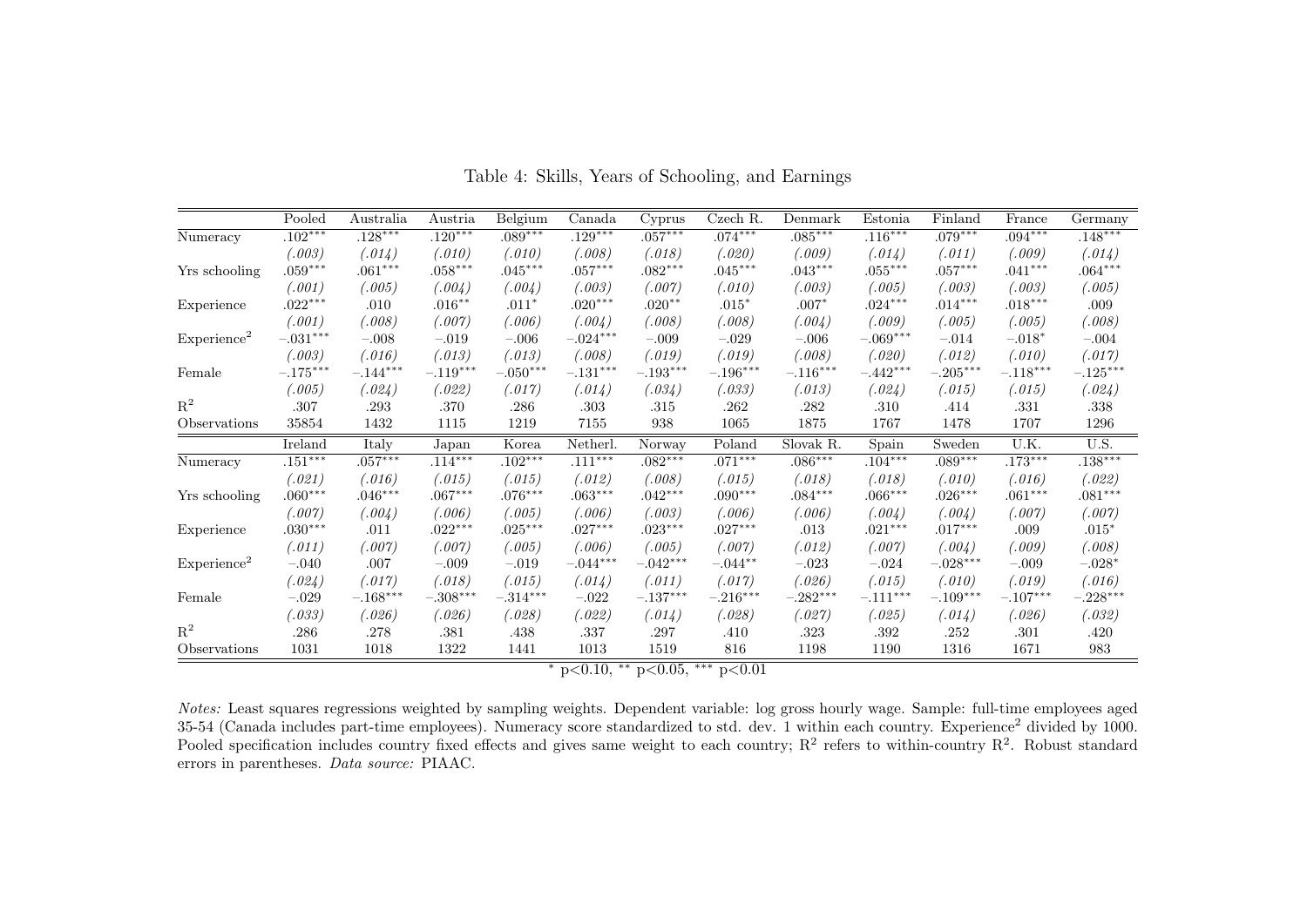|                                          | $\left(1\right)$ | (2)                                         | (3)                           | (4)       | (5)       | (6)       | 7)        |
|------------------------------------------|------------------|---------------------------------------------|-------------------------------|-----------|-----------|-----------|-----------|
| Numeracy                                 | $.178***$        |                                             |                               | $.120***$ | $.122***$ | $.079***$ |           |
|                                          | (.003)           |                                             |                               | (.005)    | (.005)    | (.006)    |           |
| Literacy                                 |                  | $.171***$                                   |                               | $.068***$ |           | $.076***$ |           |
|                                          |                  | (.003)                                      |                               | (.005)    |           | (.007)    |           |
| Problem solvng                           |                  |                                             | $.143***$                     |           | $.061***$ | $.037***$ |           |
|                                          |                  |                                             | (.003)                        |           | (.005)    | (.005)    |           |
| Numeracy (international standardization) |                  |                                             |                               |           |           |           | $.183***$ |
|                                          |                  |                                             |                               |           |           |           | (.003)    |
| $R^2$ (within country)                   | .208             | .196                                        | .172                          | .214      | .198      | .204      | .207      |
| Countries                                | 23               | 23                                          | 19                            | 23        | 19        | 19        | 23        |
| Observations                             | 35854            | 35854<br>$\sim$ $\sim$ $\sim$ $\sim$ $\sim$ | 25663<br>$\sim$ $\sim$ $\sim$ | 35854     | 25663     | 25663     | 35854     |

Table 5: Returns to Skills for Alternative Skill Measures: Numeracy, Literacy, and Problem Solving

*Notes:* Least squares regressions pooling all countries with country fixed effects, weighted by sampling weights (giving same weight to each country). Dependent variable: log gross hourly wage. Sample: full-time employees aged 35-54 (Canada includes part-time employees). All regressions control for gender, <sup>a</sup> quadratic polynomial in actual work experience, and country fixed effects. Test scores standardized to std. dev. <sup>1</sup> within each country, except for column (7) where numeracy score is standardized to std. dev. <sup>1</sup> in the entire international sample. All models with problem solving do not include Cyprus, France, Italy, and Spain, where problem-solving skills were not tested, as well asindividuals who opted out of the problem-solving test. Robust standard errors in parentheses. *Data source:* PIAAC.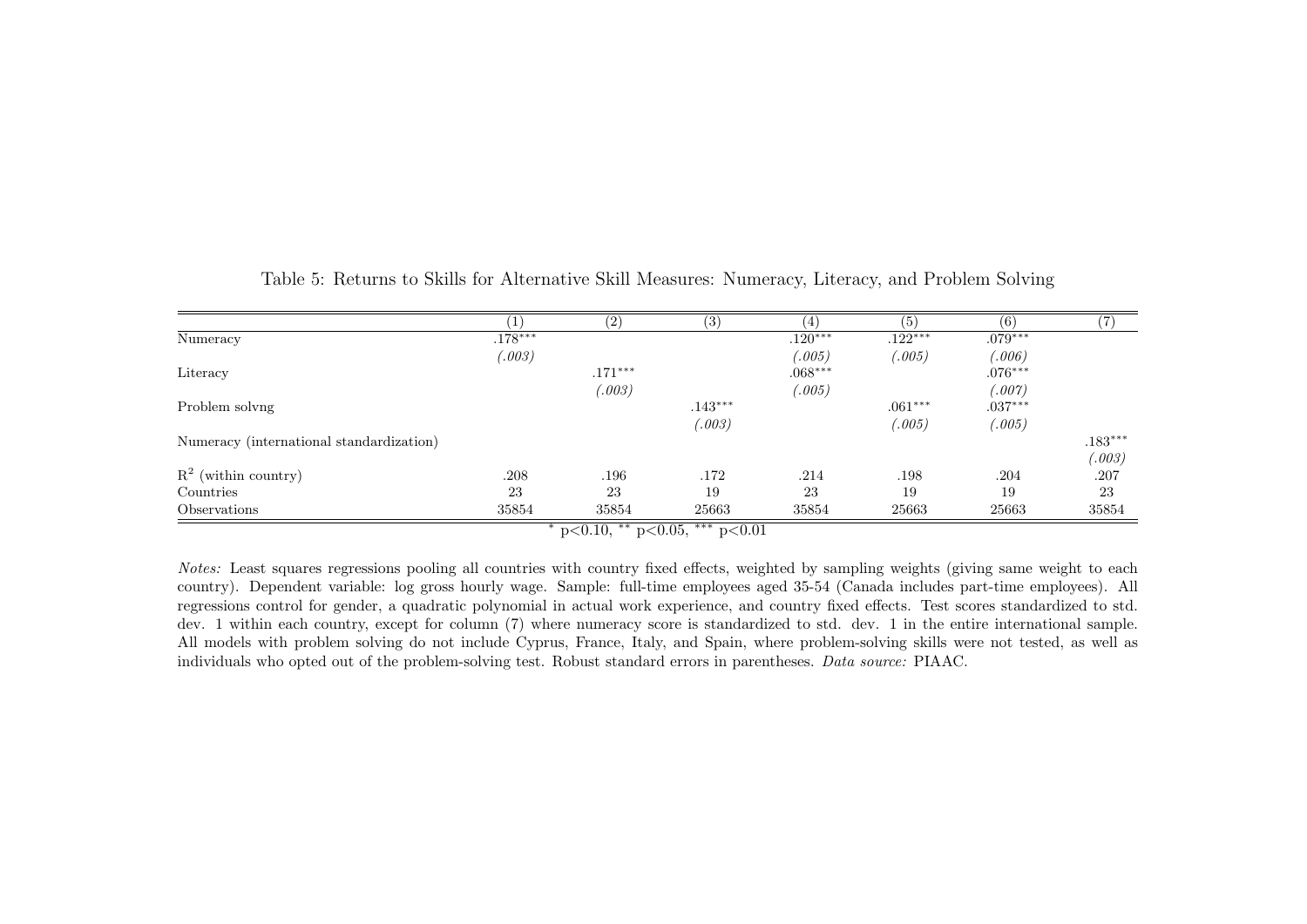|              | Pooled    | Australia    | Austria   | Belgium    | Canada       | Cyprus    | Czech R.  | Denmark   | Estonia   | Finland              | France     | Germany   |
|--------------|-----------|--------------|-----------|------------|--------------|-----------|-----------|-----------|-----------|----------------------|------------|-----------|
| Employment   | $.083***$ | $.084***$    | $.039***$ | $.055***$  | $.079***$    | $.073***$ | $.042***$ | $.108***$ | $.092***$ | $.077***$            | $.086***$  | $.105***$ |
| regression   | (.002)    | (.010)       | (.010)    | $\it 008)$ | (.007)       | (.011)    | (.015)    | 0.009)    | (.008)    | (.011)               | (.009)     | (.009)    |
| Wage         | $.318***$ | $.360***$    | $.247***$ | $.233***$  | $.321***$    | $.316***$ | .122      | $.587***$ | $.218***$ | $.365***$            | $.275***$  | $.362***$ |
| regression   | (.009)    | $\it .036$ ) | (.026)    | (.024)     | (.021)       | (.031)    | $0.086$ ) | 0.049     | (.015)    | (.028)               | (.022)     | (.024)    |
| Heckman I    | $.216***$ | $.207***$    | $.173***$ | $.153***$  | $.192***$    | $.127***$ | .055      | $.121***$ | $.225***$ | $.152***$            | $.192***$  | $.395***$ |
|              | 0.007     | (.013)       | (.026)    | (.015)     | (.008)       | (.023)    | (.058)    | (011)     | (.014)    | (.012)               | (.009)     | (.024)    |
| Heckman II   | $.216***$ | $.205***$    | $.167***$ | $.150***$  | $.192***$    | $.125***$ | .056      | $.098***$ | $.166***$ | $.128***$            | $.191***$  | $.329***$ |
|              | 0.007)    | (.013)       | (.010)    | (.009)     | (.008)       | (.023)    | (.058)    | (.017)    | (.012)    | $\left( .011\right)$ | $\it 009)$ | (.024)    |
| Observations | 55373     | 2709         | 1970      | 1823       | 10105        | 1517      | 1543      | 2455      | 2710      | 1825                 | 2527       | 2104      |
|              | Ireland   | Italy        | Japan     | Korea      | Netherl.     | Norway    | Poland    | Slovak R. | Spain     | Sweden               | U.K.       | U.S.      |
| Employment   | $.102***$ | $.103***$    | $.027***$ | $.029***$  | $.086***$    | $.095***$ | $.074***$ | $.138***$ | $.141***$ | $.080***$            | $.076***$  | $.101***$ |
| regression   | (.010)    | (.011)       | (.010)    | $\it 009$  | (.010)       | (.010)    | (.011)    | 0.010)    | (.009)    | $\left( .011\right)$ | (.010)     | (.010)    |
| Wage         | $.324***$ | $.250***$    | $.199***$ | $.353***$  | $.292***$    | $.476***$ | $.191***$ | $.229***$ | $.367***$ | $.524***$            | $.327***$  | $.387***$ |
| regression   | (.031)    | (.033)       | (.070)    | (.090)     | (.029)       | (.050)    | (.039)    | 0.020)    | (.025)    | (.056)               | (.025)     | (.036)    |
| Heckman I    | $.223***$ | $.130***$    | $.166***$ | $.203***$  | $.156***$    | $.143***$ | $.168***$ | $.172***$ | $.303***$ | $.113***$            | $.197***$  | $.310***$ |
|              | (.017)    | (.016)       | (.014)    | 0.019)     | (.011)       | (.009)    | (.021)    | 0.019)    | (.018)    | $\it 009)$           | (.015)     | (.021)    |
| Heckman II   | $.168***$ | $.129***$    | $.166***$ | $.204***$  | $.150^{***}$ | $.122***$ | $.166***$ | $.162***$ | $.303***$ | $.101***$            | $.197***$  | $.240***$ |
|              | (.021)    | (.018)       | (.014)    | 0.019)     | (.011)       | (.008)    | (.021)    | 0.019     | (.018)    | (.009)               | (.014)     | (.019)    |
| Observations | 2257      | 1683         | 1986      | 2188       | 1876         | 1956      | 1395      | 1805      | 2283      | 1601                 | 3325       | 1730      |

Table 6: Returns to Skills Taking Non-Employment into Account

*Notes:* Each cell reports the coefficient from <sup>a</sup> separate regression using sampling weights. Least squares estimation in employment and wage regressions; two-step Heckman selection models in Heckman I and II. Dependent variable in employment regression: employment indicator, taking the value of one if <sup>a</sup> person is employed (self-reported). Dependent variable in wage regression: log gross hourly wage with missing wages set to <sup>1</sup> percent of the median wagewithin country. Dependent variable in Heckman selection models: log gross hourly wage. Sample in employment regression: all individuals aged 35-54 with self-reported employment status. Sample in other regressions: employees (no self-employed) and unemployed aged 35-54. Identification in Heckman I is based on functional form assumptions; exclusion restriction in the selection equation in Heckman II is <sup>a</sup> variable indicating whether an individual has an employed partner. Numeracy score standardized to std. dev. 1 within each country. All estimations control for gender and <sup>a</sup> quadratic polynomial in work experience. Pooled specification includes country fixed effects and gives same weight to each country. Robust standard errors in parentheses. *Datasource:* PIAAC.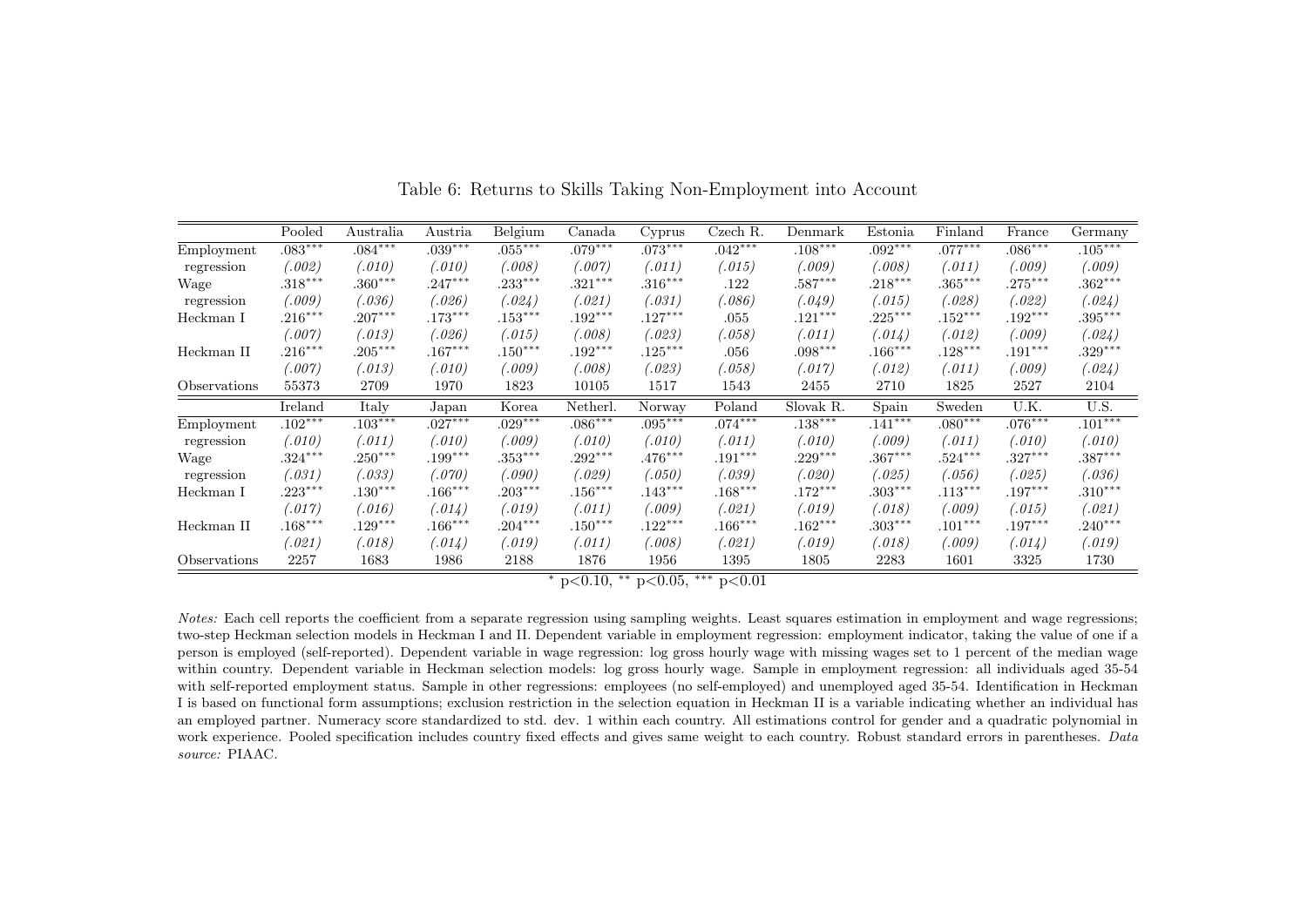|                                                   | Second stage (Dependent variable: log gross hourly wage) |                   |            |            |                   |
|---------------------------------------------------|----------------------------------------------------------|-------------------|------------|------------|-------------------|
|                                                   | Measurement error                                        | Reverse causation |            |            | Omitted variables |
| Method                                            | 2SLS                                                     | 2SLS              | 2SLS       | OLS        | $_{\text{OLS}}$   |
| Instrument                                        | Literacy                                                 | Yrs school        | Parents    |            |                   |
|                                                   | (1)                                                      | (2)               | (3)        | (4)        | (5)               |
| Numeracy                                          | $.201***$                                                | $.468***$         | $.427***$  | $.162***$  | $.173***$         |
|                                                   | (.003)                                                   | (.008)            | (.013)     | (.003)     | (.003)            |
| Experience                                        | $.021***$                                                | $.005***$         | $.008***$  | $.022***$  | $.022***$         |
|                                                   | (.002)                                                   | (.002)            | (.002)     | (.002)     | (.002)            |
| Experience <sup>2</sup>                           | $-.036***$                                               | .005              | $-.003$    | $-.037***$ | $-.038***$        |
|                                                   | (.003)                                                   | (.004)            | (.005)     | (.003)     | (.003)            |
| Female                                            | $-.145***$                                               | $-.089***$        | $-.098***$ | $-.151***$ | $-.150***$        |
|                                                   | (.005)                                                   | (.006)            | (.007)     | (.005)     | (.005)            |
| Parental education                                |                                                          |                   |            | $.085***$  |                   |
|                                                   |                                                          |                   |            | (.004)     |                   |
| Health                                            |                                                          |                   |            |            | $.047***$         |
|                                                   |                                                          |                   |            |            | (.003)            |
| First stage (Dependent variable: numeracy skills) |                                                          |                   |            |            |                   |
| Literacy                                          | $.850***$                                                |                   |            |            |                   |
|                                                   | (.004)                                                   |                   |            |            |                   |
| Years of schooling                                |                                                          | $.161***$         |            |            |                   |
|                                                   |                                                          | (.002)            |            |            |                   |
| Parental education                                |                                                          |                   | $.322***$  |            |                   |
|                                                   |                                                          |                   | (.008)     |            |                   |
| Experience                                        | $.012***$                                                | $.046***$         | $.054***$  |            |                   |
|                                                   | (.002)                                                   | (.004)            | (.004)     |            |                   |
| Experience <sup>2</sup>                           | $-.024***$                                               | $-.100^{***}\,$   | $-.131***$ |            |                   |
|                                                   | (.004)                                                   | (.008)            | (.009)     |            |                   |
| Female                                            | $-.179***$                                               | $-.234***$        | $-.199***$ |            |                   |
|                                                   | (.007)                                                   | (.011)            | (.012)     |            |                   |
| Instrument F statistic                            | 50177                                                    | 5516              | 1466       |            |                   |
| Countries                                         | $23\,$                                                   | $23\,$            | $23\,$     | 23         | $23\,$            |
| Observations                                      | 35854                                                    | 35580             | 34050      | 34050      | 28668             |

*Notes:* Regressions pooling all countries with country fixed effects, weighted by sampling weights (giving same weight to each country). Two-stage leastsquares estimations in Columns (1)–(3); ordinary least squares estimations in Columns (4) and (5). Sample: full-time employees aged 35-54 (Canada includes part-time employees). *Parental education:* <sup>1</sup> <sup>=</sup> neither parent attained upper secondary education; <sup>2</sup> <sup>=</sup> at least one parent attained uppersecondary education; 3 = at least one parent attained tertiary education. Health: 1 = poor; 2 = fair; 3 = good; 4 = very good; 5 = excellent. *Data source:* PIAAC.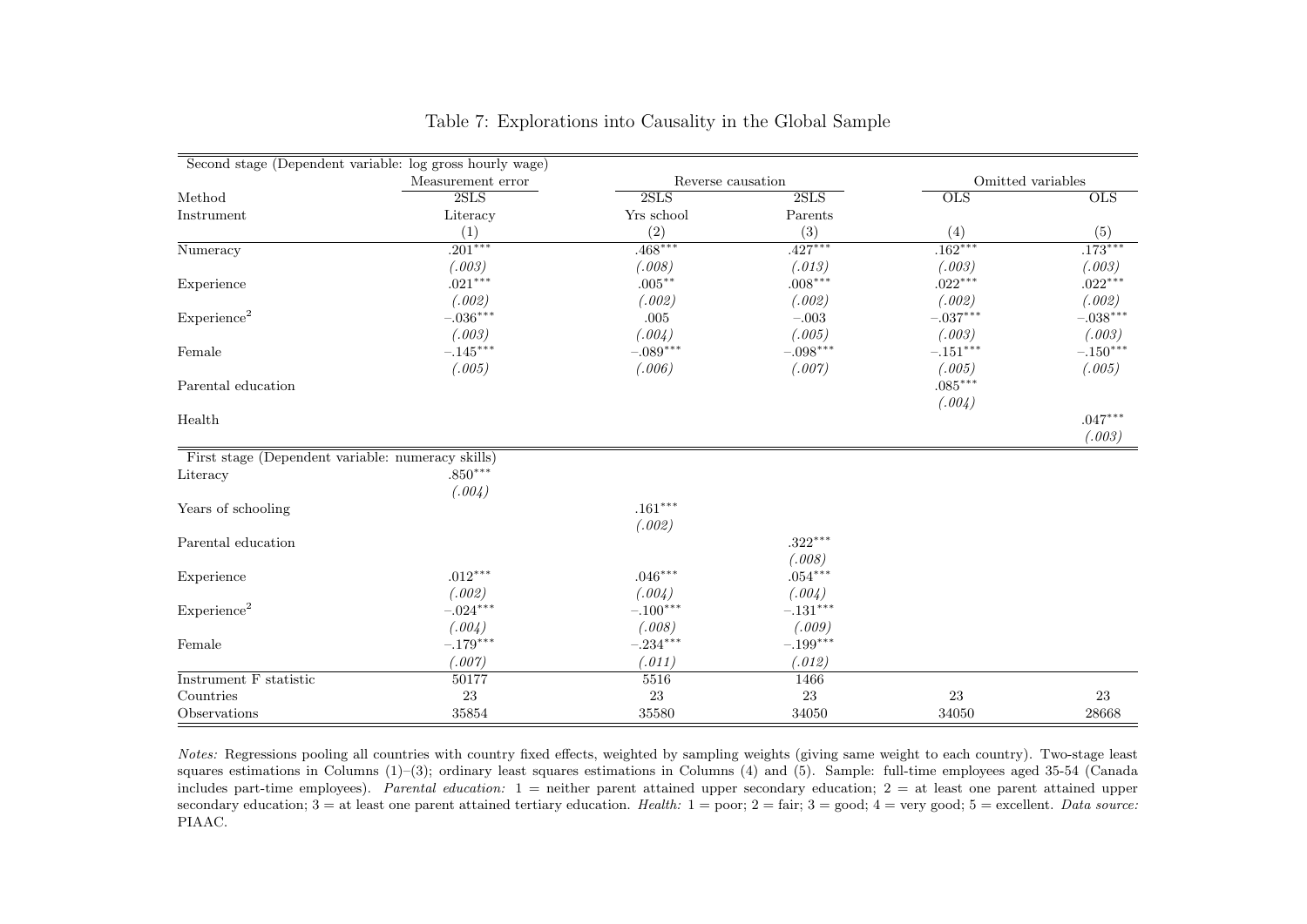| Second stage (Dependent variable: log gross hourly wage) |               |                   |              |                        |              |           |  |
|----------------------------------------------------------|---------------|-------------------|--------------|------------------------|--------------|-----------|--|
|                                                          |               | All levels of     | At most      | More than              | At most      |           |  |
|                                                          |               | school attainment | high school  | high school            | high school  |           |  |
|                                                          |               |                   | Age $35-54$  |                        | Age $35-65$  |           |  |
|                                                          |               | (2)               | (3)          | (4)                    | (5)          | (6)       |  |
| Numeracy                                                 | $.661**$      | $.798***$         | $.659***$    |                        | $.783***$    | $.633***$ |  |
|                                                          | (.305)        | (.246)            | (.182)       |                        | (.273)       | (.306)    |  |
| State fixed effects                                      | yes           | yes               | yes          | yes                    | yes          | yes       |  |
| Age quartic                                              | yes           | $\mathbf{n}$      | $\mathbf{n}$ | $\mathbf{n}$           | $\mathbf{n}$ | no        |  |
| Birth year fixed effects                                 | $\mathbf{no}$ | yes               | yes          | yes                    | yes          | yes       |  |
| State-specific trends                                    | $\mathbf{no}$ | no                | no           | $\mathbf{n}\mathbf{o}$ | no           | yes       |  |
| First stage (Dependent variable: numeracy skills)        |               |                   |              |                        |              |           |  |
| Minimum school-leaving age                               | $.027***$     | $.029***$         | $.061***$    | $-.000$                | $.047**$     | $.057***$ |  |
|                                                          | 0.005)        | (.008)            | (.016)       | (.006)                 | (.020)       | (.022)    |  |
| Instrument F statistic                                   | 25.86         | 15.13             | 14.52        | 0.00                   | 5.65         | 6.54      |  |
| Observations                                             | 932           | 932               | 369          | 563                    | 520          | 520       |  |

Table 8: Instrumental-Variable Models Exploiting Changes in Compulsory Schooling Laws across U.S. States

*Notes:* Least squares regressions weighted by sampling weights. Sample: full-time employees in the United States. All regressions control for gender. Robust standard errors (adjusted for clustering at state level) in parentheses. *Data source:* PIAAC.